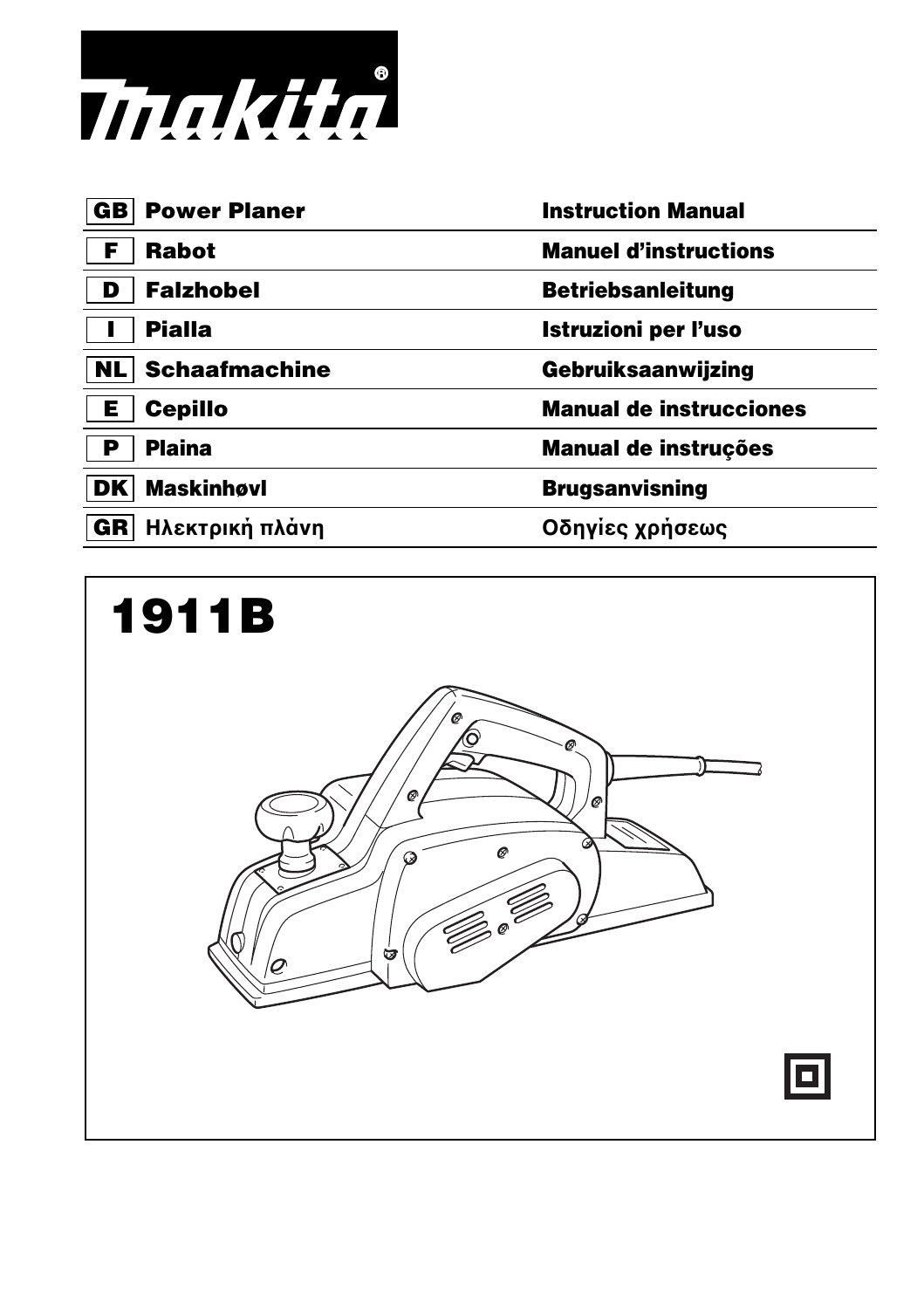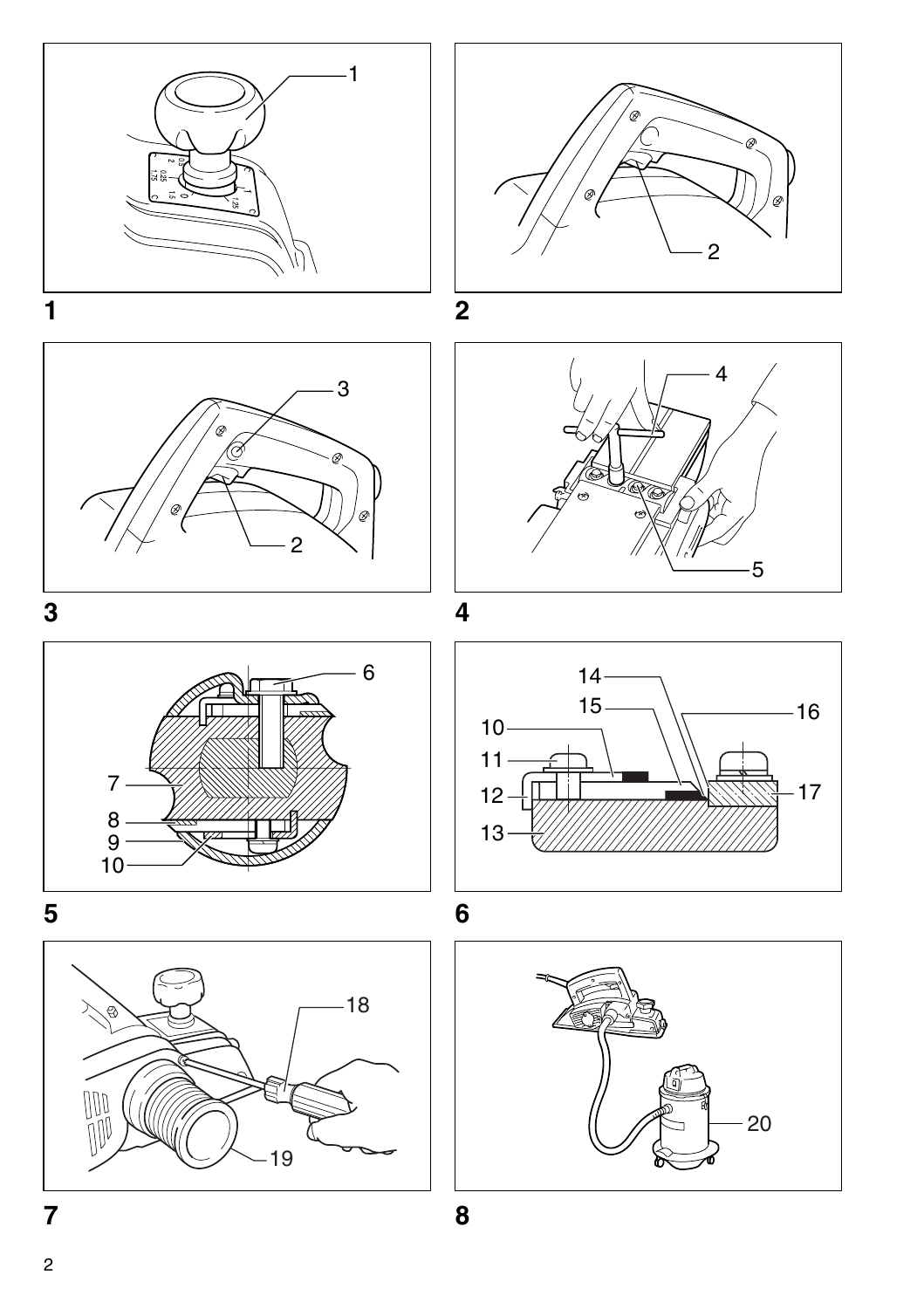



# **11 12**









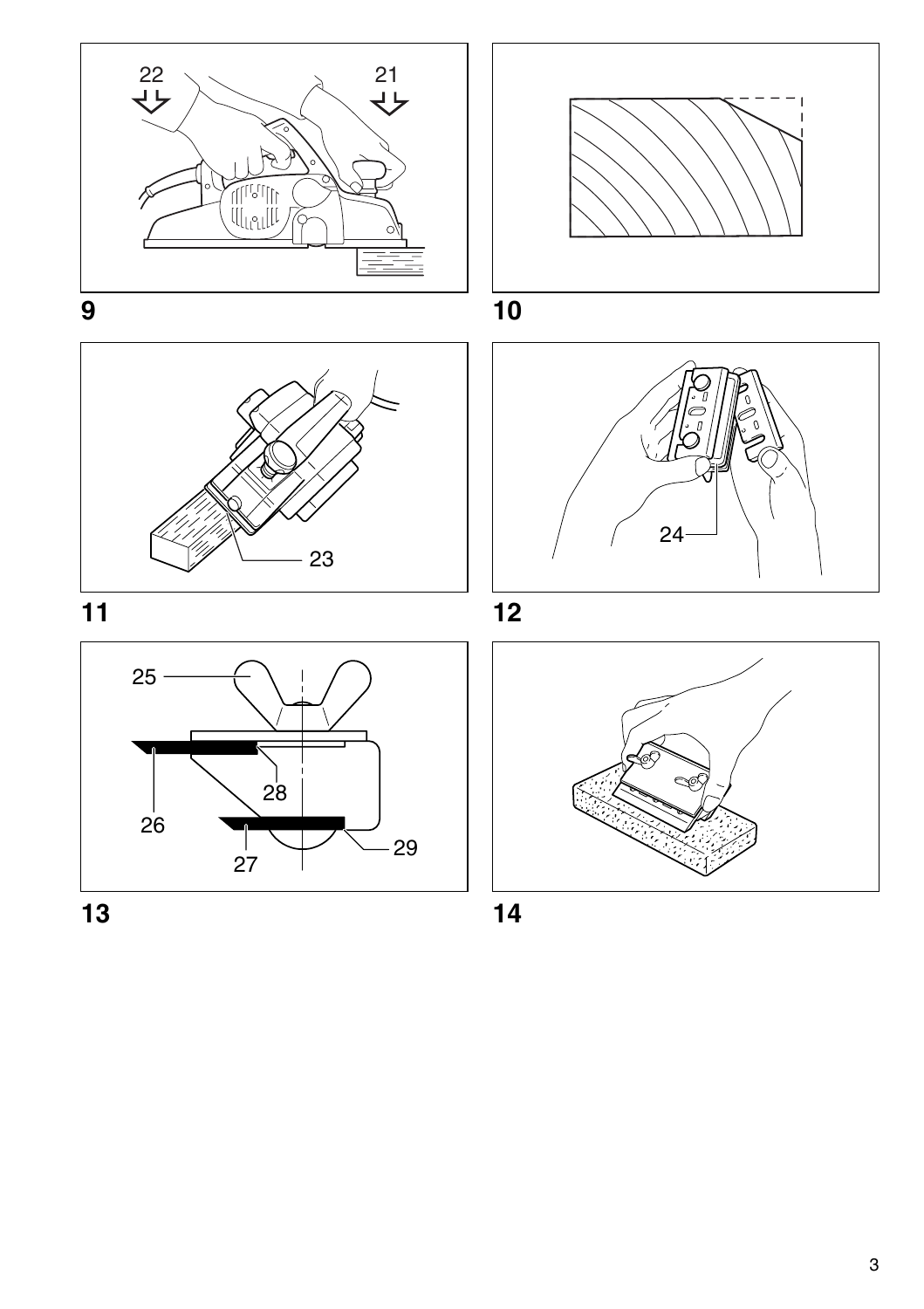## **ENGLISH (Original instructions)**

- 1 Knob<br>2 Switc
- 2 Switch trigger<br>3 Lock button/Lo
- 3 Lock button/Lock-off button
- 4 Socket wrench<br>5 Installation bolt
- 5 Installation bolt
- 6 Bolt<br>7 Drug
- 7 Drum<br>8 Plane
- 8 Planer blade<br>9 Drum cover
- Drum cover
- 10 Adjust plate
- 11 Screws

## **SPECIFICATIONS**

| Model | 1911B |
|-------|-------|
|       |       |
|       |       |
|       |       |
|       |       |
|       |       |
|       |       |
|       |       |

- Due to our continuing program of research and development, the specifications herein are subject to change without notice.
- Specifications may differ from country to country.
- Weight according to EPTA-Procedure 01/2003

#### **Intended use**

The tool is intended for planing wood.

#### **Power supply**

The tool should be connected only to a power supply of the same voltage as indicated on the nameplate, and can only be operated on single-phase AC supply. They are double-insulated in accordance with European Standard and can, therefore, also be used from sockets without earth wire.<br>GEA010-1

## **GENERAL POWER TOOL SAFETY WARNINGS**

**WARNING Read all safety warnings and all instructions.** Failure to follow the warnings and instructions may result in electric shock, fire and/or serious injury.

**Save all warnings and instructions for future reference.**

GEB010-3

## **PLANER SAFETY WARNINGS**

- **1. Wait for the cutter to stop before setting the tool down.** An exposed cutter may engage the surface leading to possible loss of control and serious injury.
- **2. Use clamps or another practical way to secure and support the workpiece to a stable platform.** Holding the work by hand or against your body leaves it unstable and may lead to loss of control.
- **3. Rags, cloth, cord, string and the like should never be left around the work area.**
- **4. Avoid cutting nails. Inspect for and remove all nails from the workpiece before operation.**

## **Explanation of general view**

- 12 Heel of adjust plate<br>13 Back side of gauge
- 13 Back side of gauge base<br>14 Blade edge
- 14 Blade edge
- Planer blade
- 16 Inside edge of gauge plate<br>17 Gauge plate
- 17 Gauge plate<br>18 Screwdriver
- **Screwdriver**
- 19 Nozzle assembly
- 20 Vacuum cleaner
- **Start**
- 22 End
- **5. Use only sharp blades. Handle the blades very carefully.**

23 Align the "V" groove with the edge of the workpiece. 24 Sharpening holder 25 Wing nut 26 Blade (A) 27 Blade (B) 28 Side (C) 29 Side (D)

- **6. Be sure the blade installation bolts are securely tightened before operation.**
- **7. Hold the tool firmly with both hands.**
	- **8. Keep hands away from rotating parts.**
- **9. Before using the tool on an actual workpiece, let it run for a while. Watch for vibration or wobbling that could indicate poor installation or a poorly balanced blade.**
- **10. Make sure the blade is not contacting the workpiece before the switch is turned on.**
- **11. Wait until the blade attains full speed before cutting.**
- **12. Always switch off and wait for the blades to come to a complete stop before any adjusting.**
- **13. Never stick your finger into the chip chute. Chute may jam when cutting damp wood. Clean out chips with a stick.**
- **14. Do not leave the tool running. Operate the tool only when hand-held.**
- **15. Always change both blades or covers on the drum, otherwise the resulting imbalance will cause vibration and shorten tool life.**
- **16. Use only Makita blades specified in this manual.**
- **17. Always use the correct dust mask/respirator for the material and application you are working with.**

## **SAVE THESE INSTRUCTIONS.**

## **WARNING:**

**DO NOT let comfort or familiarity with product (gained from repeated use) replace strict adherence to safety rules for the subject product.** 

**MISUSE or failure to follow the safety rules stated in this instruction manual may cause serious personal injury.** 

## **FUNCTIONAL DESCRIPTION**

## **CAUTION:**

• Always be sure that the tool is switched off and unplugged before adjusting or checking function on the tool.

## **Adjusting the depth of cut (Fig. 1)**

Depth of cut may be adjusted by simply turning the knob on the front of the tool.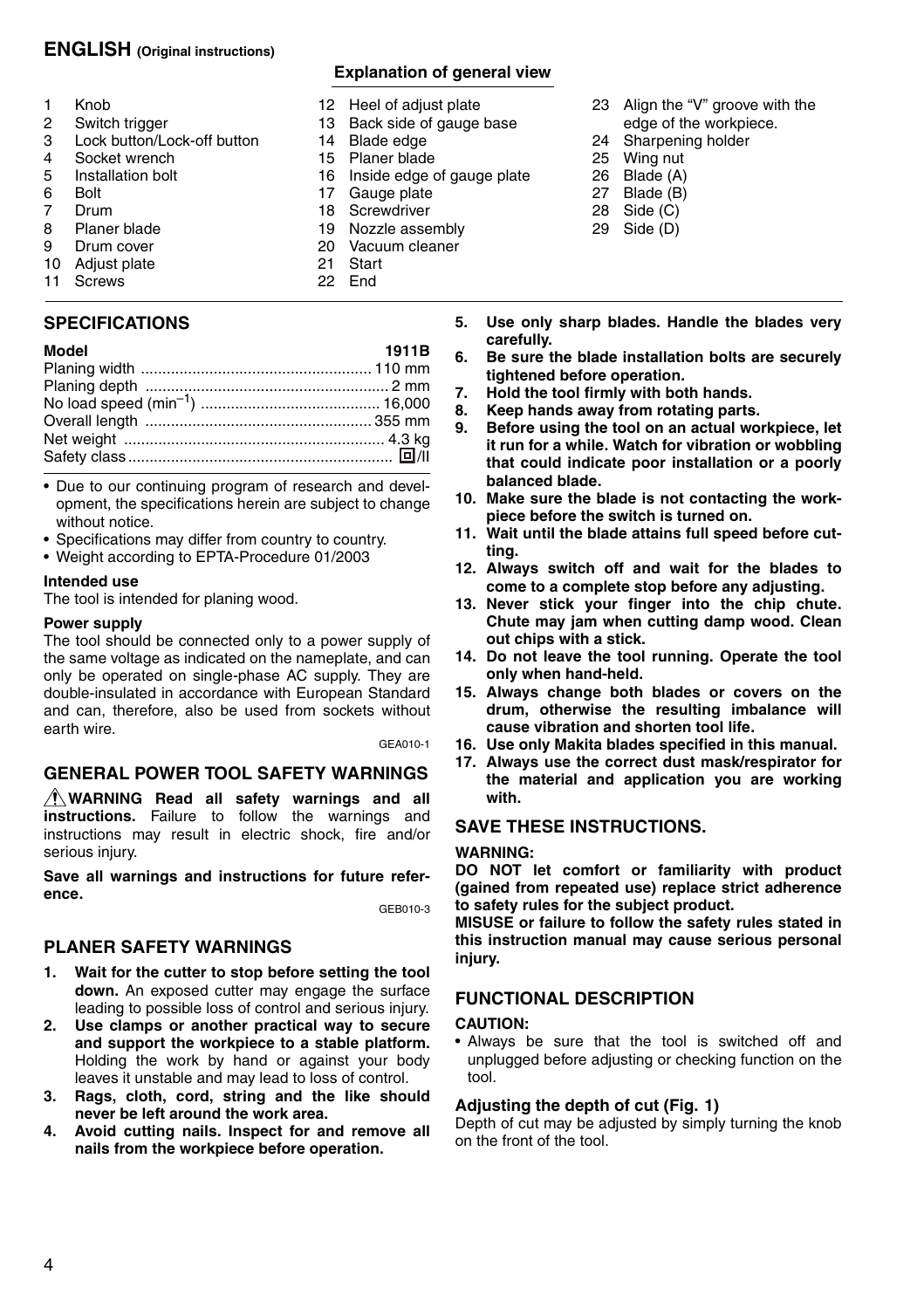## **Switch action**

#### **CAUTION:**

• Before plugging in the tool, always check to see that the switch trigger actuates properly and returns to the "OFF" position when released.

#### **For tool without lock button and lock-off button (Fig. 2)**

To start the tool, simply pull the switch trigger. Release the switch trigger to stop.

#### **For tool with lock button (Fig. 3)**

To start the tool, simply pull the switch trigger. Release the switch trigger to stop.

For continuous operation, pull the switch trigger and then push in the lock button.

To stop the tool from the locked position, pull the switch trigger fully, then release it.

#### **For tool with lock-off button (Fig. 3)**

To prevent the switch trigger from being accidentally pulled, a lock-off button is provided.

To start the tool, depress the lock-off button and pull the switch trigger. Release the switch trigger to stop.

## **ASSEMBLY**

#### **CAUTION:**

• Always be sure that the tool is switched off and unplugged before carrying out any work on the tool.

#### **Removing or installing planer blades (Fig. 4, 5 & 6)**

#### **CAUTION:**

• Tighten the blade installation bolts carefully when attaching the blades to the tool. A loose installation bolt can be dangerous. Always check to see they are tightened securely.

#### **For the correct planer blade setting**

- Handle the blades very carefully. Use gloves or rags to protect your fingers or hands when removing or installing the blades.
- Use only the Makita wrench provided to remove or install the blades. Failure to do so may result in overtightening or insufficient tightening of the installation bolts. This could cause an injury.

To remove the blades on the drum, unscrew the installation bolts with the socket wrench. The drum cover comes off together with the blades.

To install the blades, first clean out all chips or foreign matter adhering to the drum or blades. Use blades of the same dimensions and weight, or drum oscillation/vibration will result, causing poor planing action and, eventually, tool breakdown.

Place the blade on the gauge base so that the blade edge is perfectly flush with the inside edge of the gauge plate. Place the adjust plate on the blade, then simply press in the heel of the adjust plate flush with the back side of the gauge base and tighten two screws on the adjust plate. Now slip the heel of the adjust plate into the drum groove, then fit the drum cover on it. Tighten the installation bolts evenly and alternately with the socket wrench.

Your planing surface will end up rough and uneven, unless the blade is set properly and securely. The blade must be mounted so that the cutting edge is absolutely level, that is, parallel to the surface of the rear base. Refer to some examples below for proper and improper settings.

- (A) Front base (Movable shoe)
- (B) Rear base (Stationary shoe)

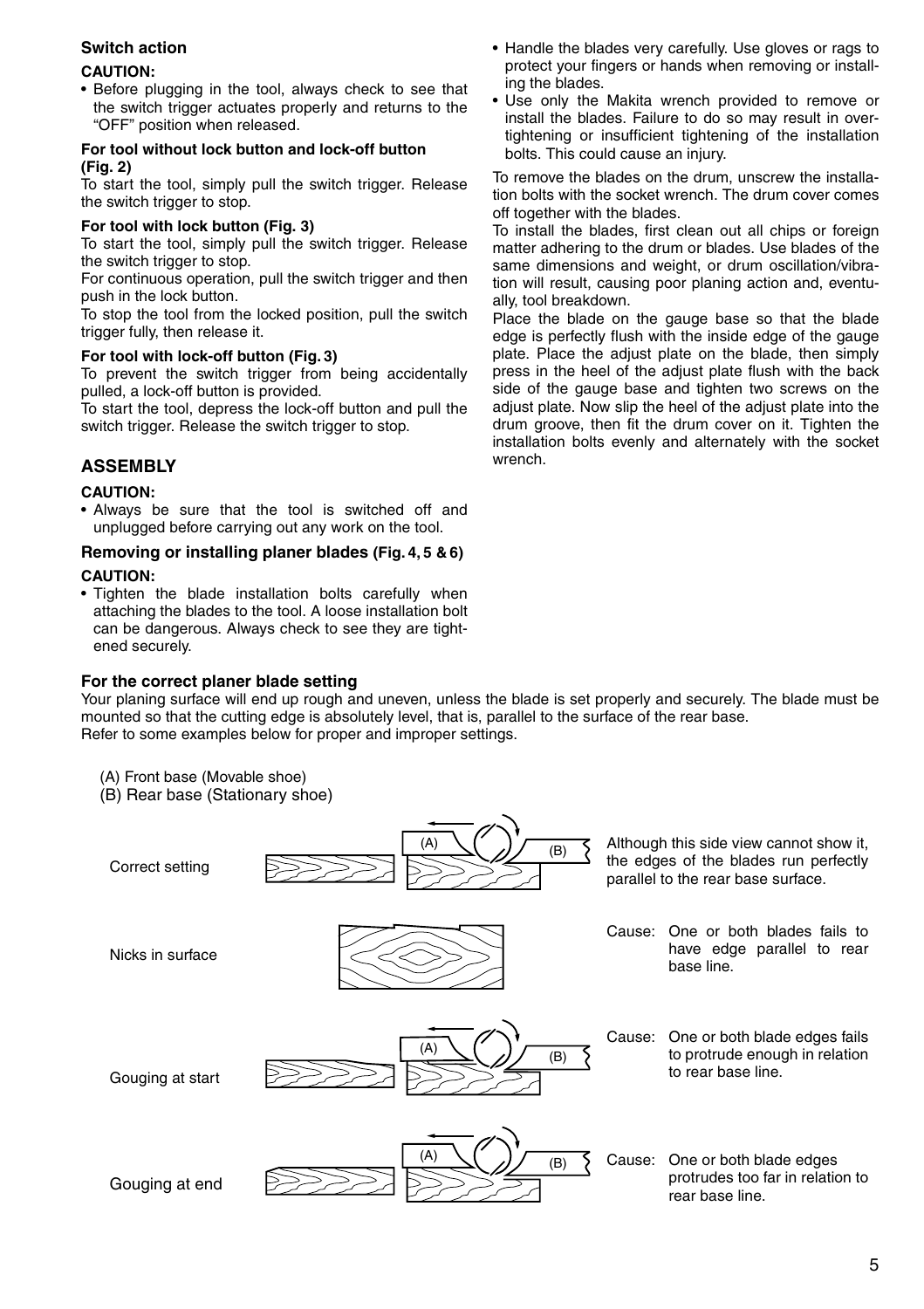#### **Connecting a vacuum cleaner (Fig. 7 & 8)**

#### **For European countries only**

When you wish to perform clean planing operation, connect a Makita vacuum cleaner to your tool. Install the nozzle on the tool using the screws. Then connect a hose of the vacuum cleaner to the nozzle as shown in the figures.

## **OPERATION**

#### **Planing operation (Fig. 9)**

First, rest the tool front base flat upon the workpiece surface without the blades making any contact. Switch on and wait until the blades attain full speed. Then move the tool gently forward. Apply pressure on the front of tool at the start of planing, and at the back at the end of planing. Planing will be easier if you incline the workpiece in stationary fashion, so that you can plane somewhat downhill. The speed and depth of cut determine the kind of finish. The power planer keeps cutting at a speed that will not result in jamming by chips. For rough cutting, the depth of cut can be increased, while for a good finish you should reduce the depth of cut and advance the tool more slowly.

#### **Chamfering (Fig. 10 & 11)**

To make a cut as shown in Fig. 10, align the "V" groove in the front base with the edge of the workpiece and plane it as shown in the Fig. 11.

## **MAINTENANCE**

#### **CAUTION:**

- Always be sure that the tool is switched off and unplugged before attempting to perform inspection or maintenance.
- Never use gasoline, benzine, thinner, alcohol or the like. Discoloration, deformation or cracks may result.

#### **Sharpening the planer blades (Fig. 12, 13 & 14)**

Always keep your blades sharp for the best performance possible. Use the sharpening holder to remove nicks and produce a fine edge.

First, loosen the two wing nuts on the holder and insert the blades (A) and (B), so that they contact the sides (C) and (D). Then tighten the wing nuts.

Immerse the dressing stone in water for 2 or 3 minutes before sharpening. Hold the holder so that the both blades contact the dressing stone for simultaneous sharpening at the same angle.

To maintain product SAFETY and RELIABILITY, repairs, carbon brush inspection and replacement, any other maintenance or adjustment should be performed by Makita Authorized Service Centers, always using Makita replacement parts.

## **ACCESSORIES**

#### **CAUTION:**

• These accessories or attachments are recommended for use with your Makita tool specified in this manual. The use of any other accessories or attachments might present a risk of injury to persons. Only use accessory or attachment for its stated purpose.

If you need any assistance for more details regarding these accessories, ask your local Makita Service Center.

- High-speed steel Planer blade
- Mini planer blade
- Sharpening holder assembly
- Blade gauge
- Guide rule
- Extension guide set
- Dressing stone
- Nozzle assembly
- Dust bag assembly
- Joint • Socket wrench

#### **Noise**

The typical A-weighted noise level determined according to EN60745:

Sound pressure level (L<sub>pA</sub>): 88 dB (A) Sound power level  $(L_{WA})$ : 99 dB (A) Uncertainty (K): 3 dB (A)

**Wear ear protection**

#### **Vibration**

The vibration total value (tri-axial vector sum) determined according to EN60745:

Work mode: planing softwood Vibration emission  $(a_h)$ : 3.5 m/s<sup>2</sup> Uncertainty (K): 1.5 m/s<sup>2</sup>

ENG901-1

ENG222-2

ENG102-3

- The declared vibration emission value has been measured in accordance with the standard test method and may be used for comparing one tool with another.
- The declared vibration emission value may also be used in a preliminary assessment of exposure.

#### **WARNING:**

- The vibration emission during actual use of the power tool can differ from the declared emission value depending on the ways in which the tool is used.
- Be sure to identify safety measures to protect the operator that are based on an estimation of exposure in the actual conditions of use (taking account of all parts of the operating cycle such as the times when the tool is switched off and when it is running idle in addition to the trigger time).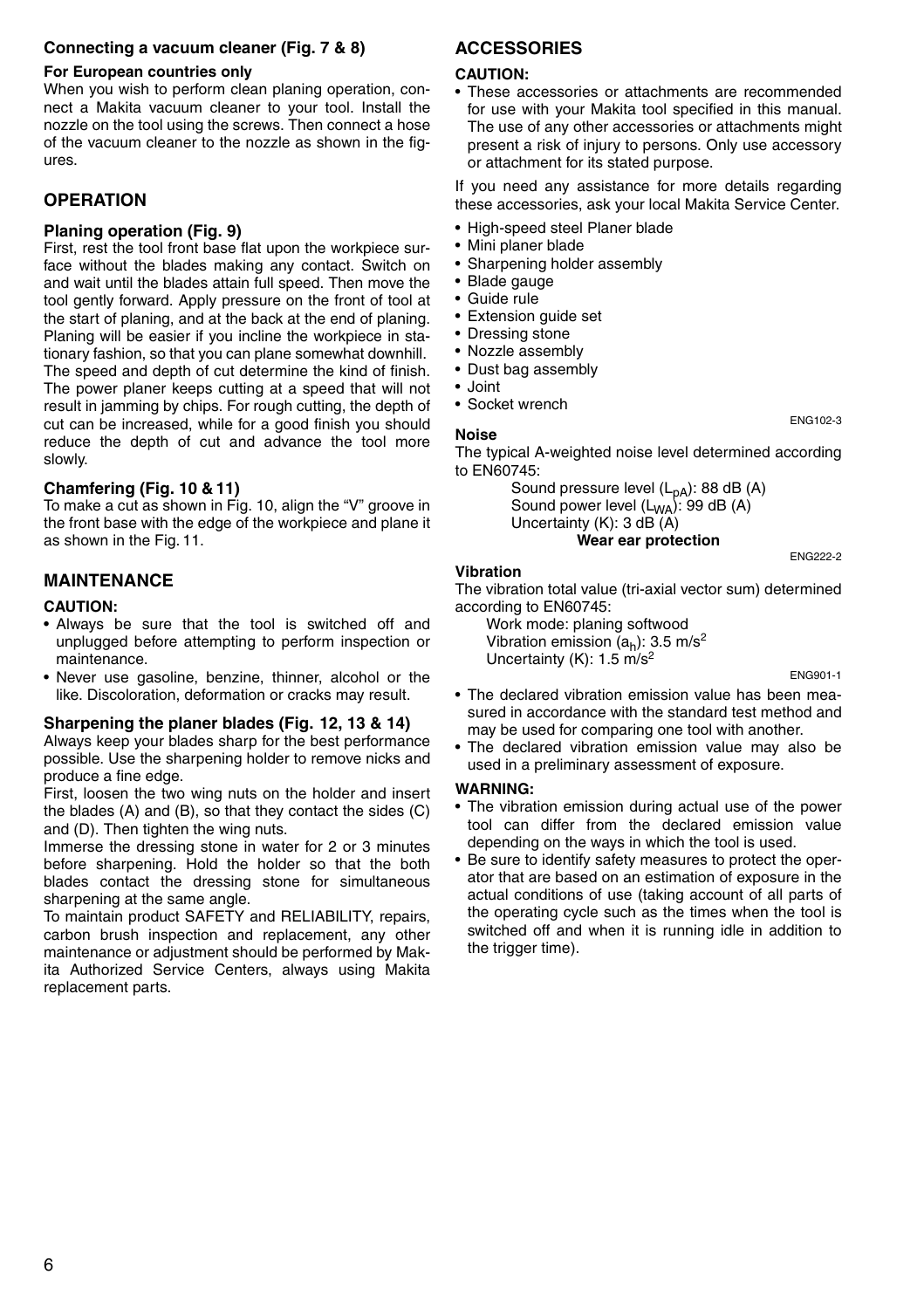#### **For European countries only**

#### **EC Declaration of Conformity**

**We Makita Corporation as the responsible manufacturer declare that the following Makita machine(s):** Designation of Machine: Power Planer Model No./ Type: 1911B are of series production and **Conforms to the following European Directives:**  98/37/EC until 28th December 2009 and then with 2006/42/EC from 29th December 2009 And are manufactured in accordance with the following standards or standardised documents: EN60745 The technical documentation is kept by our authorised representative in Europe who is: Makita International Europe Ltd. Michigan Drive, Tongwell, Milton Keynes, MK15 8JD, England

30th January 2009

Tomoyasu Kato Director

Makita Corporation 3-11-8, Sumiyoshi-cho, Anjo, Aichi, JAPAN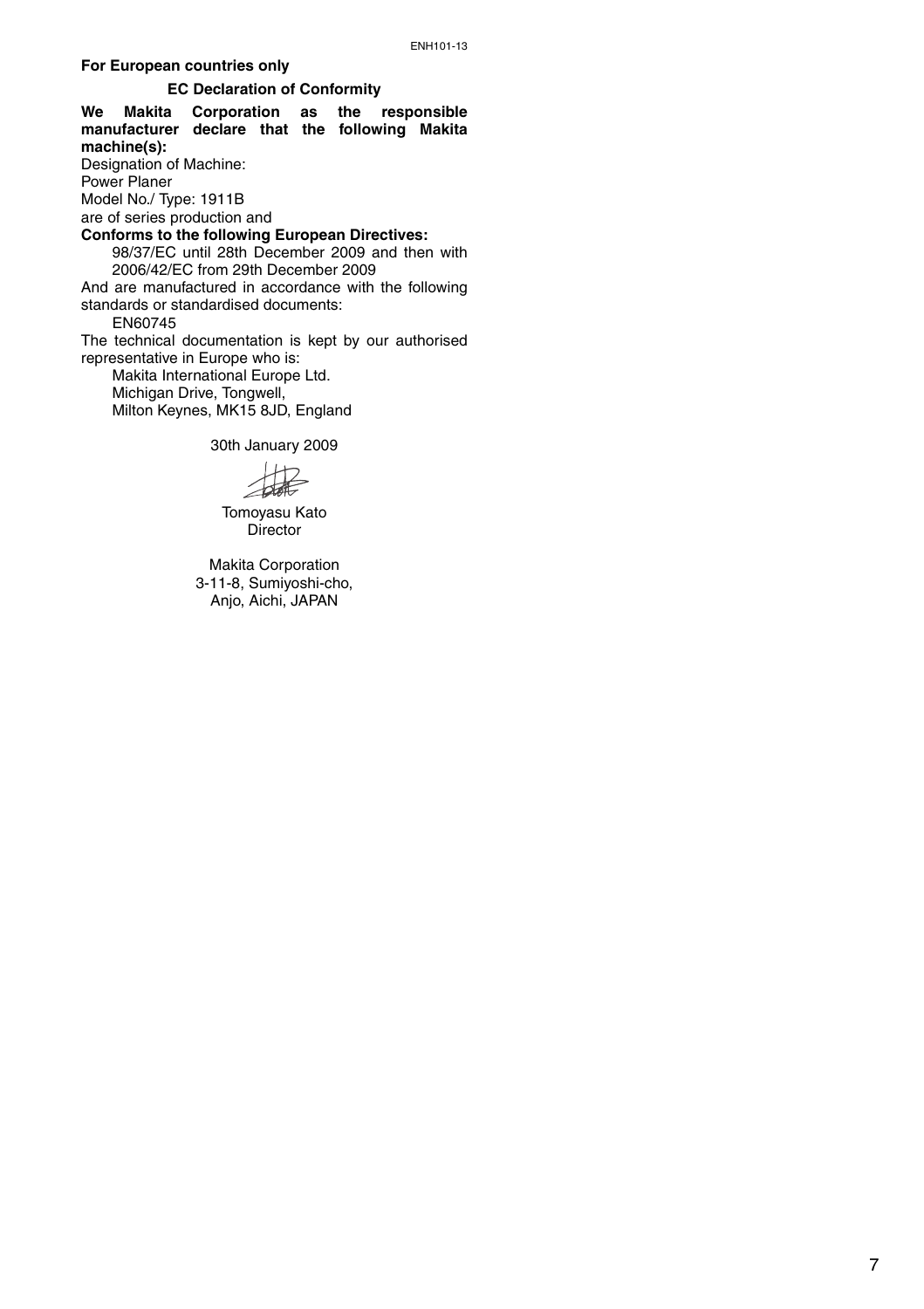## **FRANÇAIS (Instructions originales)**

## **Descriptif**

|   | Molette                                 |
|---|-----------------------------------------|
| 2 | Gâchette                                |
| 3 | Bouton de blocage/Bouton de<br>sécurité |
|   |                                         |

- 4 Clé à douille
- 5 Boulon de montage<br>6 Boulon
- 6 Boulon<br>7 Bloc de
- 7 Bloc de coupe<br>8 Fer du rabot
- 8 Fer du rabot<br>9 Contre-fers
- Contre-fers
- 10 Equerre de réglage

## **SPÉCIFICATIONS**

| Modèle | 1911B |
|--------|-------|
|        |       |
|        |       |
|        |       |
|        |       |
|        |       |
|        |       |
|        |       |

- Étant donné l'évolution constante de notre programme de recherche et de développement, les spécifications contenues dans ce manuel sont sujettes à modification sans préavis.
- Les spécifications peuvent varier suivant les pays.
- Poids selon la procédure EPTA 01/2003

#### **Utilisations**

L'outil est conçu pour le rabotage du bois.

#### **Alimentation**

L'outil ne devra être raccordé qu'à une alimentation de la même tension que celle qui figure sur la plaque signalétique, et il ne pourra fonctionner que sur un courant secteur monophasé. Réalisé avec une double isolation, il est conforme à la réglementation européenne et peut de ce fait être alimenté sans mise à la terre. GEA010-1

## **CONSIGNES DE SÉCURITÉ GÉNÉRALES POUR OUTILS ÉLECTRIQUES**

**MISE EN GARDE Veuillez lire toutes les mises en garde et toutes les instructions.** Il y a risque de choc électrique, d'incendie et/ou de blessure grave si les mises en garde et les instructions ne sont pas respectées.

**Conservez toutes les mises en garde et instructions pour référence ultérieure.**

GEB010-3

## **CONSIGNES DE SÉCURITÉ POUR RABOT**

- **1. Attendez l'arrêt du couteau avant de déposer l'outil.** Un couteau exposé risquerait de pénétrer dans la surface et d'entraîner une perte de contrôle et une grave blessure.
- **2. Utilisez des dispositifs de serrage ou un autre moyen pratique pour fixer et soutenir la pièce sur une surface stable.** Si vous la tenez avec la main ou l'appuyez contre une partie du corps, la pièce sera instable et vous risquez d'en perdre la maîtrise.
- 11 Vis<br>12 Tak
	-
- 12 Talon de l'équerre<br>13 Eace arrière du ca
- 13 Face arrière du calibre<br>14 Bord du fer
- 14 Bord du fer<br>15 Fer du rabo 15 Fer du rabot<br>16 Rebord intér
- 16 Rebord intérieur de la butée<br>17 Butée
- **Butée**
- 18 Tournevis<br>19 Déflecteur
- Déflecteur coudé
- 20 Aspirateur
- 21 Début
- **3. Ne laissez jamais chiffons, vêtements, cordes, ficelles ou autres objets de ce genre autour de votre aire de travail.**

travaillée. 24 Porte-fer d'affûtage 25 Ecrou à oreilles 26 Fer (A) 27 Fer (B)  $28$  Face  $(C)$ 29 Face (D)

22 Fin

23 Gorge en "V" à maintenir dans l'axe de l'arête de la pièce

- **4. Evitez de sectionner des clous ; retirez ceux-ci de la pièce à travailler avant de commencer.**
- **5. N'utilisez que des fers bien aiguisés. Soyez très prudent lorsque vous manipulez les fers.**
- **6. Avant de commencer, assurez-vous que les boulons de fixation des fers sont bien serrés.**
- **7. Tenez votre outil fermement à deux mains.**
- **8. Gardez les mains éloignées des pièces en mouvement.**
- **9. Avant d'utiliser votre outil, faites-le tourner à vide quelques instants. Attention aux vibrations ou aux oscillations, signes probables d'une installation défectueuse ou d'un fer mal équilibré.**
- **10. Assurez-vous que le fer ne touche pas la pièce à travailler avant que le contact ne soit mis.**
- **11. Avant de commencer le rabotage, attendez que l'outil atteigne sa pleine vitesse.**
- **12. Avant tout réglage, coupez le contact et attendez l'arrêt complet des lames.**
- **13. Ne mettez jamais le doigt dans l'éjecteur de copeaux. Celui-ci peut s'engorger si vous travaillez un bois humide. Dégagez les copeaux avec une tige de bois.**
- **14. Ne faites fonctionner l'outil que lorsque vous l'avez en mains.**
- **15. Changez toujours les deux fers ou les plaquettes en même temps, faute de quoi, il se produira un déséquilibre et des vibrations qui raccourciront la durée de service de l'outil.**
- **16. N'utilisez que des fers Makita spécifiés dans ce manuel.**
- **17. Utilisez toujours un masque antipoussières ou un masque filtrant approprié au matériau à travailler et à l'outil utilisé.**

#### **CONSERVEZ CES INSTRUCTIONS.**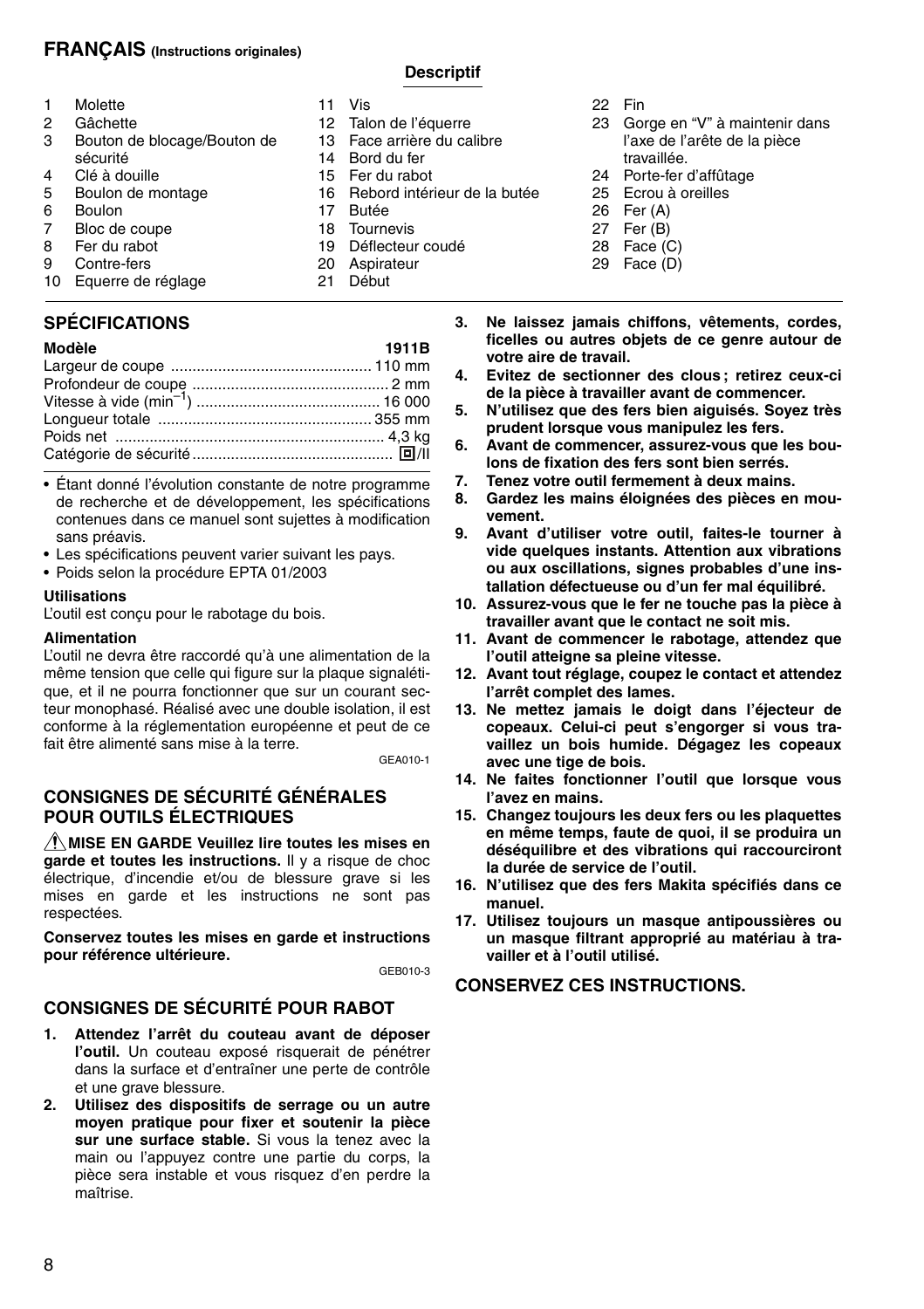#### **AVERTISSEMENT :**

**NE vous laissez PAS tromper (avec l'usage répété) par un sentiment de confort ou de familiarité avec l'outil, au point de ne pas respecter rigoureusement les consignes de sécurité qui accompagnent l'outil. La MAUVAISE UTILISATION de l'outil ou l'ignorance des consignes de sécurité indiquées dans ce manuel d'instructions peut entraîner une blessure grave.** 

## **DESCRIPTION DU FONCTIONNEMENT**

#### **ATTENTION :**

• Assurez-vous toujours que l'outil est hors tension et débranché avant de l'ajuster ou de vérifier son fonctionnement.

#### **Réglage de la profondeur de coupe (Fig. 1)**

La profondeur de coupe peut se régler en tournant simplement la molette situé sur le devant de l'outil.

## **Interrupteur**

#### **ATTENTION :**

• Avant de brancher l'outil, vérifiez toujours que la gâchette fonctionne correctement et qu'elle revient en position "OFF" quand vous la relâchez.

#### **Outil sans bouton de blocage ni bouton de sécurité (Fig. 2)**

Pour mettre l'outil en marche, tirez simplement sur la gâchette. Relâchez-la pour arrêter l'outil.

#### **Outil avec bouton de blocage (Fig. 3)**

Pour mettre l'outil en marche, tirez simplement sur la gâchette. Relâchez-la pour arrêter l'outil.

Pour un fonctionnement continu, tirez sur la gâchette et appuyez sur le bouton de blocage.

Pour arrêter l'outil en cette position, tirez à fond sur la gâchette puis relâchez-la.

#### **Outil avec bouton de sécurité (Fig. 3)**

Pour éviter que la gâchette ne soit tirée accidentellement, un bouton de sécurité a été prévu.

Pour mettre l'outil en marche, appuyez sur le bouton de sécurité et tirez sur la gâchette. Pour arrêter l'outil, relâchez la gâchette.

## **ASSEMBLAGE**

#### **ATTENTION :**

• Avant d'effectuer toute intervention sur l'outil, assurezvous toujours qu'il est hors tension et débranché.

#### **Retrait ou pose des fers du rabot (Fig. 4, 5 et 6)**

#### **ATTENTION :**

- Serrez fermement les boulons de montage des fers lorsque vous fixez ces derniers à l'outil. Un boulon de montage mal serré représente un danger. Assurezvous toujours qu'ils sont serrés à fond.
- Maniez les fers de façon très prudente. Portez des gants ou utilisez des chiffons pour protéger vos doigts ou vos mains lorsque vous retirez ou installez les fers.
- Utilisez exclusivement la clé Makita fournie pour installer ou retirer les fers. Sinon, les boulons de montage risquent d'être trop ou pas assez serrés. Cela peut entraîner une blessure.

Pour retirer les fers du bloc de coupe, dévissez les boulons de maintien avec la clé à douille. Le contre-fers se détache avec les fers.

Pour installer les fers, commencez par enlever tous les copeaux et autres matières adhérant au bloc de coupe ou aux fers. Utilisez des fers de dimensions et de poids identiques, faute de quoi cela provoquera des vibrations et des oscillations qui entraîneront un rabotage défectueux ou même une panne de l'outil.

Placez le fer sur le calibre de façon que le bord du fer soit bien en appui contre la butée. Placez l'équerre de réglage sur le fer, puis appuyez simplement sur le talon de l'équerre pour qu'elle arrive au ras de la face arrière du calibre et serrez les deux vis de l'équerre. Ensuite, faites glisser le talon de l'équerre de réglage dans l'encoche du bloc de coupe, puis fixez le contre-fer dessus. Serrez les boulons de maintien de façon uniforme et alternativement avec la clé à douille.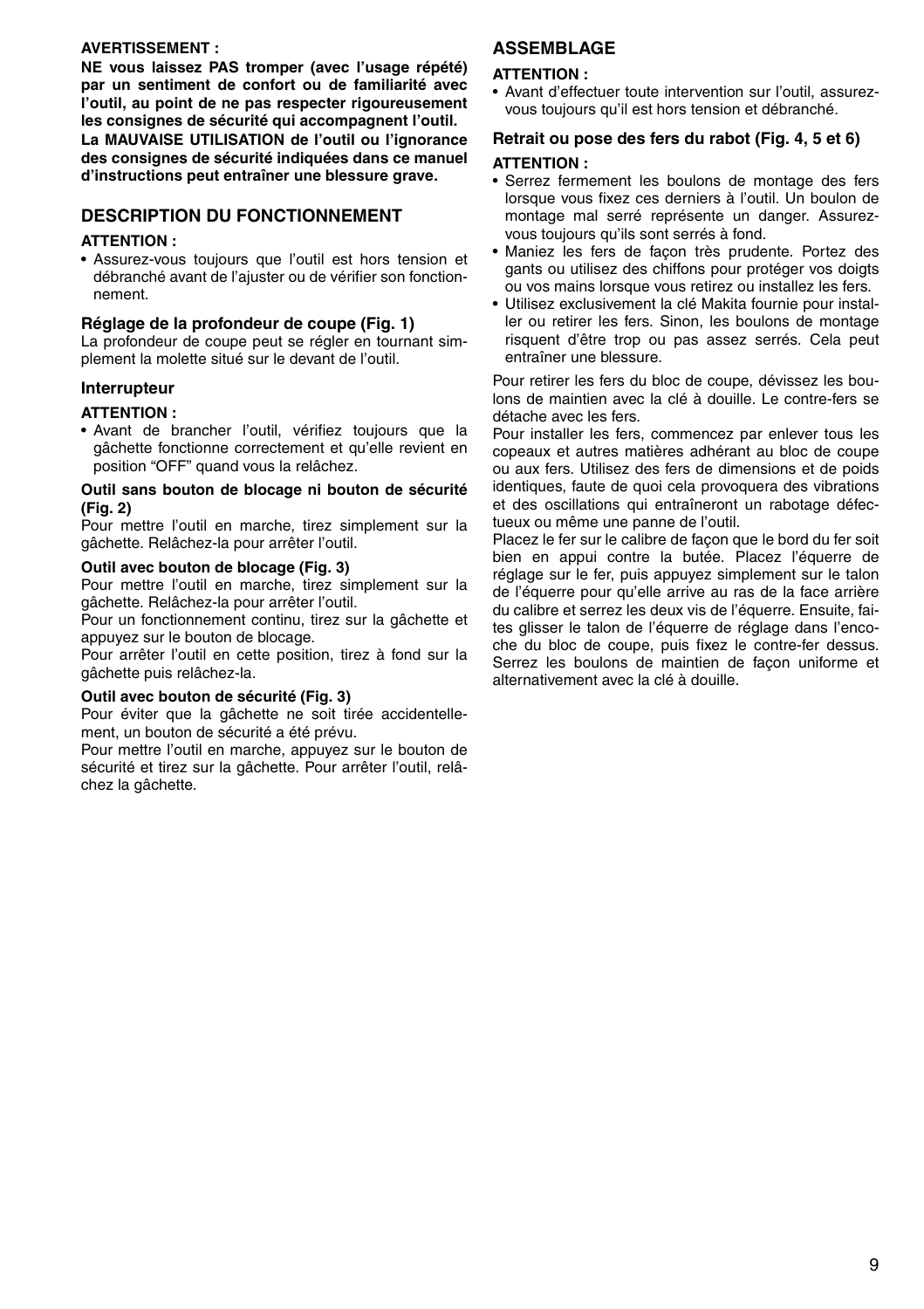#### **Pour une pose correcte des fers**

La surface rabotée présentera des aspérités et ne sera pas plane si le fer n'est pas installé de façon convenable et ferme. Il doit être monté de manière que le bord de coupe soit absolument de niveau, c'est à dire parallèle à la surface de la semelle arrière.

Voir ci-dessous quelques exemples de poses correctes et incorrectes.

- (A) Socle avant (sabot movible)
- (B) Socle arrière (sabot fixe)



#### **Raccordement à un aspirateur (Fig. 7 et 8)**

#### **Pour les pays d'Europe uniquement**

Pour effectuer un rabotage propre, raccordez un aspirateur Makita à l'outil. Installez le raccord d'aspiration sur l'outil à l'aide des vis. Raccordez ensuite le tuyau de l'aspirateur au raccord d'aspiration, tel qu'indiqué sur les illustrations.

## **UTILISATION**

#### **Comment raboter (Fig. 9)**

Tout d'abord, faites reposer la semelle avant de l'outil sur la pièce à travailler sans que les fers ne soient au contact. Mettez le contact et attendez que les fers aient atteint leur pleine vitesse. Déplacez ensuite doucement l'outil vers l'avant. Pressez sur l'avant de l'outil en début de rabotage, et sur l'arrière en fin de rabotage. Le rabotage se fera plus aisément si vous fixez la pièce de bois de façon inclinée de manière à raboter de haut en bas.

La vitesse et la profondeur de rabotage déterminent la qualité du fini. Le rabot électrique coupe à une vitesse qui ne permet pas l'engorgement par les copeaux. Pour les gros débits, vous pouvez accroître la profondeur de rabotage, alors que pour un fini régulier, vous devez la réduire et faire avancer l'outil plus lentement.

#### **Chanfreinage (Fig. 10 et 11)**

Pour abattre un angle de la façon représentée à la **Fig. 10**, alignez la gorge en "V" de la semelle sur l'arête de la pièce, et rabotez comme indiqué à la **Fig. 11**.

## **ENTRETIEN**

#### **ATTENTION :**

- Assurez-vous toujours que l'outil est hors tension et hors secteur avant d'effectuer tout travail dessus.
- N'utilisez jamais d'essence, benzine, diluant, alcool ou autre produit similaire. Cela risquerait de provoquer la décoloration, la déformation ou la fissuration de l'outil.

#### **Affûtage des fers (Fig. 12, 13 et 14)**

Gardez toujours vos fers bien affûtés afin d'obtenir une efficacité maximum. Utilisez le porte-fer d'affûtage pour supprimer les crans et avoir le tranchant le plus fin.

Tout d'abord relâchez les deux écrous à oreilles du porte-fer et insérez les fers (A) et (B), de sorte qu'ils soient au contact des faces (C) et (D). Serrez ensuite les écrous.

Immergez dans l'eau la pierre à aiguiser 2 ou 3 minutes avant d'affûter. Tenez le porte-fer de façon que les deux fers soient au contact de la pierre et que l'affûtage se fasse simultanément et selon le même angle.

Pour maintenir la SÉCURITÉ et la FIABILITÉ du produit, les réparations, l'inspection et le remplacement des charbons, et tout autre travail d'entretien ou de réglage doivent être effectués dans un centre de service Makita agréé, exclusivement avec des pièces de rechange Makita.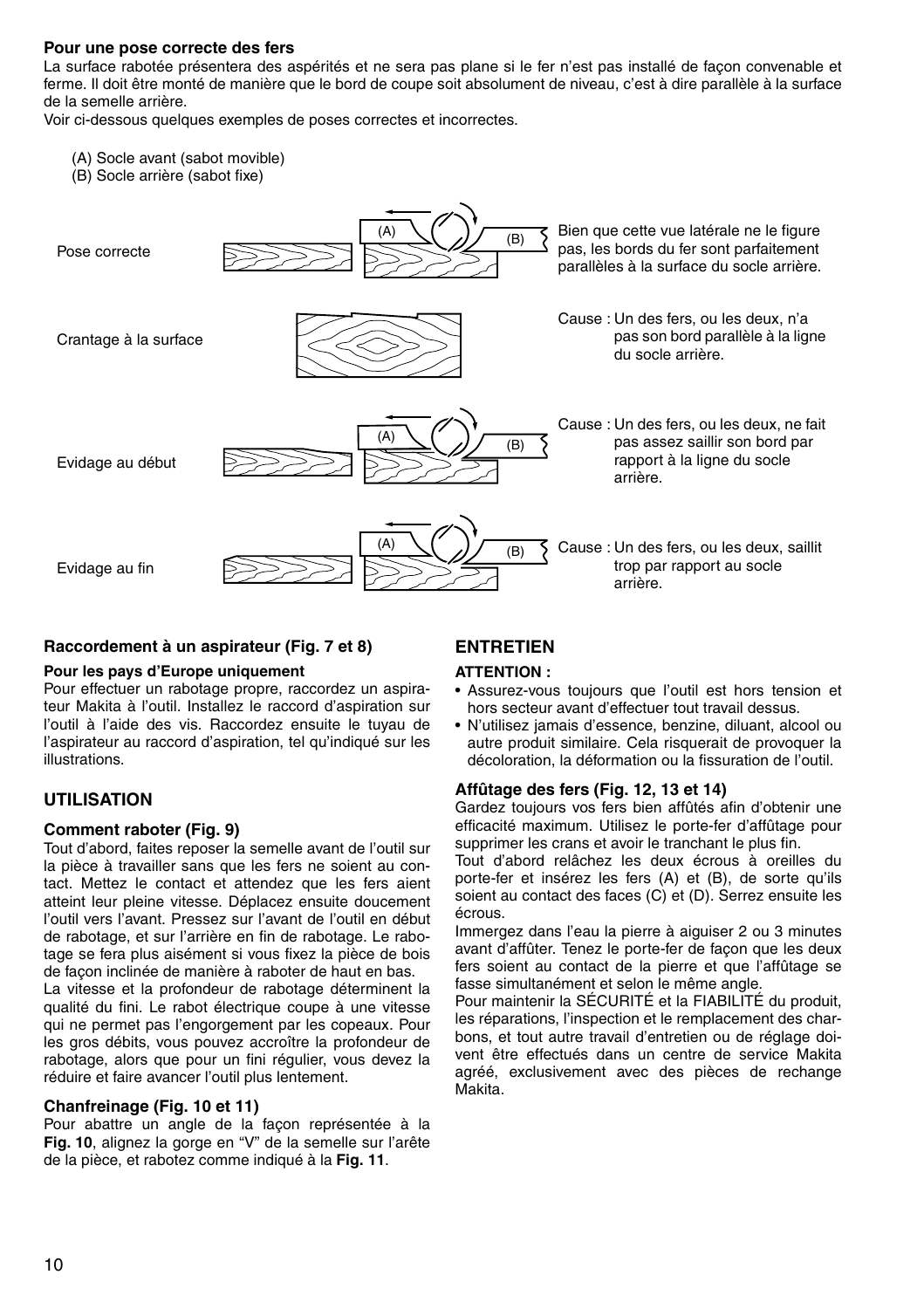## **ACCESSOIRES**

#### **ATTENTION :**

• Les accessoires ou pièces supplémentaires qui suivent sont recommandés pour l'utilisation avec l'outil Makita spécifié dans ce manuel. L'utilisation de tout autre accessoire ou pièce supplémentaire peut comporter un risque de blessure. Utilisez uniquement l'accessoire ou la pièce supplémentaire dans le but spécifié.

Pour obtenir plus de détails sur ces accessoires, contactez votre Centre d'Entretien local Makita.

- Fer de rabot en acier à coupe rapide
- Tranchant du fer
- Ensemble de support d'affûtage
- Jauge de fer
- Règle de guidage
- Ensemble prolongateur
- Pierre à aiguiser
- Déflecteur coudé
- Ensemble de sac à poussière
- Raccord
- Clé à douille

ENG102-3

**Bruit**

Niveau de bruit pondéré A typique, déterminé selon EN60745 :

Niveau de pression sonore  $(L_{nA})$  : 88 dB (A) Niveau de puissance sonore (L<sub>WA</sub>) : 99 dB (A) Incertitude (K) : 3 dB (A)

## **Porter des protecteurs anti-bruit**

#### ENG222-2

#### **Vibrations**

Valeur totale de vibrations (somme de vecteur triaxial) déterminée selon EN60745 :

Mode de travail : rabotage du bois tendre Émission de vibrations  $(a_h)$  : 3,5 m/s<sup>2</sup> Incertitude  $(K)$  : 1.5 m/s<sup>2</sup>

ENG901-1

- La valeur d'émission de vibrations déclarée a été mesurée conformément à la méthode de test standard et peut être utilisée pour comparer les outils entre eux.
- La valeur d'émission de vibrations déclarée peut aussi être utilisée pour l'évaluation préliminaire de l'exposition.

#### **AVERTISSEMENT :**

- L'émission de vibrations lors de l'usage réel de l'outil électrique peut être différente de la valeur d'émission déclarée, suivant la façon dont l'outil est utilisé.
- Les mesures de sécurité à prendre pour protéger l'utilisateur doivent être basées sur une estimation de l'exposition dans des conditions réelles d'utilisation (en tenant compte de toutes les composantes du cycle d'utilisation, comme par exemple le moment de sa mise hors tension, lorsqu'il tourne à vide et le moment de son déclenchement).

## **Pour les pays d'Europe uniquement**

#### **Déclaration de conformité CE**

**Makita Corporation, en tant que fabricant responsable, déclare que la ou les machines suivantes :** Désignation de la machine : Rabot N° de modèle / Type : 1911B sont produites en série et

**sont conformes aux Directives européennes suivantes :**

98/37/CE jusqu'au 28 décembre 2009, puis 2006/ 42/CE à compter du 29 décembre 2009

et qu'elles sont fabriquées conformément aux normes ou documents normalisés suivants :

EN60745

La documentation technique est conservée par notre représentant agréé en Europe, à savoir :

Makita International Europe Ltd. Michigan Drive, Tongwell. Milton Keynes, MK15 8JD, Angleterre

30 janvier 2009

Tomoyasu Kato Directeur

Makita Corporation 3-11-8, Sumiyoshi-cho, Anjo, Aichi, JAPAN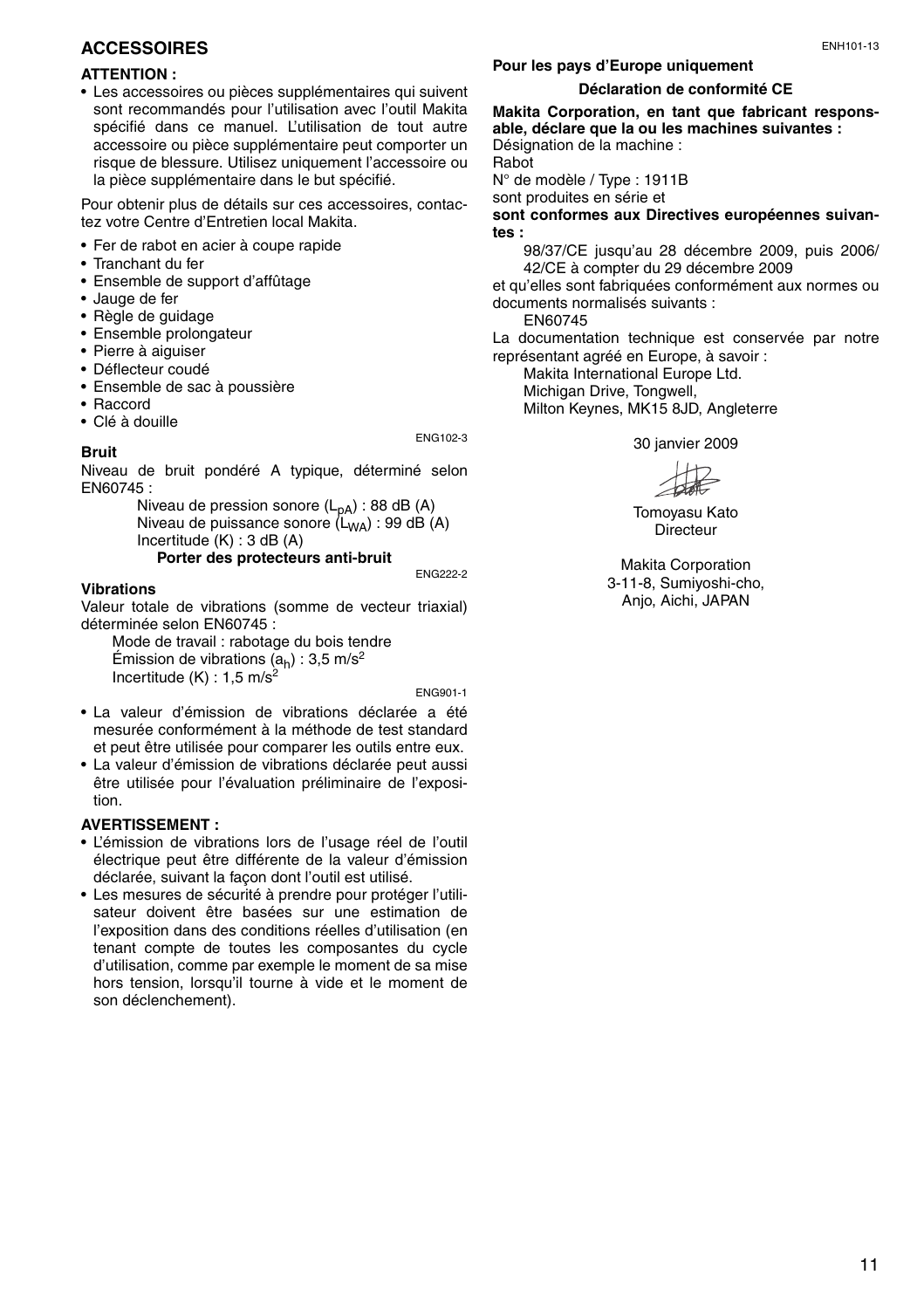## **DEUTSCH (Originale Anleitungen)**

## **Übersicht**

- 1 Tiefeneinstellknopf<br>2 Schalter 2 Schalter<br>3 Finschal 3 Einschaltsperre/Arretierknopf 4 Steckschlüssel<br>5 Messermontag 5 Messermontageschraube<br>6 Messermontageschraube 6 Messermontageschraube 7 Messerwelle<br>8 Hobelmesser 8 Hobelmesser<br>9 Messerklemm Messerklemmplatte 10 Justierwinkel 11 Justierschrauben 12 Justierwinkel 13 Rückseitiger Anschlag<br>14 Messerschneide 14 Messerschneide<br>15 Hobelmesser **Hobelmesser** 16 Innerer Anschlag 17 Anschlagkante<br>18 Schraubendreh 18 Schraubendreher<br>19 Späneabführung 19 Späneabführung<br>20 Absaugvorrichtur 20 Absaugvorrichtung **Hobelbeginn** 22 Hobelende 23 Richten Sie die V-Nut mit der Kante des Werkstücks aus. 24 Messerhalter 25 Flügelmutter 26 Messer (A) 27 Messer (B) 28 Kante (C) 29 Kante (D)
	- **TECHNISCHE DATEN**

#### **Modell 1911B**

- Wir behalten uns vor, Änderungen im Zuge der Entwicklung und des technischen Fortschritts ohne vorherige Ankündigung vorzunehmen.
- Die technischen Daten können von Land zu Land abweichen.
- Gewicht nach EPTA-Verfahren 01/2003

## **Sicherheitshinweise**

Lesen und beachten Sie diese Hinweise, bevor Sie das Gerät benutzen.

#### **Netzanschluss**

Die Maschine darf nur an die auf dem Typenschild angegebene Netzspannung angeschlossen werden und arbeitet nur mit Einphasen- Wechselspannung. Sie ist entsprechend den Europäischen Richtlinien doppelt schutzisoliert und kann daher auch an Steckdosen ohne Erdanschluss betrieben werden.

GEA010-1

## **ALLGEMEINE SICHERHEITSWARNUNGEN FÜR ELEKTROWERKZEUGE**

**WARNUNG Lesen Sie alle Sicherheitswarnungen und Anweisungen durch.** Eine Missachtung der unten aufgeführten Warnungen und Anweisungen kann zu einem elektrischen Schlag, Brand und/oder schweren Verletzungen führen.

**Bewahren Sie alle Warnungen und Anweisungen für spätere Bezugnahme auf.**

- **SICHERHEITSWARNUNGEN FÜR FALZHOBEL**
	- **1. Warten Sie, bis das Messer zum Stillstand kommt, bevor Sie das Werkzeug ablegen.** Das freiliegende Messer könnte sonst in die Oberfläche eingreifen, was zu einem möglichen Verlust der Kontrolle und ernsthaften Verletzungen führen kann.
	- **2. Verwenden Sie Klemmen oder eine andere praktische Methode, um das Werkstück auf einer stabilen Unterlage zu sichern und abzustützen.** Wenn Sie das Werkstück nur von Hand oder gegen Ihren Körper halten, befindet es sich in einer instabilen Lage, die zum Verlust der Kontrolle führen kann.
	- **3. Putztücher, Kleidung, Anschlussleitungen, u. a. sollten nicht in der Nähe des Arbeitsplatzes liegen.**
	- **4. Vermeiden Sie das Schneiden von Nägeln. Überprüfen Sie das Werkstück vor der Arbeit auf Nägel, und entfernen Sie sämtliche Nägel.**
	- **5. Verwenden Sie nur scharfe Hobelmesser. Behandeln Sie die Messer mit größter Sorgfalt.**
	- **6. Stellen Sie sicher, dass die Messerklemmschrauben vor Beginn der Arbeit fest angezogen sind.**
	- **7. Halten Sie das Werkzeug mit beiden Händen fest.**
	- **8. Halten Sie Ihre Hände nicht in die Nähe von rotierenden Teilen.**
	- **9. Lassen Sie die Maschine eine Weile im Leerlauf laufen, bevor Sie mit der Arbeit an einem Werkstück beginnen. Achten Sie auf Vibrationen und Schlagen; beides gibt Aufschluss über ein schlecht ausgewuchtetes Messer oder nicht fachgerechten Einbau.**
	- **10. Stellen Sie sicher, dass das Hobelmesser nicht mit dem Werkstück in Berührung kommt, bevor Sie einschalten.**
	- **11. Beginnen Sie mit der Arbeit erst, nachdem das Hobelmesser die volle Leerlaufdrehzahl erreicht hat.**
	- **12. Schalten Sie das Gerät stets vor Beginn etwaiger Einstellarbeiten aus und ziehen Sie den Netzstecker. Warten Sie, bis die Maschine zum Stillstand gekommen ist.**
	- **13. Halten Sie niemals einen Finger in den Spanauswurf. Der Spanauswurf kann verstopfen, wenn Sie feuchtes Holz hobeln. Entfernen Sie vorsichtig die Späne im Bereich des Spanauswurfs, aber nur bei ausgeschalteter Maschine.**

GEB010-3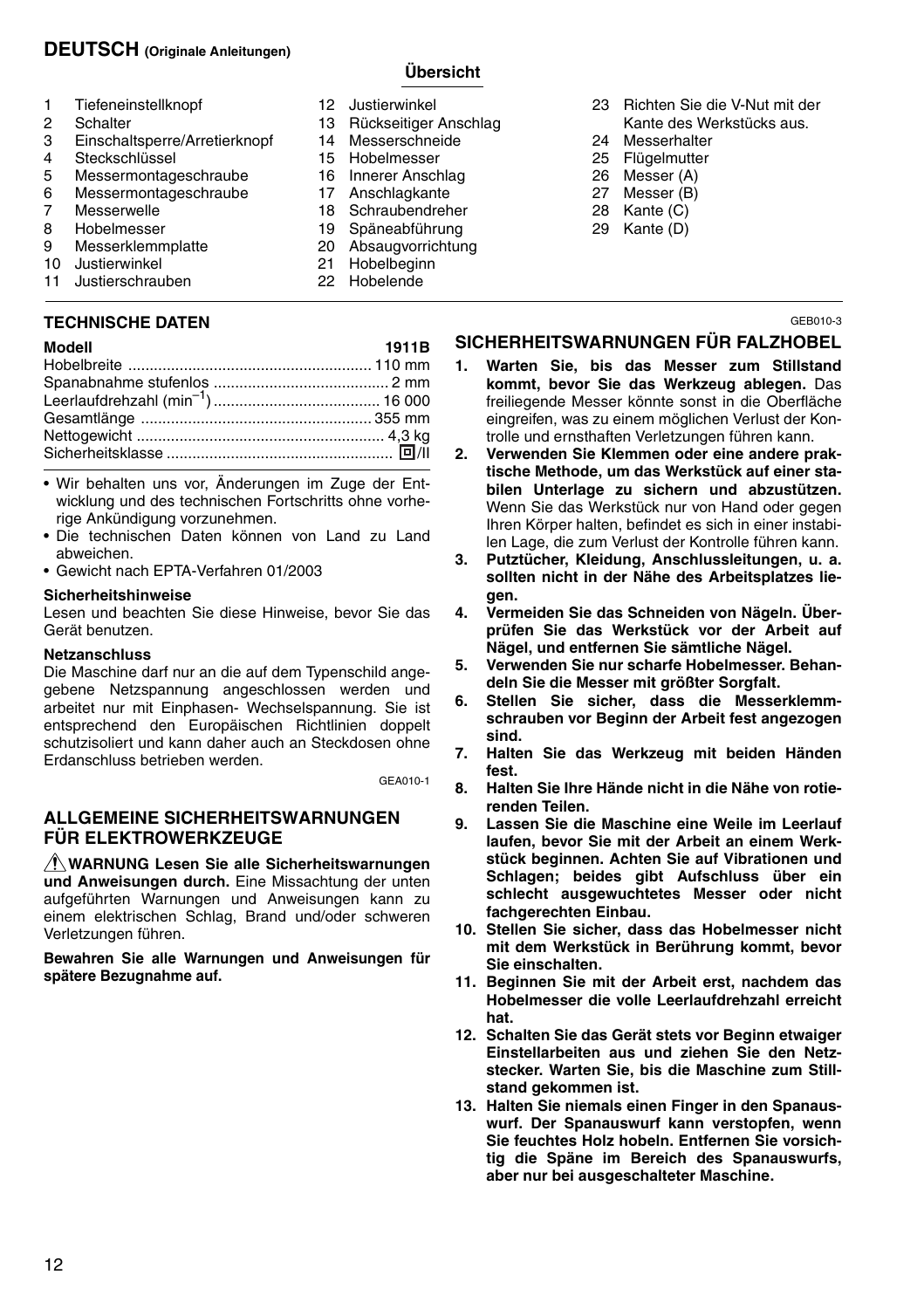- **14. Lassen Sie die Maschine nicht unbeaufsichtigt laufen. Schalten Sie das Gerät nur ein, während Sie es in der Hand halten.**
- **15. Wechseln Sie stets Hobelmesser oder Messerklemmplatten paarweise aus, um Unwucht der Messerwelle zu vermeiden, die Vibrationen erzeugt und die Lebensdauer der Maschine verkürzt.**
- **16. Verwenden Sie nur Original Makita-Hobelmesser, die in dieser Anleitung angegeben wird.**
- **17. Verwenden Sie stets die korrekte Staubschutzoder Atemmaske für das jeweilige Material und die Anwendung.**

### **BEWAHREN SIE DIESE HINWEISE SORGFÄLTIG AUF.**

#### **WARNUNG:**

**Lassen Sie sich NICHT durch Bequemlichkeit oder Vertrautheit mit dem Produkt (durch wiederholten Gebrauch erworben) von der strikten Einhaltung der Sicherheitsregeln für das vorliegende Produkt abhalten.** 

**MISSBRAUCH oder Missachtung der Sicherheitsvorschriften in dieser Anleitung können schwere Verletzungen verursachen.** 

## **FUNKTIONSBESCHREIBUNG**

#### **VORSICHT:**

• Vergewissern Sie sich vor jeder Einstellung oder Funktionsprüfung der Maschine stets, dass sie ausgeschaltet und vom Stromnetz getrennt ist.

#### **Einstellung der Spanabnahme (Abb. 1)**

Die Spanabnahme kann durch Drehen des Tiefeneinstellknopfes an der Vorderseite der Maschine eingestellt werden.

#### **Schalterbedienung**

#### **VORSICHT:**

• Überprüfen Sie vor dem Anschließen der Maschine an das Stromnetz stets, ob der Schalter ordnungsgemäß funktioniert und beim Loslassen in die "OFF"-Stellung zurückkehrt.

#### **Werkzeug ohne Einschaltsperre und Arretierknopf (Abb. 2)**

Zum Einschalten der Maschine den Schalter drücken. Zum Ausschalten wieder loslassen.

#### **Werkzeug mit Arretierknopf (Abb. 3)**

Zum Einschalten der Maschine den Schalter drücken. Zum Ausschalten wieder loslassen.

Für Dauerbetrieb den Schalter und den Arretierknopf drücken.

Zum Ausschalten den arretierten Schalter nochmals drücken und wieder loslassen.

#### **Werkzeug mit Einschaltsperre (Abb. 3)**

Um ein versehentliches Betätigen des Schalters zu verhindern, ist bei diesem Modell eine Einschaltsperre eingebaut.

Zum Einschalten der Maschine erst die Einschaltsperre und dann den Schalter drücken. Zum Ausschalten den Schalter wieder loslassen.

## **MONTAGE**

#### **VORSICHT:**

• Vergewissern Sie sich vor der Ausführung von Arbeiten an der Maschine stets, dass sie ausgeschaltet und vom Stromnetz getrennt ist.

#### **Montage und Demontage von Hobelmessern (Abb. 4, 5 u. 6)**

#### **VORSICHT:**

- Ziehen Sie die Messermontageschrauben sorgfältig an, wenn Sie die Messer an der Maschine anbringen. Eine lose Montageschraube kann gefährlich sein. Vergewissern Sie sich stets, dass sie einwandfrei angezogen sind.
- Behandeln Sie die Messer mit größter Sorgfalt. Schützen Sie Ihre Finger oder Hände beim Demontieren oder Montieren der Messer mit Handschuhen oder Lappen.
- Verwenden Sie nur den mitgelieferten Makita-Inbusschlüssel zum Demontieren oder Montieren der Messer. Anderenfalls besteht die Gefahr, dass die Montageschrauben zu stark oder zu schwach angezogen werden, was zu einer Verletzung führen kann.

Zum Ausbau der Hobelmesser lösen Sie mit dem mitgelieferten Montagewerkzeug die Messerklemmschrauben der Messerwelle. Die Messerklemmplatte der Messerwelle kann zusammen mit den Hobelmessern abgenommen werden.

Messerwelle und Hobelmesser vor dem Einbau reinigen, um Späne und Fremdkörper zu entfernen. Stets Hobelmesser mit gleicher Größe und gleichem Gewicht verwenden. Unwucht durch ungleiche Hobelmesser beeinträchtigt die Hobelleistung und Lebensdauer der Maschine.

Das Hobelmesser so auf die Einstellehre legen, dass die Messerschneide an der Anschlagkante anliegt. Den Justierwinkel auf das Hobelmesser legen und die Hinterkante gegen die Einstellehre drücken, bis sie mit der Hinterkante der Einstellehre bündig abschließt; dann die zwei Schrauben an dem Justierwinkel festziehen. Fügen Sie die Hinterkante des Justierwinkels in die Nut der Messerwelle und bringen Sie die Messerklemmplatte auf der Messerwelle an. Die Messerklemmschrauben mit dem mitgelieferten Montagewerkzeug gleichmäßig im Wechsel fest anziehen.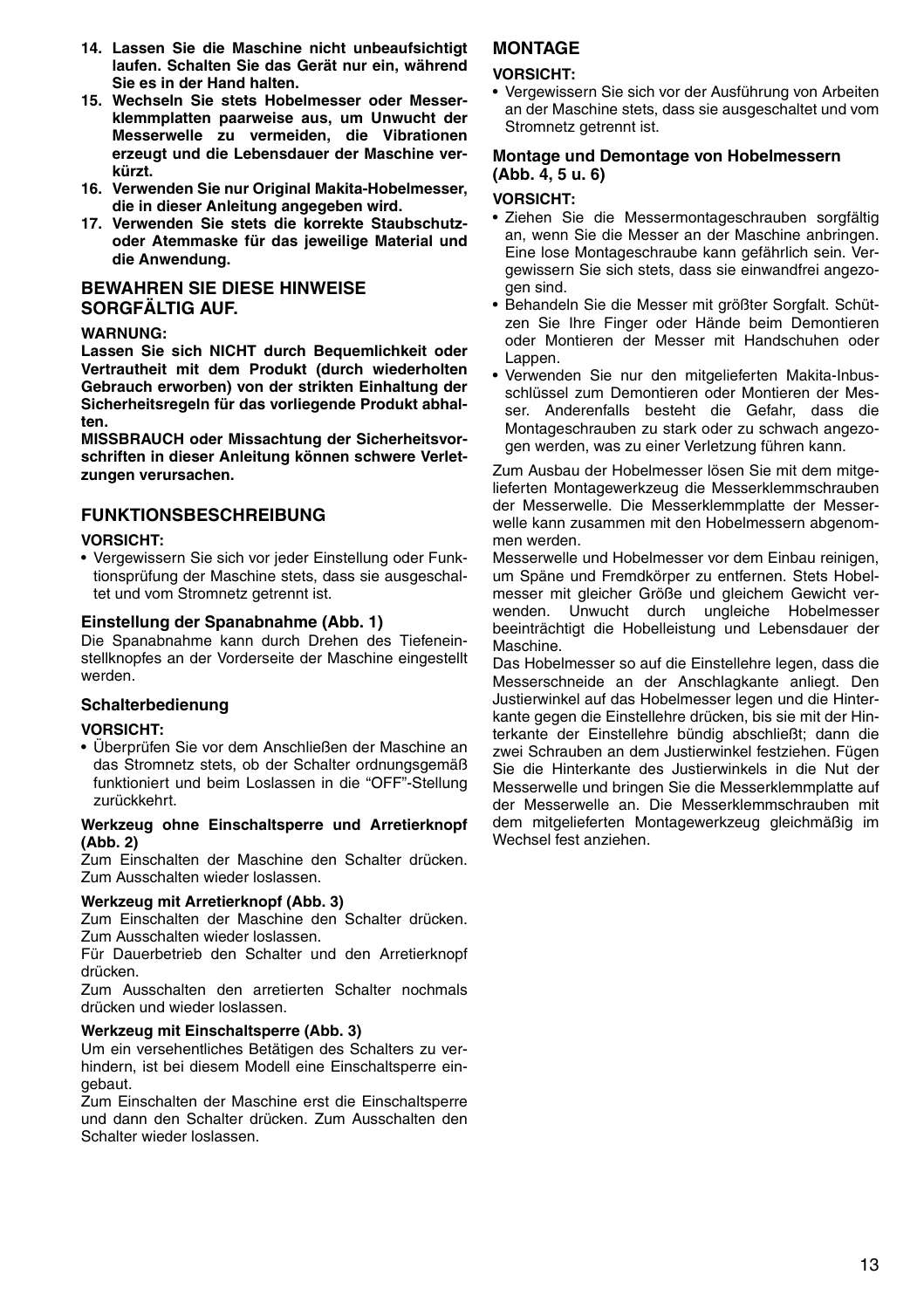#### **Auswirkungen von Messerfehleinstellungen**

Fehleinstellung der Hobelmesser führt zu ungleichmäßigem und unsauberen Hobelergebnissen. Bei richtiger Einstellung befindet sich das Messer fluchtend mit der hinteren Hobelsohle.

Die folgenden Beispiele veranschaulichen einige richtige und falsche Einstellungen.

- (A) Vordere Hobelsohle (Beweglicher Schuh)
- (B) Hintere Hobelsohle (Stationärer Schuh)



Oberflächenvorsprünge



(B) (A)



In dieser Seitenansicht nicht zu erkennen, liegen die Messer genau parallel zur hinteren Hobelsohle.

- Ursache: Die Schneide eines oder beider Messer ist nicht<br>parallel zur hinteren parallel .<br>Basislinie
- Ursache: Eine oder beide Messer-<br>schneiden stehen in schneiden stehen in<br>Bezug zur binteren Bezug zur hin<br>Basislinie nicht Basislinie nicht weit genug über.
- Ursache: Eine oder beide Messerschneiden stehen in Bezug zur hinteren Basislinie zu weit über.

### **Anschluss einer Absaugvorrichtung (Abb. 7 u. 8)**

#### **Nur für europäische Länder**

Um saubere Hobelarbeiten durchzuführen, schließen Sie einen Makita-Staubsauger an Ihre Maschine an. Befestigen Sie den Stutzen mit den Schrauben an der Maschine. Schließen Sie dann den Schlauch eines Staubsaugers an den Stutzen an, wie in den Abbildungen gezeigt.

## **BETRIEB**

Kehlung beim Ansetzen

Kehlung

#### **Hobelbetrieb (Abb. 9)**

Setzen Sie zuerst die vordere Hobelsohle auf das Werkstück, ohne dass die Hobelmesser mit dem Werkstück oder etwas anderem in Berührung kommen. Schalten Sie den Hobel ein und warten Sie, bis die Messerwelle die volle Drehzahl erreicht hat. Bewegen Sie dann den Hobel langsam vorwärts. Üben Sie zuerst Druck im Bereich der vorderen Hobelsohle und am Ende des Werkstücks Druck auf die hintere Hobelsohle aus. Sie können sich das Hobeln erleichtern, indem Sie das Werkstück in stationärem Zustand neigen, so dass Sie in Abwärtsrichtung hobeln können.

Die Geschwindigkeit und Tiefe des Schnitts bestimmen die Art der Oberflächenausführung. Der Hobel arbeitet mit einer Geschwindigkeit, die nicht zu einem Spänestau führt. Für Grobschnitt können Sie die Schnitttiefe erhöhen, während Sie für eine hochwertige Ausführung die Schnitttiefe verringern und die Maschine langsamer vorschieben sollten.

#### **Fasen (Abb. 10 u. 11)**

Um eine Fasung wie in **Abb. 10** herzustellen, die V-Nut der vorderen Hobelsohle auf die Kante des Werkstücks ausrichten und wie in **Abb. 11** gezeigt fasen.

## **WARTUNG**

#### **VORSICHT:**

- Vergewissern Sie sich vor der Durchführung von Inspektions- oder Wartungsarbeiten stets, dass die Maschine ausgeschaltet und der Akku abgenommen ist.
- Verwenden Sie auf keinen Fall Benzin, Benzol, Verdünner, Alkohol oder dergleichen. Solche Mittel können Verfärbung, Verformung oder Rissbildung verursachen.

# **Schärfen der HSS-Hobelmesser**

## **(Abb. 12, 13 u. 14)**

Halten Sie Ihre Messer immer scharf, um bestmögliche Leistung zu erhalten. Benutzen Sie den Messerhalter beim Schleifen mit Schleifgeräten, um die Schneiden zu schärfen und Beschädigungen auszuschleifen.

Lösen Sie zuerst die beiden Flügelmuttern auf dem Messerhalter und setzen Sie die Messer (A) und (B) so ein, dass Sie an den Kanten (C) und (D) anliegen. Ziehen Sie dann die Flügelmuttern fest.

Wässern Sie den Schleifstein einige Minuten, bevor Sie schleifen. Führen Sie den Messerhalter so, dass beide Messer den Stein berühren, um ein gleichzeitiges Schleifen unter dem gleichen Winkel zu gewährleisten.

Um die SICHERHEIT und ZUVERLÄSSIGKEIT dieses Produkts aufrechtzuerhalten, sollten Reparaturen, Überprüfung und Austausch der Kohlebürsten und andere Wartungs- oder Einstellarbeiten nur von Makita-Kundendienstzentren unter ausschließlicher Verwendung von Makita-Originalersatzteilen ausgeführt werden.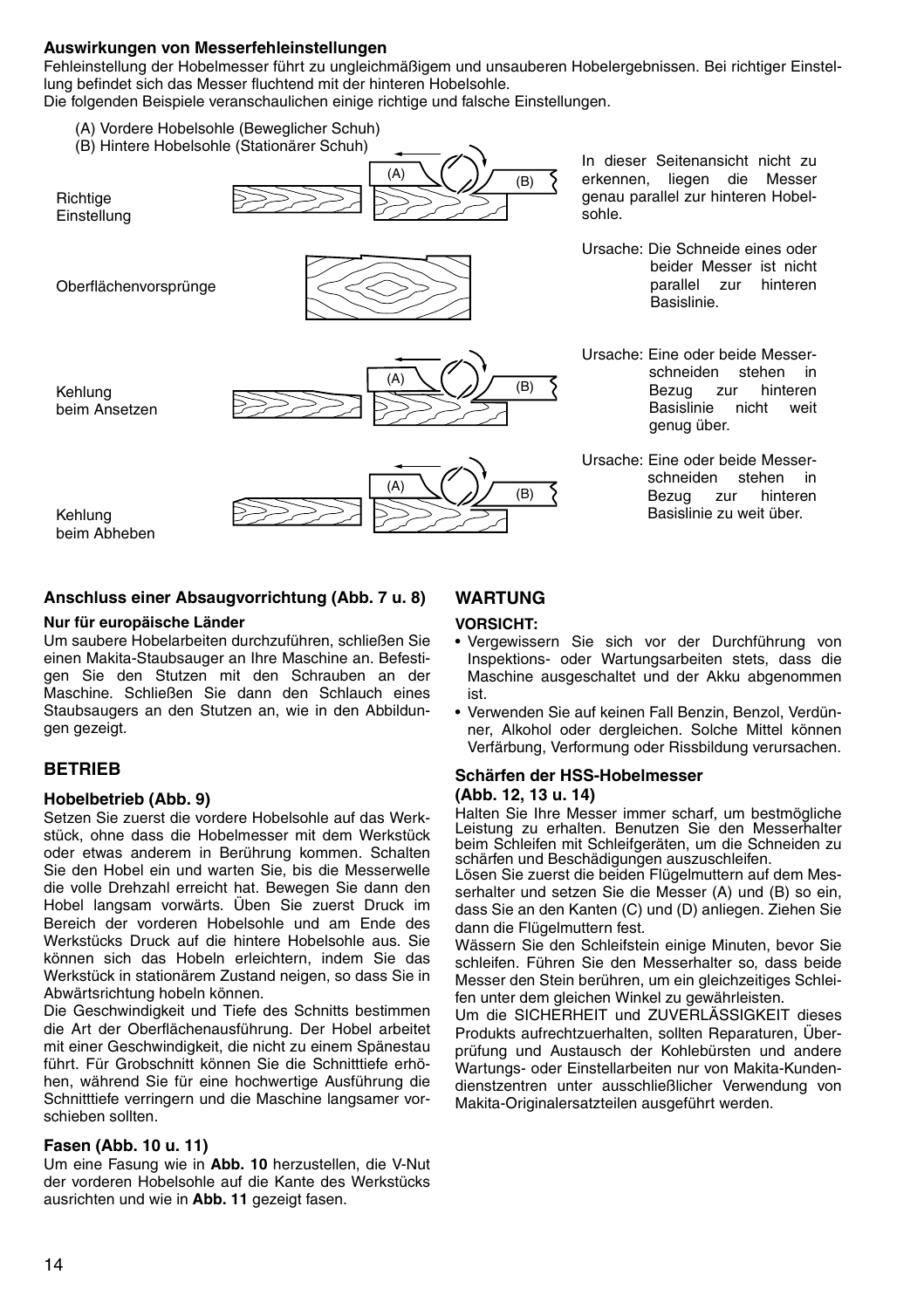## **ZUBEHÖR**

#### **VORSICHT:**

• Die folgenden Zubehörteile oder Vorrichtungen werden für den Einsatz mit der in dieser Anleitung beschriebenen Makita-Maschine empfohlen. Die Verwendung anderer Zubehörteile oder Vorrichtungen kann eine Verletzungsgefahr darstellen. Verwenden Sie Zubehörteile oder Vorrichtungen nur für ihren vorgesehenen Zweck.

Wenn Sie weitere Einzelheiten bezüglich dieser Zubehörteile benötigen, wenden Sie sich bitte an Ihre Makita-Kundendienststelle.

- Hochdrehzahl-Stahlhobelmesser
- Mini-Wendemesser
- Messerhaltereinheit
- Messerlehre
- Richtlineal
- Verlängerungsführungssatz
- Abrichtstein
- Späneabführung
- Staubsackeinheit
- Verbindung

**Geräusch**

• Steckschlüssel

#### ENG102-3

Typischer A-bewerteter Geräuschpegel ermittelt gemäß EN60745:

> Schalldruckpegel (L<sub>pA</sub>): 88 dB (A) Schalleistungspegel (L<sub>WA</sub>): 99 dB (A) Ungewissheit (K): 3 dB (A) **Gehörschutz tragen**

ENG222-2

#### **Vibration**

Vibrationsgesamtwert (Drei-Achsen-Vektorsumme) ermittelt gemäß EN60745:

Arbeitsmodus: Hobeln von Weichholz Vibrationsemission  $(a_h)$ : 3,5 m/s<sup>2</sup> Ungewissheit (K): 1,5 m/s<sup>2</sup>

ENG901-1

- Der angegebene Vibrationsemissionswert wurde im Einklang mit der Standardprüfmethode gemessen und kann für den Vergleich zwischen Maschinen herangezogen werden.
- Der angegebene Vibrationsemissionswert kann auch für eine Vorbewertung des Gefährdungsgrads verwendet werden.

#### **WARNUNG:**

- Die Vibrationsemission während der tatsächlichen Benutzung des Elektrowerkzeugs kann je nach der Benutzungsweise der Maschine vom angegebenen Emissionswert abweichen.
- Identifizieren Sie Sicherheitsmaßnahmen zum Schutz des Benutzers anhand einer Schätzung des Gefährdungsgrads unter den tatsächlichen Benutzungsbedingungen (unter Berücksichtigung aller Phasen des Arbeitszyklus, wie z. B. Ausschalt- und Leerlaufzeiten der Maschine zusätzlich zur Betriebszeit).

## **Nur für europäische Länder**

#### **EG-Übereinstimmungserklärung**

**Wir, die Firma Makita als verantwortlicher Hersteller, erklären, dass die folgende(n) Makita-Maschine(n):** Bezeichnung der Maschine: Falzhobel Modell-Nr./ Typ: 1911B der Serienproduktion entstammen und **den folgenden europäischen Richtlinien entsprechen:** 98/37/EG bis 28. Dezember 2009 und dann 2006/ 42/EG ab 29. Dezember 2009

und gemäß den folgenden Standards oder standardisierten Dokumenten hergestellt werden:

EN60745

Die technische Dokumentation befindet sich im Bestand unserer autorisierten Vertretung in Europa, nämlich:

Makita International Europe Ltd. Michigan Drive, Tongwell, Milton Keynes, MK15 8JD, England

30. Januar 2009

Tomoyasu Kato **Direktor** 

Makita Corporation 3-11-8, Sumiyoshi-cho, Anjo, Aichi, JAPAN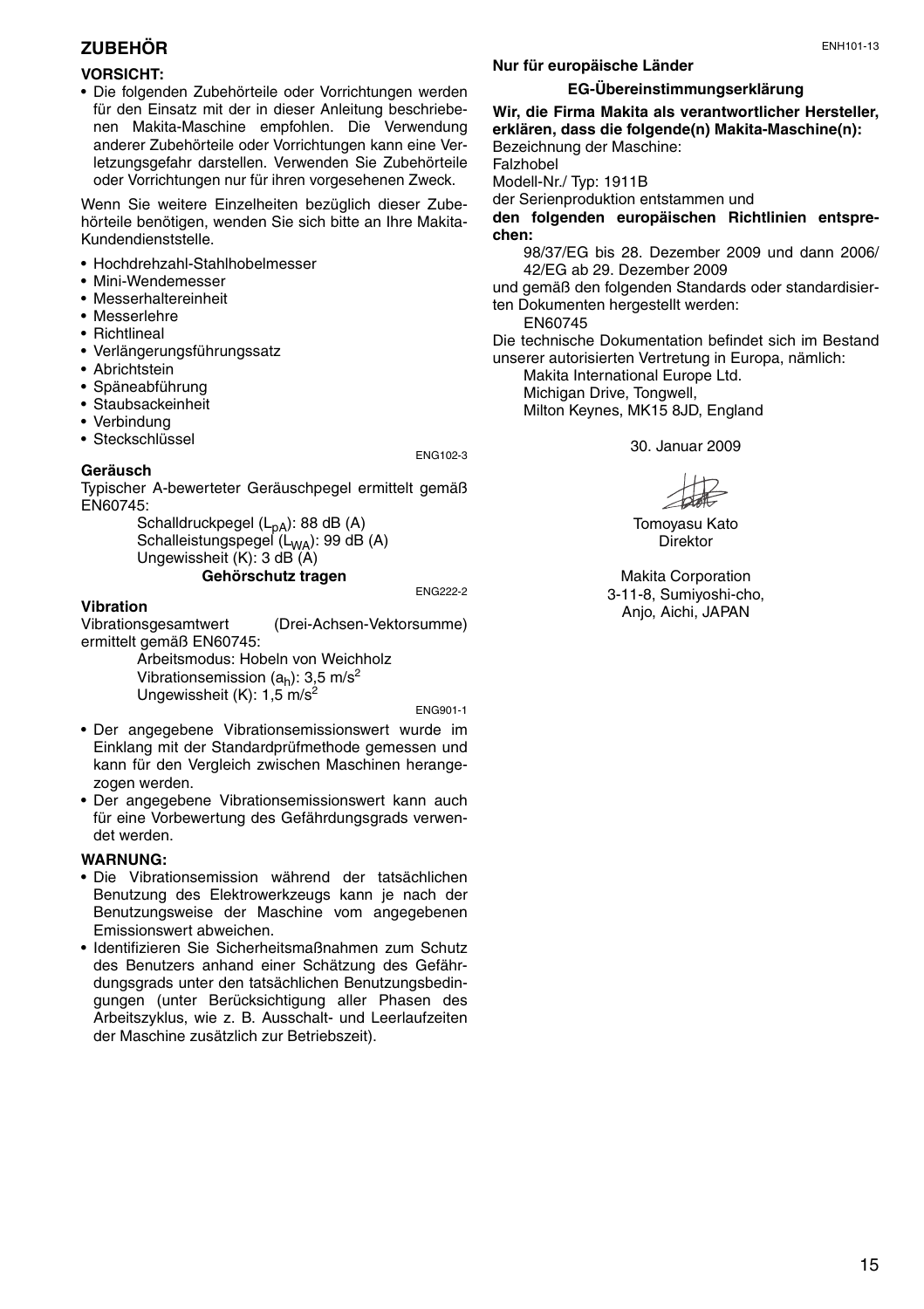## **ITALIANO (Istruzioni originali)**

- 1 Manopola<br>2 Grilletto de
- 2 Grilletto dell'interruttore<br>3 Bottone di bloccaggio/B Bottone di bloccaggio/Bottone di bloccaggio-spegnimento
- 
- 4 Chiave a bussola<br>5 Bullone di installa 5 Bullone di installazione<br>6 Bullone
- 6 Bullone<br>7 Bullo
- 
- 7 Rullo<br>8 Lama 8 Lama piallatrice<br>9 Conerchio del ru
- Coperchio del rullo
- 10 Piastra regolatore

## **DATI TECNICI**

| Modello |  |
|---------|--|
|---------|--|

| Modello | 1911B |
|---------|-------|
|         |       |
|         |       |
|         |       |
|         |       |
|         |       |
|         |       |
|         |       |

- Per il nostro programma di ricerca e sviluppo continui, i dati tecnici sono soggetti a modifiche senza preavviso.
- I dati tecnici potrebbero differire a seconda del paese di destinazione del modello.
- Peso in base alla procedura EPTA 01/2003

#### **Utilizzo prefissato**

L'utensile serve a piallare il legno.

#### **Alimentazione**

L'utensile deve essere collegato ad una presa di corrente con la stessa tensione indicata sulla targhetta del nome, e può funzionare soltanto con la corrente alternata monofase. Esso ha un doppio isolamento in osservanza alle norme europee, per cui può essere usato con le prese di corrente sprovviste della messa a terra.

GEA010-1

## **AVVERTIMENTI GENERALI PER LA SICUREZZA DELL'UTENSILE ELETTRICO**

**AVVERTIMENTO Leggere tutti gli avvertimenti per la sicurezza e le istruzioni.** La mancata osservanza degli avvertimenti e delle istruzioni può causare scosse elettriche, incendio e/o gravi incidenti.

**Conservare tutti gli avvertimenti e le istruzioni per riferimenti futuri.**

- 11 Viti
	-
- 12 Talloni della piastra regolatore<br>13 Lato posteriore della base port Lato posteriore della base porta

**Visione Generale** 

- coltelli
- 14 Bordo della lama<br>15 Lama piallatrice
- 15 Lama piallatrice<br>16 Bordo interno pi
- 16 Bordo interno piastra regolatore<br>17 Piastra porta coltelli
- Piastra porta coltelli
- 18 Cacciavite<br>19 Insieme de
- Insieme del boccaglio
- 20 Aspirapolvere
- 21 Inizio
- 22 Fine
- 23 Allineare la scanalatura a V con la estremità del pezzo da lavorare.
- 24 Supporto di affilatura<br>25 Dado ad alette
- Dado ad alette
- 26 Lama (A)
- $27$  Lama (B)
- 28 Lato  $(\dot{C})$
- 29 Lato (D)

GEB010-3

## **AVVERTIMENTI PER LA SICUREZZA PER LA PIALLA**

- **1. Aspettare che la lama si fermi prima di appoggiare l'utensile.** La lama esposta potrebbe far contatto con la superficie causando una possibile perdita di controllo o un grave incidente.
- **2. Usare morse od altri modi pratici per fissare e supportare il pezzo su una superficie stabile.** Se lo si tiene in mano o contro il proprio corpo, il pezzo diventa instabile e potrebbe causare la perdita di controllo.
- **3. Non bisogna mai lasciare stracci, vestiario, corde, fili e cose simili nel raggio d'azione della piallatrice.**
- **4. Attenzione a non tagliare chiodi. Prima di ogni lavorazione controllare e togliere tutti i chiodi dal pezzo da lavorare.**
- **5. Usare soltanto lame affilate. Fare molta attenzione maneggiando le lame.**
- **6. Assicurarsi bene prima di iniziare la lavorazione che i bulloni, fissanti la lama siano stretti fortemente.**
- **7. Tenere saldamente l'utensile con entrambe le mani.**
- **8. Tenere le mani lontane dalle parti rotanti.**
- **9. Prima di usare l'utensile sul pezzo da lavorare cancel, lasciarlo ruotare a vuoto per alcuni secondi. Osservate se ci sono vibrazioni o rumori che possano indicare un montaggio imperfetto o un mancato bilanciamento della lama.**
- **10. Assicurarsi che la lama non è a contatto con il pezzo da lavorare prima di mettere in moto l'utensile.**
- **11. Attendere che la lama raggiunga la sua velocità stabilita prima di mettersi a piallare.**
- **12. Prima di qualsiasi lavoro di sistemazione fermare il motore ed attendere che la lama si sia arrestata del tutto.**
- **13. Mai introdurre le dita nella zona dove escono i trucioli. Questa zona può ingolfarsi quando si pialla legno umido. Liberare la zona dei trucioli con un bastoncino.**
- **14. Non abbandonare a se stesso l'utensile in moto. Mettere in moto l'utensile solamente quando lo si tiene in mano.**
- **15. Sostituire sempre entrambe le lame o piastre del rullo, altrimenti lo sbilancio che ne risulterà provocherà vibrazioni ed accorcerà la vita dell'utensile.**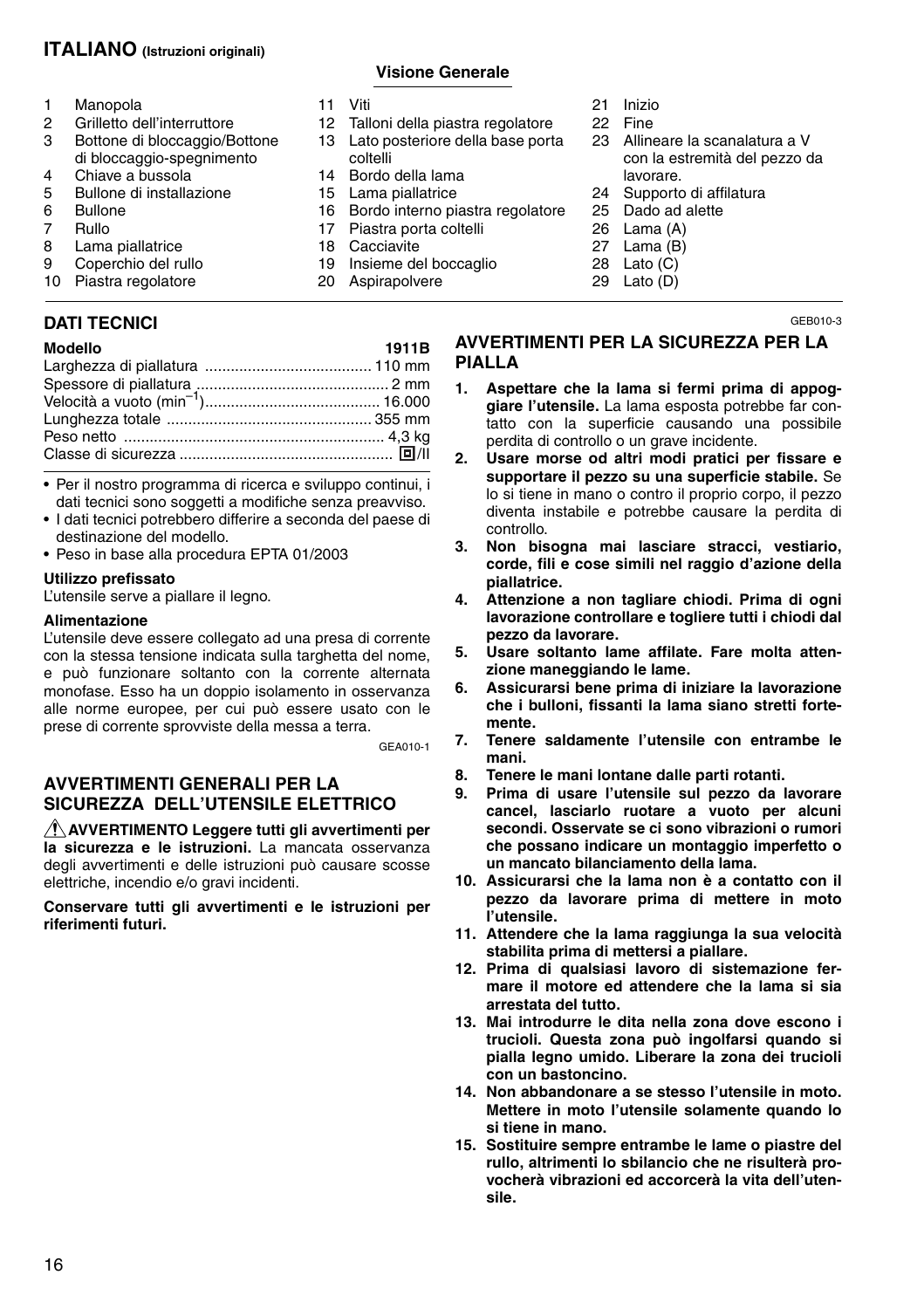- **16. Usare soltanto le lame Makita specificate in questo manuale.**
- **17. Usare sempre la mascherina antipolvere/respiratore adatti al materiale e all'applicazione con cui si lavora.**

## **CONSERVATE QUESTE ISTRUZIONI.**

## **AVVERTIMENTO:**

**NON lasciare che la comodità o la familiarità d'utilizzo con il prodotto (acquisita con l'uso ripetuto) sostituisca la stretta osservanza delle norme di sicurezza per il prodotto stesso.** 

**L'utilizzo SBAGLIATO o la mancata osservanza delle norme di sicurezza di questo manuale di istruzioni potrebbero causare lesioni serie.** 

## **DESCRIZIONE DELL'UTILIZZO**

#### **ATTENZIONE:**

• Accertarsi sempre che l'utensile sia spento e staccato dalla presa di corrente prima di regolarlo o di controllarne le funzioni.

#### **Regolazione della profondità di taglio (Fig. 1)**

La profondità di taglio può essere regolata semplicemente facendo girare la manopola davanti la pialla.

## **Azionamento dell'interruttore**

#### **ATTENZIONE:**

• Prima di collegare l'utensile alla presa di corrente, controllare sempre che il grilletto dell'interruttore funzioni correttamente e ritorni sulla posizione "OFF" quando viene rilasciato.

#### **Utensile senza bottone di bloccaggio e bottone di bloccagio-spegnimento (Fig. 2)**

Per avviare l'utensile, schiacciare semplicemente il grilletto. Rilasciare il grilletto per arrestarlo.

#### **Utensile con bottone di bloccaggio (Fig. 3)**

Per avviare l'utensile, schiacciare semplicemente il grilletto. Rilasciare il grilletto per arrestarlo.

Per il funzionamento continuo, schiacciare il grilletto e spingere poi dentro il bottone di bloccaggio.

Per arrestare l'utensile dalla posizione di bloccaggio, schiacciare completamente il grilletto e rilasciarlo.

#### **Utensile con bottone di bloccaggio-spegnimento (Fig. 3)**

Per evitare do schiacciare inavvertitamente il grilletto, l'utensile è dotato di un bottone di bloccaggio-spegnimento.

Per avviare l'utensile, premere il bottone di bloccaggiospegnimento e schiacciare il grilletto. Rilasciare il grilletto per arrestarlo.

## **MONTAGGIO**

#### **ATTENZIONE:**

• Accertarsi sempre che l'utensile sia spento e staccato dalla presa di corrente prima di qualsiasi intervento su di esso.

### **Rimozione o installazione lame piallatrice (Fig. 4, 5 e 6)**

#### **ATTENZIONE:**

- Stringere con cura i bulloni di installazione quando si attaccano le lame all'utensile. Un bullone di installazione allentato può essere pericoloso. Accertarsi sempre che siano stretti saldamente.
- Maneggiare le lame con molta attenzione. Usare guanti o stracci per proteggere le dita o le mani quando si installano o rimuovono le lame.
- Per rimuovere o installare le lame, usare soltanto la chiave Makita in dotazione. In caso contrario, i bulloni di installazione potrebbero essere stretti eccessivamente o insufficientemente. Ciò potrebbe causare lesioni.

Per togliere le lame sul rullo, svitare i bulloni di installazione con la chiave a bussola. Il coperchio del rullo viene via assieme alle lame.

Per installare le lame, togliere per prima cosa tutti i frammenti o sostanze estranee che aderiscono al rullo o alle lame. Usare lame con le stesse dimensioni e peso, perché altrimenti si verifica l'oscillazione/vibrazione del rullo che causa il deterioramento delle prestazioni della piallatrice e un eventuale guasto dell'utensile.

Mettere la lama sulla base regolatore in modo che il bordo della lama sia perfettamente a filo con il bordo interno della piastra regolatore. Mettere la piastra di regolazione sulla lama, spingere poi semplicemente dentro il tallone della piastra regolatore a filo con il lato posteriore della base regolatore e stringere due viti sulla piastra regolatore. Spingere quindi il tallone della piastra regolatore nella scanalatura del rullo e mettervi sopra il coperchio del rullo. Stringere uniformemente e alternativamente i bulloni di installazione usando la chiave a bussola.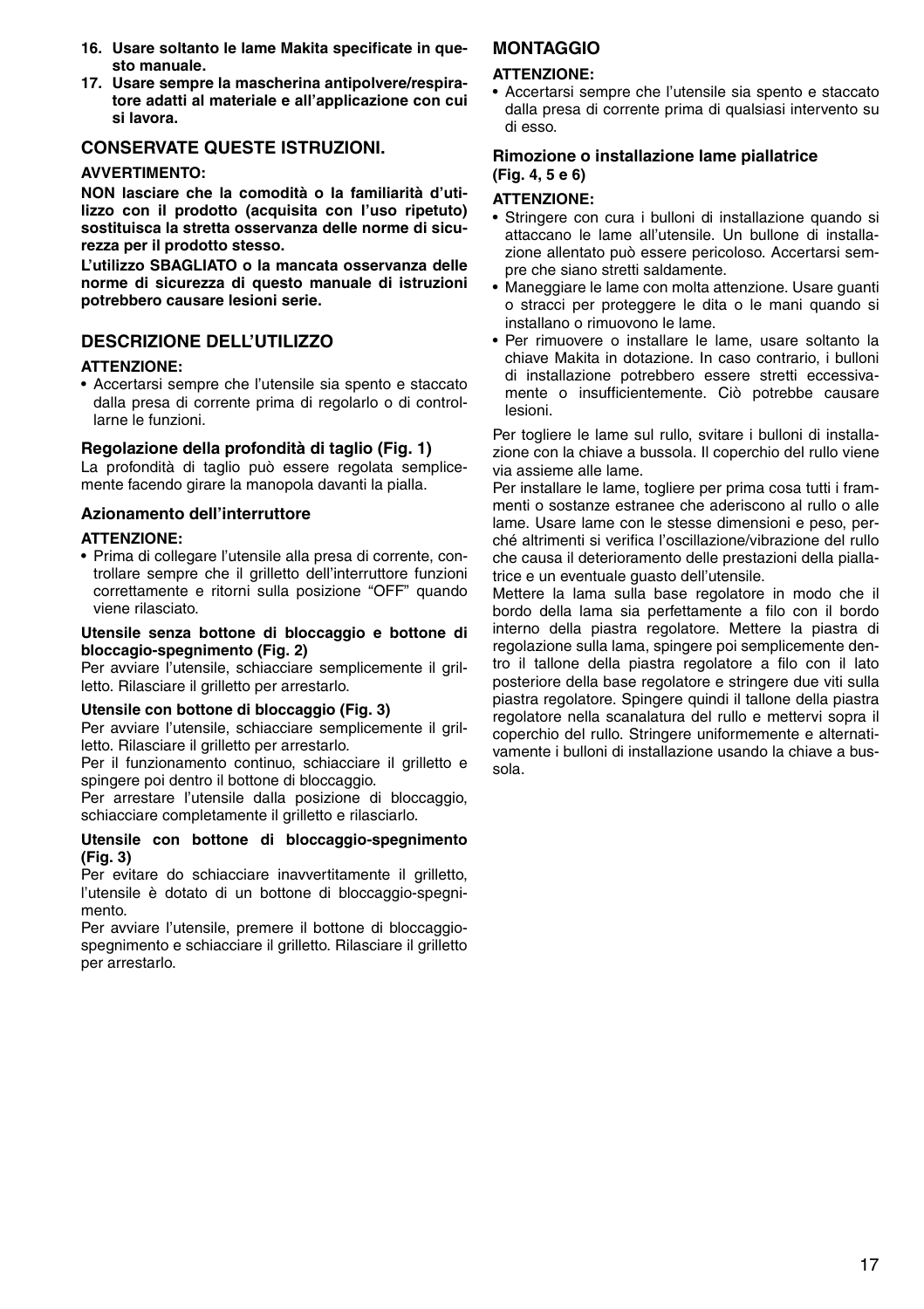## **Per la migliore regolazione della lama della pialla**

La superficie piallata sarà alla fine non lisca, se la lama non é montata esattamente. La lama deve essere montata in modo che il bordo di taglio sia assolutamente allineato, e cioè parallelo alla superficie della base posteriore. Qui di seguito sono mostrati alcuni esempi di montaggi buoni o difettosi.

- (A) Base anteriore (Piano mobile)
- (B) Base posteriore (Piano fisso)



#### **Collegamento di un aspirapolvere (Fig. 7 e 8)**

#### **Modello per l'Europa soltanto**

Per eseguire una operazione di piallatura pulita, collegare all'utensile un aspirapolvere Makita. Installare il boccaglio sull'utensile usando le viti. Collegare poi il manicotto dell'aspirapolvere al boccaglio, come mostrato nell'illustrazione.

## **FUNZIONAMENTO**

#### **Funzionamento della piallatrice (Fig. 9)**

Prima cosa, appoggiare il piano anteriore dell'utensile sulla superficie del pezzo da lavorare senza che le lame vadano a contatto con nulla. Mettere in moto e aspettare che le lame arrivino alla massima velocità. Quindi muovere la pialla in avanti lentamente. All'inizio della piallatura esercitare pressione sulla parte anteriore dell'utensile, a nella parte posteriore alla fine della medesima. La piallatura riuscirà più facile se inclinate il pezzo da lavorare e lo fissate, in modo che si possa piallare un poco in discesa.

La velocità e profondità di taglio determinano il tipo di finitura. La piallatrice funziona ad una velocità che non permette l'ingolfamento dei trucioli. Per tagli alla buona la profondità di taglio può essere aumentata, mentre per ottenere una bella finitura si richiede una riduzione della profondità di taglio e di velocità di avanzamento.

#### **Smussature (Fig. 10 e 11)**

Per fare un taglio come mostrato nella **Fig. 10**, allineare la scanalatura a "V" della base frontale con il bordo del pezzo da lavorare e piallarlo come mostrato nella **Fig. 11**.

## **MANUTENZIONE**

#### **ATTENZIONE:**

- Prima di eseguire qualsiasi lavoro sulla macchina, accertatevi sempre che sia spenta e staccata dalla presa di corrente.
- Mai usare benzina, benzene, solventi, alcol e altre sostanze simili. Potrebbero causare scolorimenti, deformazioni o crepe.

#### **Affilatura delle lame della piallatrice (Fig. 12, 13 e 14)**

Per delle prestazioni ottimali, mantenere sempre le lame affilate. Usare il supporto di affilatura per togliere le tacche e produrre un bordo affilato.

Allentare per prima cosa i due dadi ad alette sul supporto e inserire le lame (A) e (B) in modo che facciano contatto con i lati (C) e (D). Stringere poi i dadi ad alette.

Prima dell'affilatura, immergere nell'acqua per 2 o 3 minuti la pietra per affilare. Per l'affilatura simultanea allo stesso angolo, tenere il supporto in modo che entrambe le lame facciano contatto con la pietra per affilare.

Per preservare la SICUREZZA e l'AFFIDABILITÀ del prodotto, le riparazioni, l'ispezione e la sostituzione della spazzole di carbone o qualsiasi altra manutenzione e regolazione devono essere eseguite da un Centro Assistenza Makita autorizzato usando sempre ricambi Makita.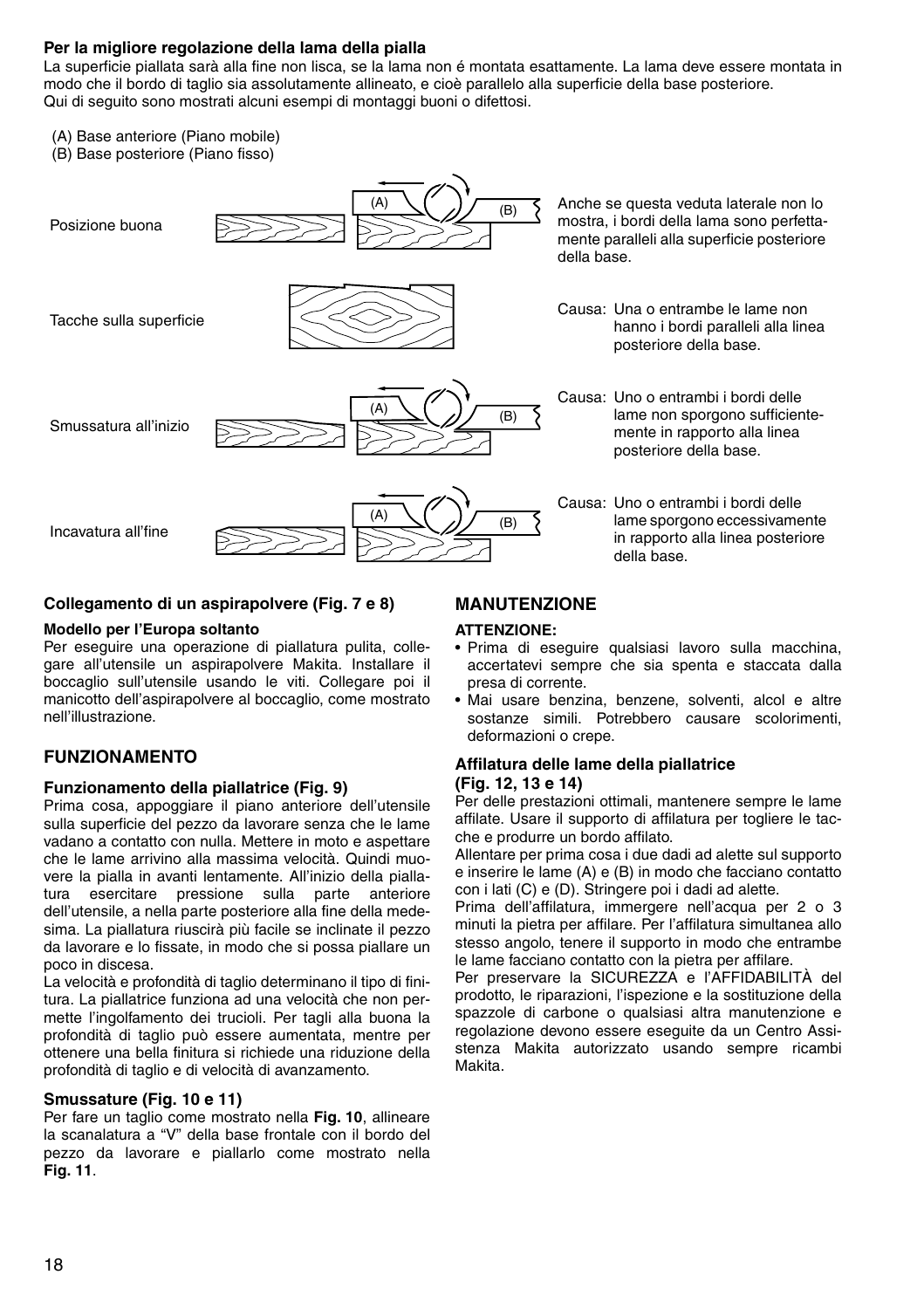## **ACCESSORI**

#### **ATTENZIONE:**

• Questi accessori o attrezzi sono consigliati per l'uso con l'utensile Makita specificato in questo manuale. L'impiego di altri accessori o attrezzi può costituire un rischio di lesioni alle persone. Usare gli accessori soltanto per il loro scopo prefissato.

Per ottenere maggiori dettagli su questi accessori, rivolgersi a un Centro Assistenza Makita autorizzato.

- Lama di acciaio pialla ad alta velocità
- Lama piccola
- Gruppo supporto di affilatura
- Calibro lama
- Righello guida
- Gruppo guida di estensione
- Pietra di affilatura
- Insieme del boccaglio
- Gruppo sacchetto polvere
- Giunto
- Chiave a bussola

#### **Rumore**

ENG102-3

Il tipico livello di rumore pesato A determinato secondo EN60745:

> Livello pressione sonora  $(L_{DA})$ : 88 dB (A) Livello potenza sonora  $(L_{WA})$ : 99 dB (A) Incertezza (K): 3 dB (A)

**Indossare i paraorecchi**

ENG222-2

#### **Vibrazione**

Il valore totale di vibrazione (somma vettore triassiale) determinato secondo EN60745:

Modalità operativa: piallatura del legno dolce Emissione di vibrazione  $(a_h)$ : 3,5 m/s<sup>2</sup> Incertezza (K):  $1.5 \text{ m/s}^2$ 

ENG901-1

- Il valore di emissione delle vibrazioni dichiarato è stato misurato conformemente al metodo di test standard, e può essere usato per paragonare un utensile con un altro.
- Il valore di emissione delle vibrazioni dichiarato può anche essere usato per una valutazione preliminare dell'esposizione.

#### **AVVERTIMENTO:**

- L'emissione delle vibrazioni durante l'uso reale dell'utensile elettrico può differire dal valore di emissione dichiarato a seconda dei modi in cui viene usato l'utensile.
- Identificare le misure di sicurezza per la protezione dell'operatore basate sulla stima dell'esposizione nelle condizioni reali d'utilizzo (tenendo presente tutte le parti del ciclo operativo, come le volte in cui l'utensile viene spento e quando gira a vuoto, oltre al tempo di funzionamento).

## **Modello per l'Europa soltanto**

#### **Dichiarazione CE di conformità**

**Noi della Makita Corporation, come produttori responsabili, dichiariamo che le macchine Makita seguenti:**

Designazione della macchina:

Pialla

Modello No./Tipo: 1911B

sono una produzione di serie e

**conformi alle direttive europee seguenti:** 98/37/CE fino al 28 dicembre 2009 e poi 2006/42/ CE dal 29 dicembre 2009

E sono fabbricate conformemente ai seguenti standard o documenti standardizzati:

EN60745

La documentazione tecnica è tenuta dal nostro rappresentante autorizzato in Europa, che è:

Makita International Europe Ltd. Michigan Drive, Tongwell, Milton Keynes, MK15 8JD, England

30 gennaio 2009

Tomoyasu Kato Amministratore

Makita Corporation 3-11-8, Sumiyoshi-cho, Anjo, Aichi, JAPAN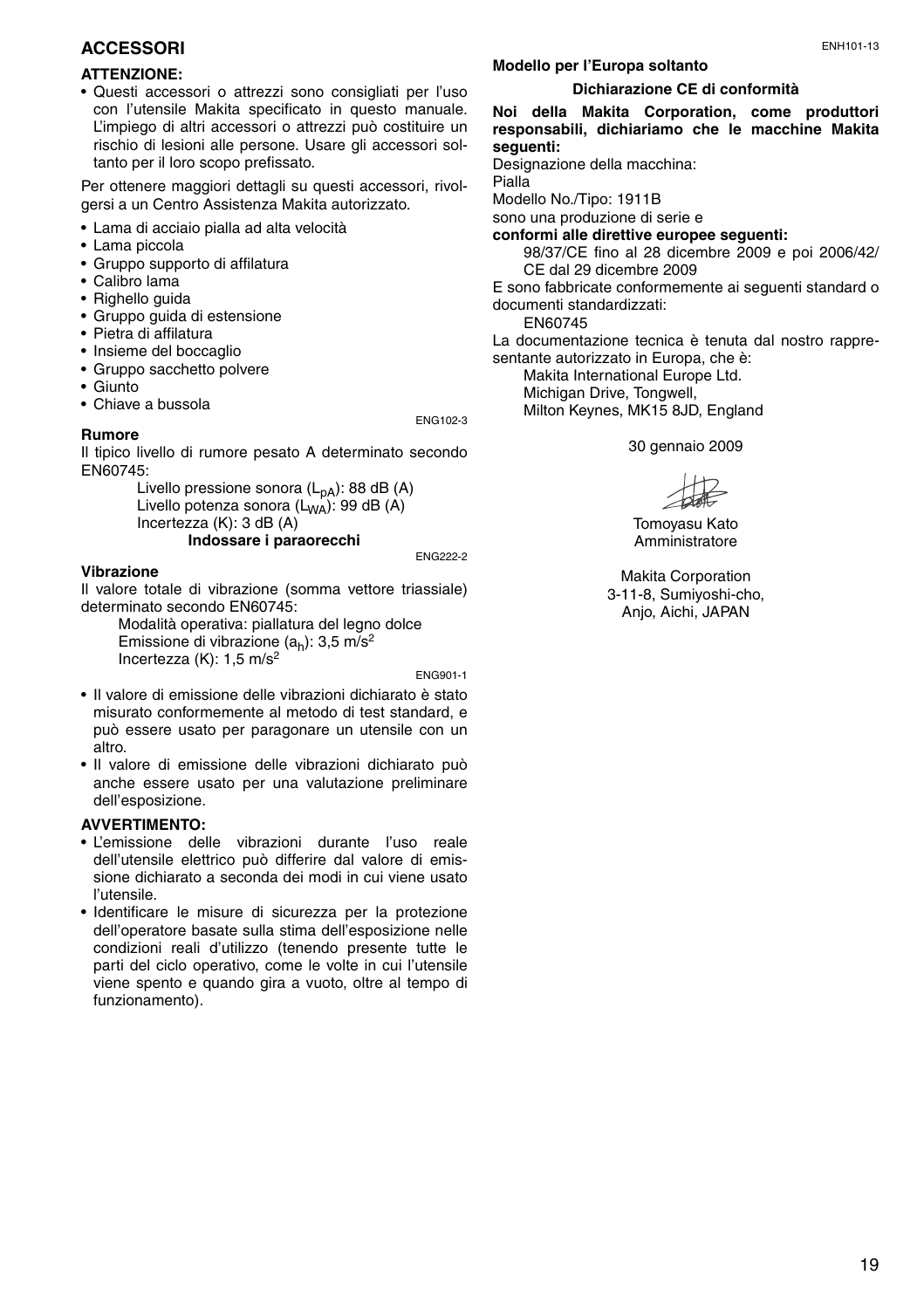## **NEDERLANDS (Originele instructies)**

#### **Verklaring van algemene gegevens**

|    | Knop                       |    | Schroeven                      |    | 22 Einde                            |
|----|----------------------------|----|--------------------------------|----|-------------------------------------|
| 2  | Trekkerschakelaar          | 12 | Hiel van afstelplaat           |    | 23 Zorg dat de "V" groef op de rand |
| 3  | Vergrendelknop/Ontgrendel- | 13 | Zijkant van mal                |    | van het werkstuk blijft.            |
|    | knop                       | 14 | Mesrand                        |    | 24 Aanscherphouder                  |
| 4  | Soksleutel                 | 15 | Schaafmes                      |    | 25 Vleugelmoer                      |
| 5  | Bevestigingsbout           | 16 | <b>Binnenrand kaliberplaat</b> | 26 | Mes (A)                             |
| 6  | Bout                       | 17 | Kaliberplaat                   | 27 | Mes(B)                              |
|    | Schaafblok                 | 18 | Schroevedraaier                |    | 28 Zijkant (C)                      |
| 8  | Schaafmes                  | 19 | Verbindungsstuk                |    | 29 Zijkant (D)                      |
| 9  | Afdekplaat                 | 20 | Stofzuiger                     |    |                                     |
| 10 | Afstelplaat                | 21 | Start                          |    |                                     |

## **TECHNISCHE GEGEVENS**

| Model | 1911B |
|-------|-------|
|       |       |
|       |       |
|       |       |
|       |       |
|       |       |
|       |       |
|       |       |

- In verband met ononderbroken research en ontwikkeling behouden wij ons het recht voor bovenstaande technische gegevens te wijzigen zonder voorafgaande kennisgeving.
- De technische gegevens kunnen van land tot land verschillen.
- Gewicht volgens de EPTA-procedure 01/2003

#### **Doeleinden van gebruik**

Het gereedschap is bedoeld voor het schaven van hout.

#### **Stroomvoorziening**

De machine mag alleen worden aangesloten op een stroombron van hetzelfde voltage als aangegeven op de naamplaat, en kan alleen op enkel-fase wisselstroom worden gebruikt. De machine is dubbel-geïsoleerd volgens de Europese standaard en kan derhalve ook op een niet-geaard stopcontact worden aangesloten. GEA010-1

## **Algemene veiligheidswaarschuwingen voor elektrisch gereedschap**

**WAARSCHUWING Lees alle veiligheidswaarschuwingen en alle instructies.** Het niet volgen van de waarschuwingen en instructies kan leiden tot elektrische schokken, brand en/of ernstig letsel.

**Bewaar alle waarschuwingen en instructies om in de toekomst te kunnen raadplegen.**

#### **VEILIGHEIDSWAARSCHUWING SPECIFIEK VOOR DE SCHAAF**

**1. Wacht tot de schaafbeitel stilstaat voordat u het gereedschap neerlegt.** Een blootliggende schaafbeitel kan in het oppervlak aangrijpen waardoor u de controle over het gereedschap kunt verliezen en ernstig letsel kan worden veroorzaakt.

GEB010-3

- **2. Gebruik klemmen of een andere praktische methode om het werkstuk op een stabiele ondergrond te bevestigen en ondersteunen.** Als u het werkstuk in uw hand of tegen uw lichaam geklemd houdt, is het onvoldoende stabiel en kunt u de controle erover verliezen.
- **3. Lompen, doeken, touwen en soortgelijke prullen dienen nooit in het werkgebied achtergelaten te worden.**
- **4. Zorg dat het gereedschap nooit in kontakt komt met spijkers. Verwijder alvorens te schaven eventuele spijkers van het werkstuk.**
- **5. Gebruik uitsluitend scherpe schaafbeitelmessen. Wees zeer voorzichtig met de schaafbeitelmessen.**
- **6. Kontroleer alvorens te schaven of de bevestigingsbouten van de schaafbeitelmessen stevig vastgedraaid zijn.**
- **7. Houd het gereedschap met beide handen stevig vast.**
- **8. Houd uw handen uit de buurt van de bewegende delen.**
- **9. Alvorens het gereedschap op een werkstuk te gebruiken, laat u het een tijdje draaien. Onderzoek het op vibraties of schommelende bewegingen die op een onjuiste installatie of onjuist gebalanceerde schaafbeitelmessen kunnen wijzen.**
- **10. Zorg dat de schaafbeitelmessen niet in aanraking zijn met het werkstuk als u het gereedschap in wilt schakelen.**
- **11. Wacht alvorens te schaven tot de schaafbeitelmessen op volle snelheid draaien.**
- **12. Alvorens iets bij te stellen dient u altijd het gereedschap uit te schakelen en te wachten totdat de schaafbeitelmessen volledig tot stilstand zijn gekomen.**
- **13. Steek uw vinger nooit in de spaanafvoer. De spanen kunnen erin klem raken als u nat hout schaaft. Verwijder in dit geval de spanen met een stukje hout.**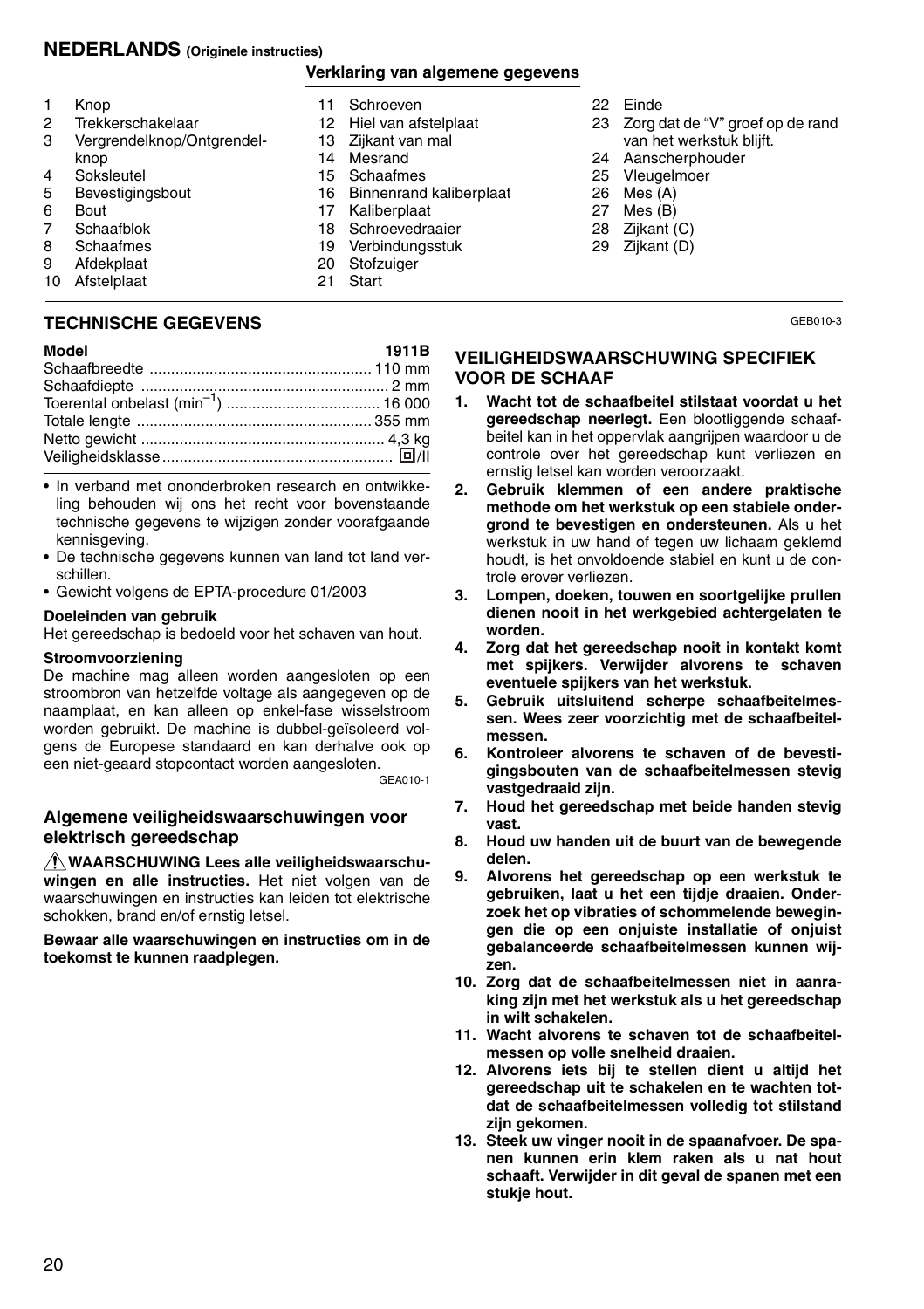- **14. Schakel altijd uit als u het gereedschap niet gebruikt. Schakel het gereedschap alleen in als u het in handen houdt.**
- **15. Vervang altijd gelijktijdig beide schaafbeitelmessen en klemplaten, aangezien anders het resulterende verlies van evenwicht trillingen kunnen veroorzaken, waardoor de gebruiksduur van het gereedschap verkort kan worden.**
- **16. Gebruik alleen Makita schaafbeitelmessen die in deze gebruiksaanwijzing zijn gespecificeerd.**
- **17. Gebruik altijd het juiste stofmasker/ademhalingsapparaat voor het materiaal en de toepassing waarmee u werkt.**

### **BEWAAR DEZE VOORSCHRIFTEN.**

## **WAARSCHUWING:**

**Laat u NIET misleiden door een vals gevoel van comfort en bekendheid met het gereedschap (na veelvuldig gebruik) en neem alle veiligheidsvoorschriften van het betreffende product altijd strikt in acht.** 

**VERKEERD GEBRUIK of het niet naleven van de veiligheidsvoorschriften in deze gebruiksaanwijzing kan leiden tot ernstige verwondingen.** 

## **GEBRUIK VAN HET GEREEDSCHAP**

#### **LET OP:**

• Zorg altijd dat het gereedschap is uitgeschakeld en zijn netsnoer uit het stopcontact is verwijderd voordat u functies op het gereedschap gaat afstellen of controleren.

#### **Instellen van schaafdiepte (Fig. 1)**

De schaafdiepte is heel eenvoudig in te stellen door de knop voor op het gereedschap te verdraaien.

#### **Werking van de trekkerschakelaar**

#### **LET OP:**

• Alvorens de machine op netstroom aan te sluiten, dient u altijd te controleren of de trekkerschakelaar behoorlijk werkt en bij het loslaten naar de "OFF" positie terugkeert.

#### **Voor machines zonder vergrendelknop en ontgrendelknop (Fig. 2)**

Om de machine in te schakelen, drukt u gewoon de trekkerschakelaar in. Laat de schakelaar los om de machine uit te schakelen.

#### **Voor machines met een vergrendelknop (Fig. 3)**

Om de machine in te schakelen, drukt u gewoon de trekkerschakelaar in. Laat de schakelaar los om de machine uit te schakelen.

Voor continu gebruik, eerst de trekkerschakelaar en dan de vergrendelknop indrukken.

Om de machine vanuit de vergrendelde stand te stoppen, de trekkerschakelaar helemaal indrukken en deze dan loslaten.

#### **Voor machines met een ontgrendelknop (Fig. 3)**

Een ontgrendelknop is voorzien om te voorkomen dat de trekkerschakelaar per toeval wordt ingedrukt.

Om de machine te starten, druk de ontgrendelknop in en druk dan de trekkerschakelaar in. Om de machine te stoppen, de trekkerschakelaar loslaten.

## **INEENZETTEN**

#### **LET OP:**

• Zorg altijd dat het gereedschap is uitgeschakeld en zijn netsnoer uit het stopcontact is verwijderd voordat u enig werk aan het gereedschap uitvoert.

#### **Verwijderen of installeren van schaafbeitels (Fig. 4, 5 en 6)**

#### **LET OP:**

- Trek de bevestigingsbouten van de schaafbeitel goed aan wanneer u beitels op het gereedschap monteert. Een losse bevestigingsbout kan gevaar opleveren. Controleer altijd of de bouten goed zijn vastgezet.
- Behandel de beitels uiterst voorzichtig. Gebruik handschoenen of doeken om uw vingers of handen te beschermen wanneer u de beitels verwijdert of installeert.
- Gebruik voor het verwijderen of installeren van de beitels uitsluitend de meegeleverde Makita sleutel. Bij gebruik van andere sleutels, kunnen de bevestigingsbouten te veel of te weinig worden aangedraaid. Dit kan verwonding veroorzaken.

Om de messen van het schaafblok te verwijderen, draait u met de soksleutel de bevestigingsbouten los. De afdekplaat kunt u dan tegelijk met de messen verwijderen.

Alvorens de nieuwe messen te installeren, verwijder eerst alle schaafkrullen of verontreinigingen van het schaafblok of de messen. Gebruik messen van dezelfde afmetingen en hetzelfde gewicht, omdat het schaafblok anders zal slingeren of trillen, zodat de machine niet gelijk zal schaven en eventueel defect kan raken.

Plaats het mes zodanig op de kalibervoet, dat de scherpe kant van het mes volkomen vlak ligt met de binnenrand van de kaliberplaat. Plaats de afstelplaat op het mes, druk dan de hiel van de afstelplaat naar beneden totdat deze vlak ligt met de kalibervoet, en draai dan de twee schroeven op de afstelplaat vast. Schuif nu de hiel van de afstelplaat in de groef van het schaafblok, en plaats dan de afdekplaat van het schaafblok erop. Draai de bevestigingsbouten gelijkmatig en afwisselend vast met behulp van de soksleutel.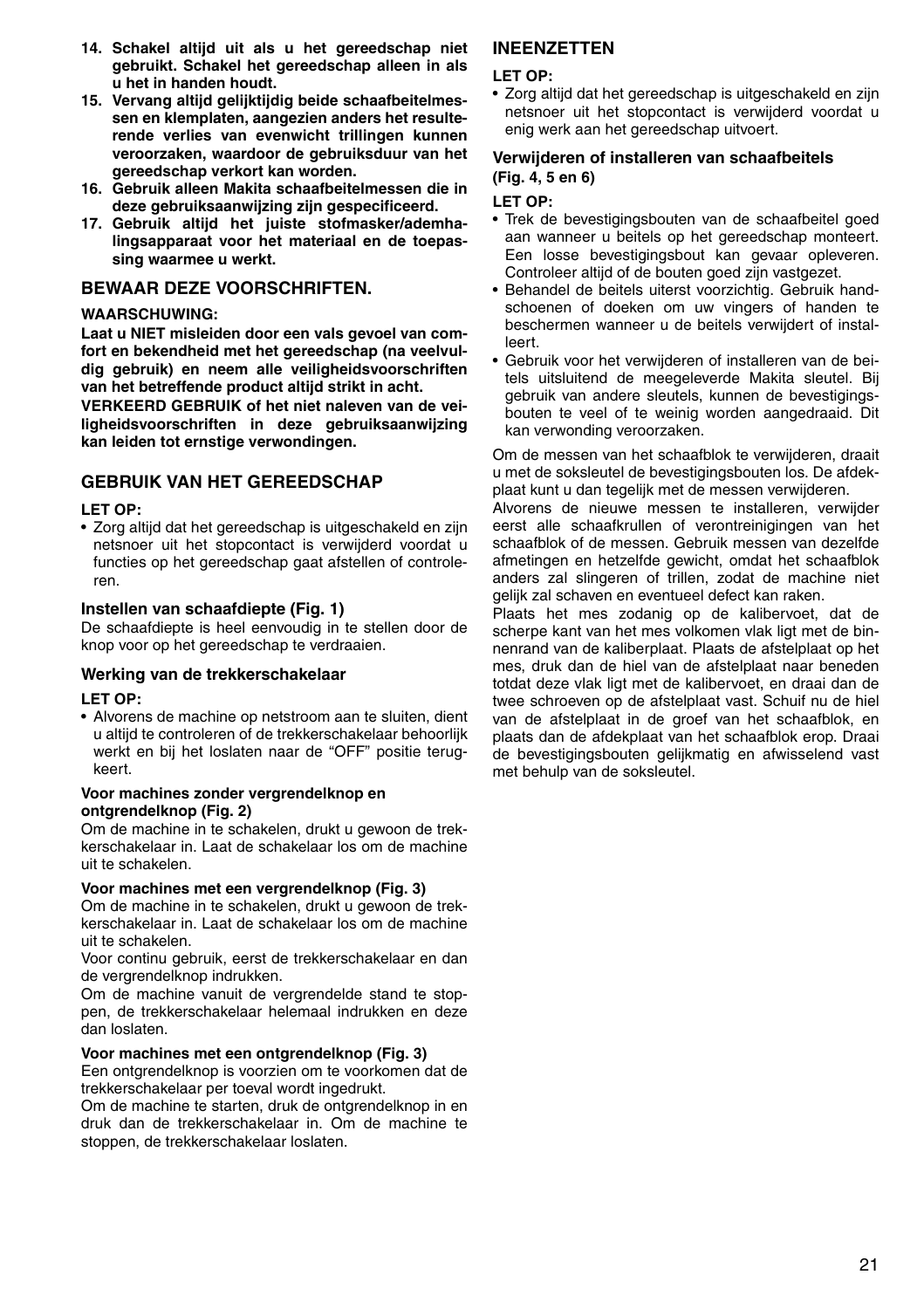#### **Voor de juiste mesinstelling**

Uw schaafvlak zal ruw en ongelijk worden, indien het mes niet correct is ingesteld. Het mes moet dusdanig gemonteerd worden dat de zijkant absoluut gelijk ligt ofwel parallel met het vlak van de achterzool. Onderstaand enkele voorbeelden van juiste en onjuiste instellingen.

- (A) Voorzool (beweegbaar)
- (B) Achterzool (vast)



#### **Aansluiten van een stofzuiger (Fig. 7 en 8)**

#### **Alleen voor Europese landen**

Wanneer u tijdens het schaven schoon wilt werken, sluit u een Makita-stofzuiger aan op uw gereedschap. Monteer het verbindingsstuk op het gereedschap met behulp van de schroeven. Sluit vervolgens de stofzuigerslang aan op het verbindingsstuk, zoals aangegeven in de afbeelding.

## **BEDIENING**

#### **Schaven (Fig. 9)**

Leg eerst het voorste zoolvlak plat op het oppervlak van het werkstuk, zonder dat de messen nog iets aanraken. Schakel het gereedschap in en wacht totdat de messen op volle snelheid draaien. Hierna beweegt u het gereedschap langzaam vooruit. Oefen druk uit op het voorste gedeelte van het gereedschap als u begint te schaven en op het achterste gedeelte als het einde nadert. Het schaven gaat gemakkelijker als u het werkstuk een beetje schuin houdt, zodat u schaaft met het gereedschap iets naar beneden gericht.

De snelheid waarmee u schaaft en de schaaftdiepte bepalen het resultaat. De snelheid van het gereedschap zelf is zodanig dat de spanen nooit klemraken. Voor ruw schaven kunt u de schaafdiepte vermeerderen, terwijl voor een goede afwerking de schaafdiepte verminderd moet worden en het gereedschap langzamer vooruitbewogen dient te worden.

#### **Afschuinen (Fig. 10 en 11)**

Voor het maken van sneden zoals afgebeeld in **Fig. 10**, zorg ervoor dat de "V" groef in het voorste voetstuk van de machine op de rand van het werkstuk rust, en schaaf dan zoals afgebeeld in **Fig. 11**.

## **ONDERHOUD**

#### **LET OP:**

- Zorg er altijd voor dat de machine is uitgeschakeld en de stekker uit het stopcontact is verwijderd alvorens werken aan de machine uit te voeren.
- Gebruik nooit benzine, wasbenzine, thinner, alcohol en dergelijke. Hierdoor het verkleuring, vervormingen en barsten worden veroorzaakt.

## **Aanscherpen van de schaafmessen**

#### **(Fig. 12, 13 en 14)**

Houd uw schaafmessen altijd scherp om de best mogelijke resultaten te krijgen. Gebruik de aanscherphouder. Om bramen te verwijderen of de beitels aan te scherpen.

Draai eerst de twee vleugelmoeren op de houder los en steek messen (A) en (B) erin zodat deze met zijkanten (C) en (D) in aanraking komen. Draai dan de twee vleugelmoeren vast.

Dompel de wetsteen voor 2 of 3 minuten in water alvorens aan te scherpen. Houd de aanscherphouder zodanig, dat beide messen met de wetsteen in aanraking komen voor gelijktijdig aanscherpen onder dezelfde hoek.

Om de VEILIGHEID en BETROUWBAARHEID van het gereedschap te verzekeren, dienen alle reparaties, inspectie en vervanging van koolborstels, en alle andere onderhoudswerkzaamheden of afstellingen te worden uitgevoerd door een erkend Makita servicecentrum, en dit uitsluitend met gebruik van originele Makita vervangingsonderdelen.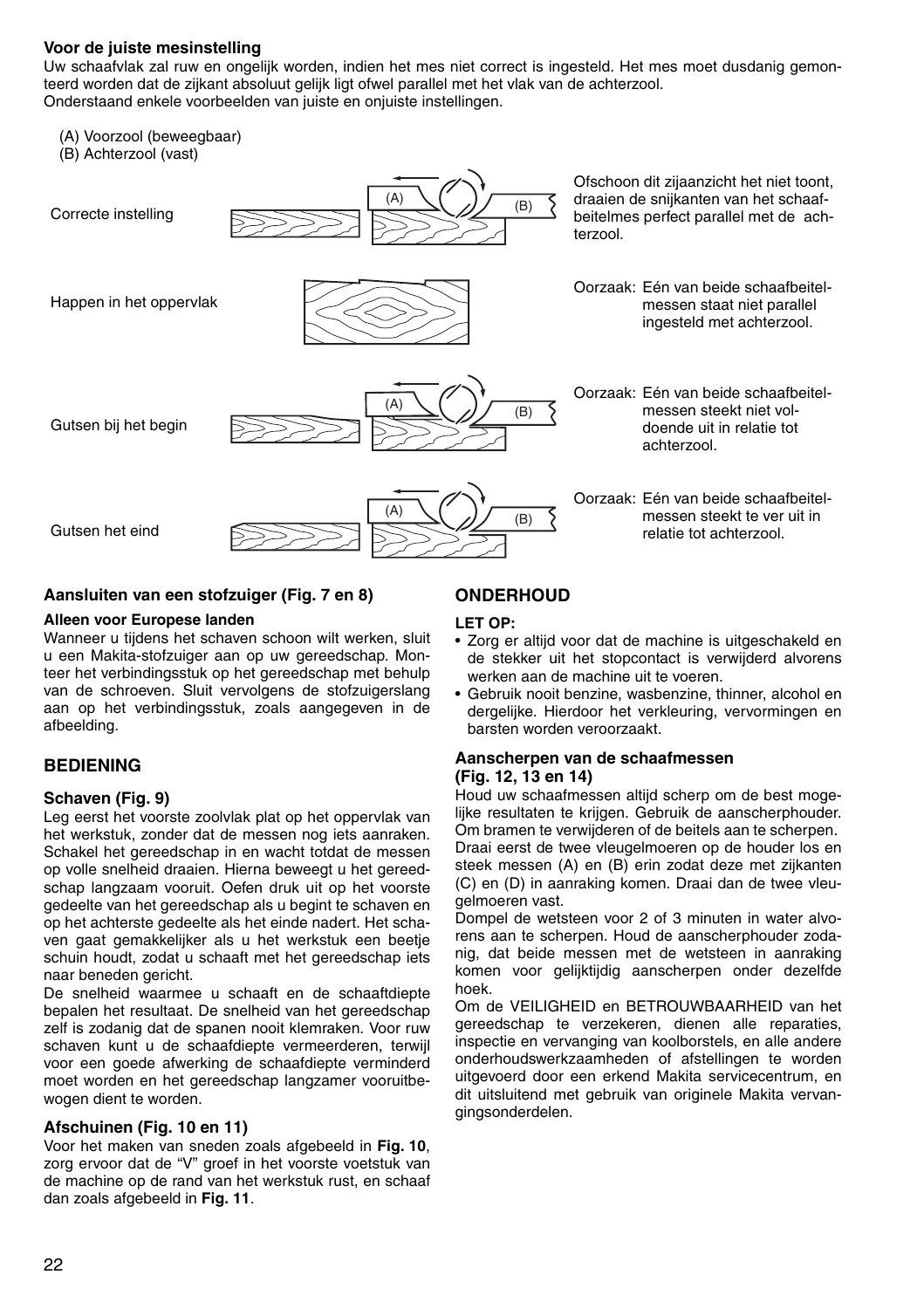## **ACCESSOIRES**

#### **LET OP:**

• Deze accessoires of hulpstukken worden aanbevolen voor gebruik met het Makita gereedschap dat in deze gebruiksaanwijzing is beschreven. Bij gebruik van andere accessoires of hulpstukken bestaat er gevaar voor persoonlijke verwonding. Gebruik de accessoires of hulpstukken uitsluitend voor hun bestemd doel.

Wenst u meer bijzonderheden over deze accessoires, neem dan contact op met het plaatselijke Makita servicecentrum.

- Snelstalen schaafmes
- Mini-schaafmes
- Aanscherphouder
- Mesmeter
- Liniaal
- Stel verlengstukken
- Wetsteen
- Verbindingsstuk
- Stofzak
- Scharnierstuk
- Soksleutel

### **Geluidsniveau**

De typisch, A-gewogen geluidsniveaus vastgesteld volgens EN60745:

Geluidsdrukniveau (L<sub>pA</sub>): 88 dB (A) Geluidsenergie-niveau (L<sub>WA</sub>): 99 dB (A) Onnauwkeurigheid (K): 3 dB (A) **Draag oorbeschermers**

ENG222-2

ENG102-3

#### **Trilling**

De totaalwaarde van de trillingen (triaxiale vectorsom) vastgesteld volgens EN60745:

Toepassing: schaven van zachthout Trillingsemissie  $(a<sub>b</sub>)$ : 3,5 m/s<sup>2</sup> Onnauwkeurigheid (K): 1,5 m/s2

ENG901-1

- De opgegeven trillingsemissiewaarde is gemeten volgens de standaardtestmethode en kan worden gebruikt om dit gereedschap te vergelijken met andere gereedschappen.
- De opgegeven trillingsemissiewaarde kan ook worden gebruikt voor een beoordeling vooraf van de blootstelling.

#### **WAARSCHUWING:**

- De trillingsemissie tijdens het gebruik van het elektrisch gereedschap in de praktijk kan verschillen van de opgegeven trillingsemissiewaarde afhankelijk van de manier waarop het gereedschap wordt gebruikt.
- Zorg ervoor dat veiligheidsmaatregelen worden getroffen ter bescherming van de operator die zijn gebaseerd op een schatting van de blootstelling onder praktijkomstandigheden (rekening houdend met alle fasen van de bedrijfscyclus, zoals de tijdsduur gedurende welke het gereedschap is uitgeschakeld en stationair draait, naast de ingeschakelde tijdsduur).

## **Alleen voor Europese landen**

#### **EU-Verklaring van Conformiteit**

**Wij, Makita Corporation, als de verantwoordelijke fabrikant, verklaren dat de volgende Makitamachine(s):**

Aanduiding van de machine:

**Schaafmachine** 

Modelnr./Type: 1911B

in serie zijn geproduceerd en

**Voldoen aan de volgende Europese richtlijnen:**  98/37/EC tot en met 28 december 2009 en daarna

aan 2006/42/EC vanaf 29 december 2009 En zijn gefabriceerd in overeenstemming met de volgende normen of genormaliseerde documenten:

EN60745

De technische documentatie wordt bewaard door onze erkende vertegenwoordiger in Europa, te weten:

Makita International Europe Ltd. Michigan Drive, Tongwell, Milton Keynes, MK15 8JD, Engeland

30 januari 2009

Tomoyasu Kato **Directeur** 

Makita Corporation 3-11-8, Sumiyoshi-cho, Anjo, Aichi, JAPAN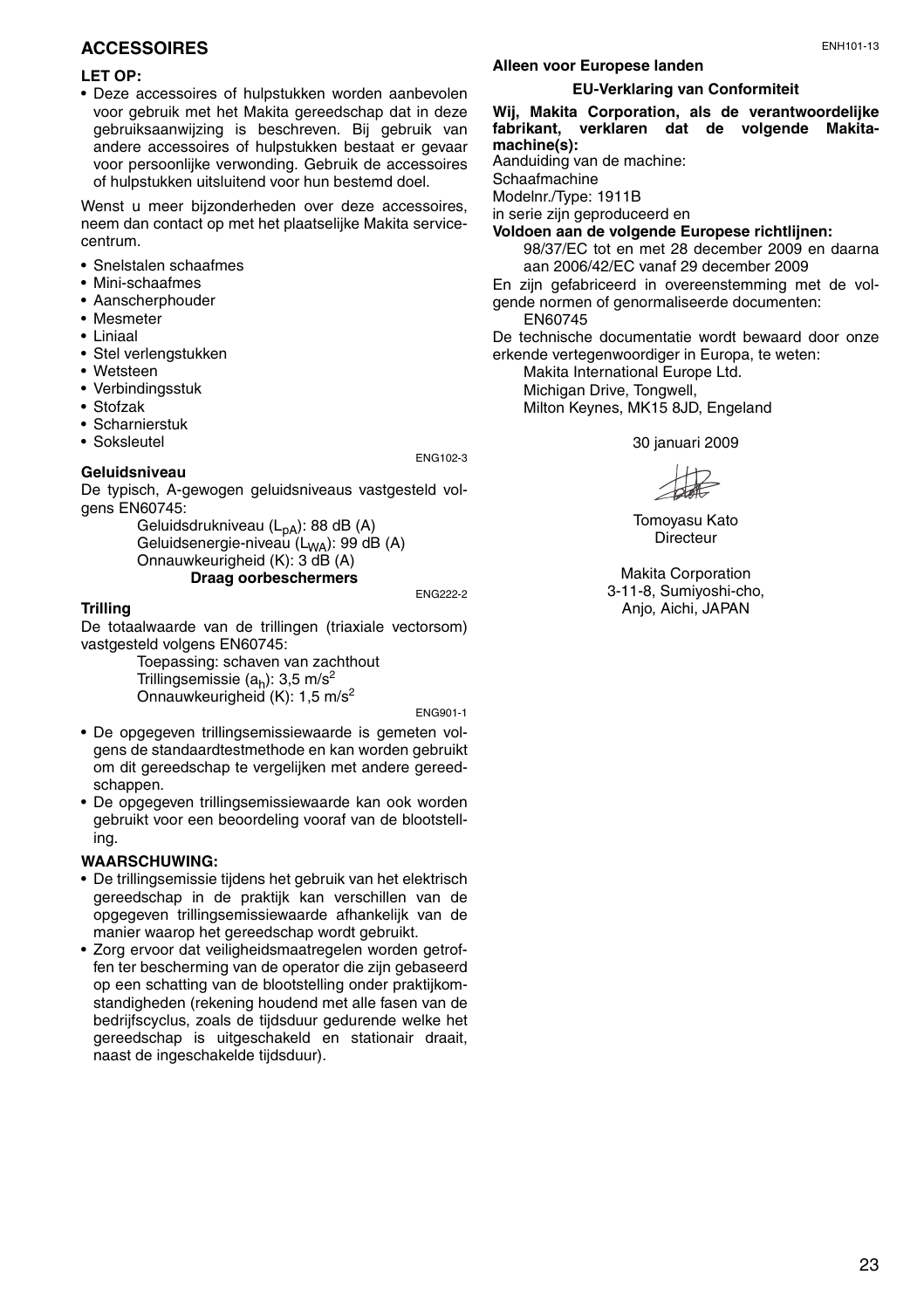## **ESPAÑOL (Instrucciones originales)**

- 
- 1 Pomo<br>2 Gatillo
- 2 Gatillo de interruptor<br>3 Botón de bloqueo/Bo 3 Botón de bloqueo/Botón de seguridad
- 
- 4 Llave de tuercas<br>5 Perno de instala 5 Perno de instalación<br>6 Perno
- 
- 6 Perno<br>7 Tambo
- 7 Tambor<br>8 Cuchilla
- 8 Cuchilla<br>9 Cubierta 9 Cubierta del tambor
- 10 Placa de ajuste

## **ESPECIFICACIONES**

| Modelo | 1911B |
|--------|-------|
|        |       |
|        |       |
|        |       |
|        |       |
|        |       |
|        |       |
|        |       |

- Debido a un programa continuo de investigación y desarrollo, las especificaciones aquí dadas están sujetas a cambios sin previo aviso.
- Las especificaciones pueden ser diferentes de país a país.
- Peso de acuerdo con el procedimiento EPTA 01/2003

#### **Uso previsto**

La herramienta ha sido prevista para cepillar madera.

#### **Alimentación**

La herramienta ha de conectarse solamente a una fuente de alimentación de la misma tensión que la indicada en la placa de características, y sólo puede funcionar con corriente alterna monofásica. El sistema de doble aislamiento de la herramienta cumple con la norma europea y puede, por lo tanto, usarse también en enchufes hembra sin conductor de tierra.

GEA010-1

## **Advertencias de seguridad generales para herramientas eléctricas**

**ADVERTENCIA Lea todas las advertencias de seguridad y todas las instrucciones.** Si no sigue todas las advertencias e instrucciones podrá ocasionar una descarga eléctrica, un incendio y/o heridas graves.

**Guarde todas las advertencias e instrucciones para futuras referencias.**

## **Explicación de los dibujos**

- 11 Tornillos
- 
- 12 Talón de la placa de ajuste<br>13 Lado posterior de la base d Lado posterior de la base de la placa de montaje
- 14 Borde de la cuchilla
- 
- 15 Cuchilla<br>16 Borde in Borde interior de la placa de montaje
- 17 Placa de montaje
- 18 Destornillador
- 19 Montaje de tobera
- 20 Aspirador
- 21 Comienzo
- 22 Final
- 23 Alinee la ranura "V" con el borde de la pieza de trabajo.
- 24 Maestro de afilado
- 25 Tuerca de mariposa
- 26 Cuchilla (A)
- 27 Cuchilla (B)
- 28 Lado (C)
- 29 Lado (D)

GEB010-3

## **ADVERTENCIAS DE SEGURIDAD PARA EL CEPILLO**

- **1. Espere hasta que las cuchillas se paren antes de dejar la herramienta.** Una cuchilla expuesta puede entrar en contacto con la superficie y ocasionar una posible pérdida de control y graves heridas.
- **2. Utilice mordazas u otros medios de sujeción prácticos para sujetar y apoyar la pieza de trabajo en una plataforma estable.** Sujetada con la mano o contra su cuerpo, la pieza de trabajo estará inestable y podrá ocasionar la pérdida del control.
- **3. No deje nunca trapos, ropas, cuerdas, cordeles u ajuste similares en los alrededores del área de trabajo.**
- **4. Evite el cortar clavos. Busque y extraiga todos los clavos de la pieza de trabajo antes de realizar la operación.**
- **5. Utilice solamente cuchillas afiladas. Maneje las cuchillas con mucho cuidado.**
- **6. Asegúrese que los pernos de instalación de la cuchilla estén apretados firmemente antes de realizar la operación.**
- **7. Sujete la herramienta firmemente con ambas manos.**
- **8. Mantenga las manos alejadas de las partes rotativas.**
- **9. Antes de utilizar la herramienta en la pieza de trabajo actual, déjela funcionar durante un rato. Vea que no haya vibraciones u oscilaciones que puedan indicar una instalación mal hecha o una cuchilla mal equilibrada.**
- **10. Asegúrese de que la cuchilla no toque la pieza de trabajo antes de que se conecte el interruptor.**
- **11. Espere hasta que la cuchilla haya alcanzado toda su velocidad antes de empezar a cortar.**
- **12. Cuando desconecte la herramienta, espere a que las cuchillas se hayan parado totalmente antes de realizar cualquier tipo de ajuste.**
- **13. Nunca ponga el dedo en la salida de virutas. La salida puede obstruirse cuando se corta madera húmeda. Extraiga las virutas con un palo.**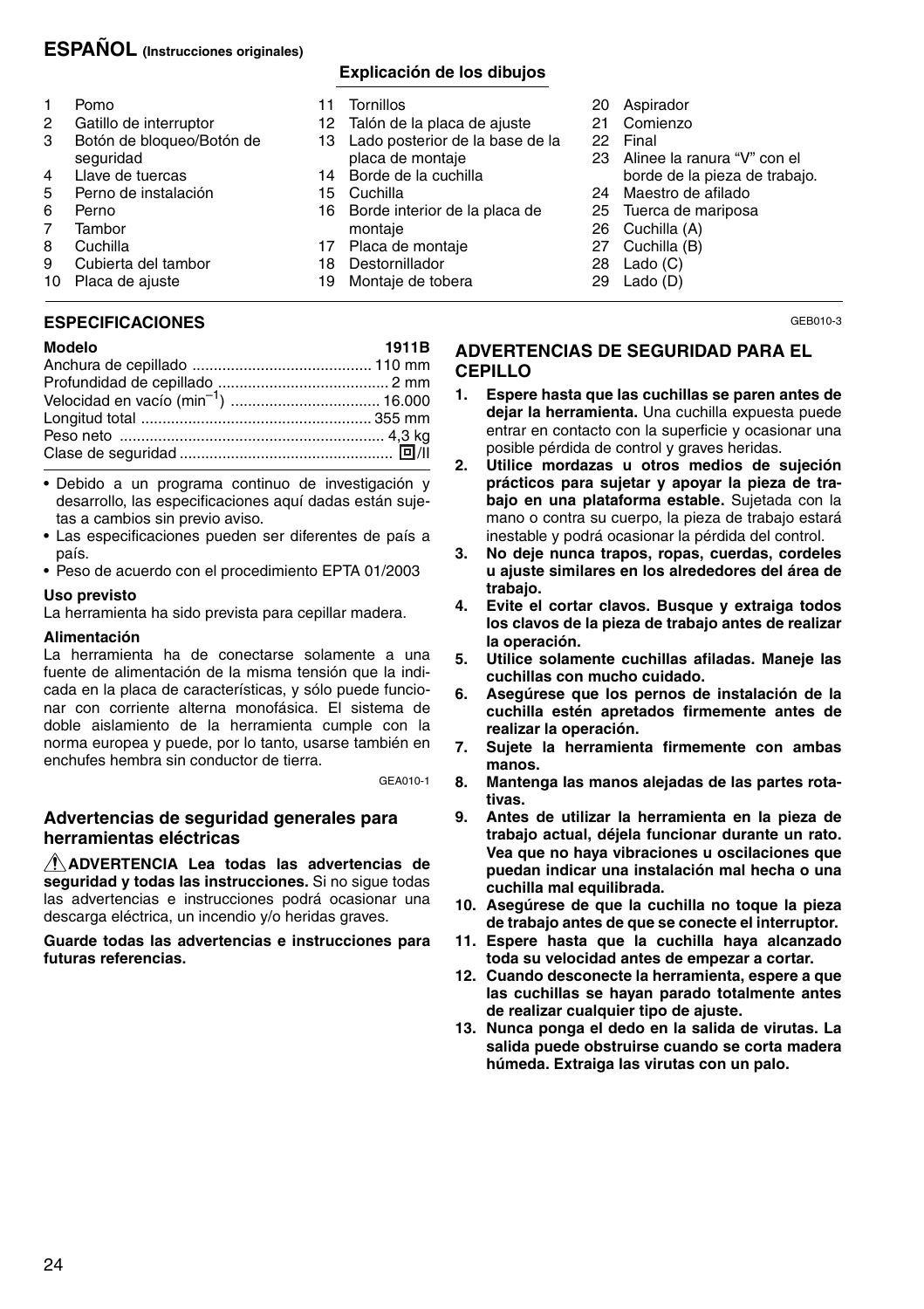- **14. No deje la herramienta funcionando. Opere la herramienta solamente cuando la tenga en las manos.**
- **15. Cambie siempre ambas cuchillas o cubiertas del tambor, de otra manera el desequilibrio que se produciría causaría vibraciones y acortaría la vida de la herramienta.**
- **16. Emplee solamente las cuchillas Makita especificadas en este manual.**
- **17. Utilice siempre la mascarilla contra el polvo o el respirador correcto para el material con que esté trabajando y la aplicación que realice.**

## **GUARDE ESTAS INSTRUCCIONES.**

#### **ADVERTENCIA:**

**NO deje que la comodidad o familiaridad con el producto (a base de utilizarlo repetidamente) sustituya la estricta observancia de las normas de seguridad para el producto en cuestión.** 

**El MAL USO o el no seguir las normas de seguridad establecidas en este manual de instrucciones podrá ocasionar graves heridas personales.** 

## **DESCRIPCIÓN DEL FUNCIONAMIENTO**

#### **PRECAUCIÓN:**

• Asegúrese siempre de que la herramienta esté apagada y desenchufada antes de ajustar o comprobar cualquier función en la herramienta.

#### **Ajuste de la profundidad de corte (Fig. 1)**

La profundidad de corte se puede ajustar simplemente girando el pomo de la parte frontal de la herramienta.

#### **Acción del interruptor**

#### **PRECAUCIÓN:**

• Antes de conectar la herramienta, verifique siempre que el gatillo de interruptor funcione correctamente y vuelva a la posición "OFF" al dejarlo libre.

#### **Para máquinas sin botón de bloqueo ni botón de seguridad (Fig. 2)**

Para arrancar la herramienta, apriete simplemente el gatillo. Déjelo libre para detener la herramienta.

#### **Para máquinas con botón de bloqueo (Fig. 3)**

Para arrancar la herramienta, apriete simplemente el gatillo. Déjelo libre para detener la herramienta.

Para realizar una operación continua, apriete el gatillo y luego presione hacia adentro el botón de bloqueo.

Para detener la herramienta estando el botón en la posición de bloqueo, apriete completamente el gatillo y luego déjelo libre.

#### **Para máquinas con botón de seguridad (Fig. 3)**

Para evitar apretar accidentalmente el gatillo se ha suministrado un botón de seguridad.

Para arrancar la herramienta, presione el botón de seguridad y apriete el gatillo. Deje libre el gatillo para detener la herramienta.

## **MONTA.IF**

#### **PRECAUCIÓN:**

• Asegúrese siempre de que la herramienta esté apagada y desenchufada antes de realizar cualquier trabajo en la herramienta.

#### **Desmontaje o instalación de las cuchillas del cepillo (Fig. 4, 5 y 6)**

#### **PRECAUCIÓN:**

- Apriete los pernos de instalación de la cuchilla con cuidado cuando coloque las cuchillas en la herramienta. Un perno de instalación flojo puede ser peligroso. Compruebe siempre para cerciorarse de que están apretados firmemente.
- Maneje las cuchillas con mucho cuidado. Póngase guantes o utilice trapos para proteger sus dedos o manos cuando desmonte o instale las cuchillas.
- Utilice solamente la llave Makita provista para desmontar o instalar las cuchillas. De lo contrario, podrá producirse recalentamiento o un apretado insuficiente de los pernos de instalación. Esto podría ocasionar una herida.

Para extraer las cuchillas del tambor, desenrosque los pernos de instalación con una llave para tuercas. La cubierta del tambor se desprenderá junto con las cuchillas.

Para instalar las cuchillas, limpie primero todas las virutas o materiales extraños adheridos al tambor o a las cuchillas. Utilice cuchillas de las mismas dimensiones y peso, o se producirán oscilaciones/vibraciones, provocando una acción de cepillado imperfecta y, eventualmente, la rotura de la herramienta.

Coloque la cuchilla en la base de la placa de montaje de manera que el borde de la cuchilla quede perfectamente en el mismo plano que el borde interior de la placa de montaje. Coloque la placa de ajuste en la cuchilla, luego presione simplemente en el talón de la placa de ajuste para ponerlo en el mismo plano que la parte posterior de la base de la placa de montaje y apriete los dos tornillos de la placa de ajuste. A continuación deslice el talón de la placa de ajuste hacia el interior de la ranura del tambor, y luego ajuste la cubierta del tambor sobre ella. Apriete los pernos de instalación de manera uniforme y alternativa con la llave de tuercas.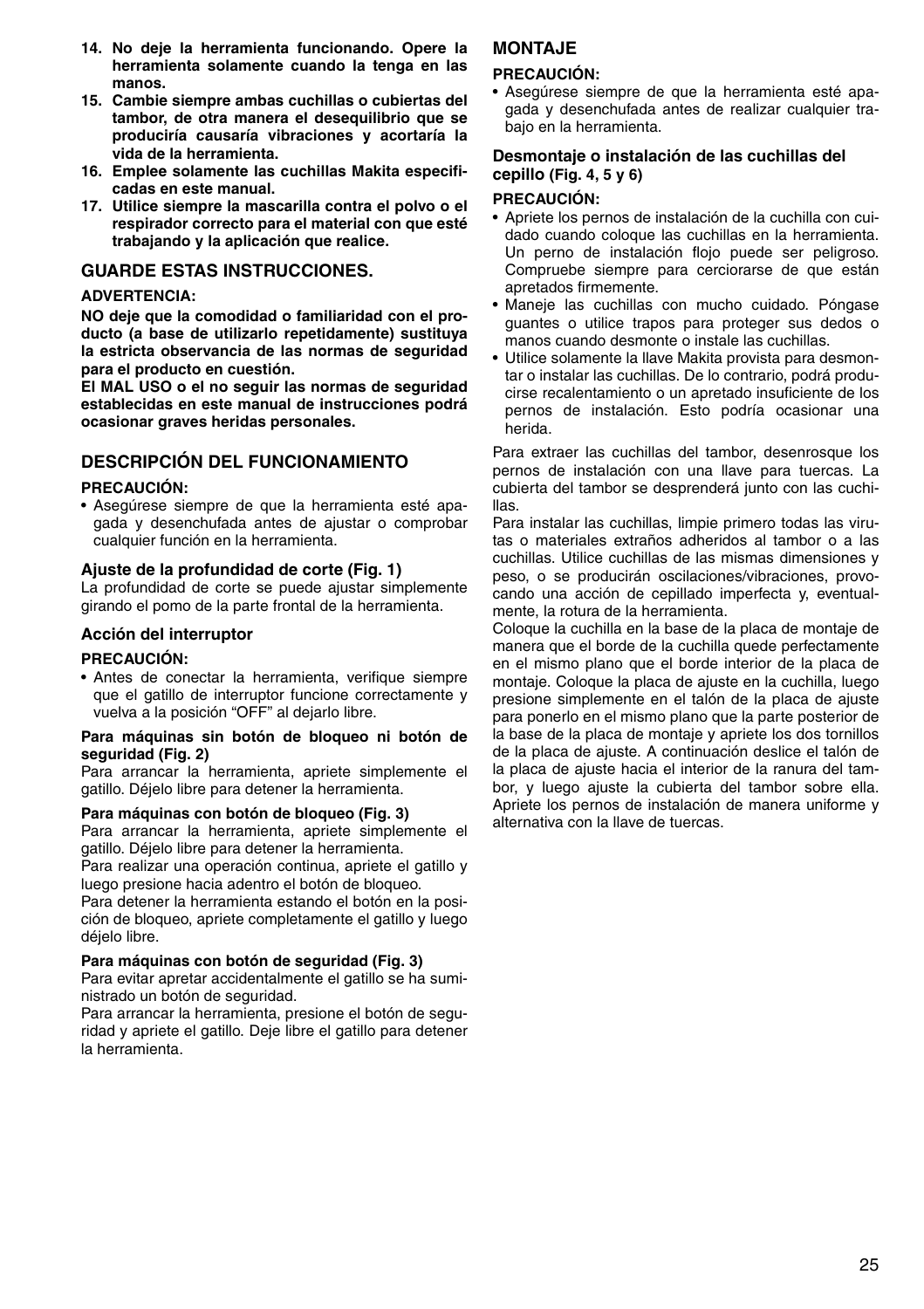#### **Para el ajuste correcto de la cuchilla de cepilladora**

Su superficie de cepillado quedará tosca y desnivelada, a no ser que la cuchilla sea ajustada adecuada y fuertemente. La cuchilla debe montarse de tal manera que el borde cortante esté absolutamente nivelado, es decir, paralelo a la superficie de la base trasera.

Debajo hay algunos ejemplos de ajustes buenos y malos.

- (A) Base frontal (zapata movible)
- (B) Base trasera (zapata estacionaria)



#### **Conexión de un aspirador (Fig. 7 y 8)**

#### **Para países europeos solamente**

Cuando quiera realizar una operación de cepillado limpia, conecte un aspirador Makita a su herramienta. Instale la tobera en la herramienta utilizando los tornillos. Después conecte la manguera del aspirador a la tobera como se muestra en las figuras.

## **OPERACIÓN**

#### **Operación de cepillado (Fig. 9)**

Primeramente, ponga la herramienta descansando sobre su base sobre la pieza de trabajo sin que las cuchillas hagan contacto con ella. Conecte la herramienta y espere a que las cuchillas alcancen su velocidad máxima. Luego mueva la herramienta con cuidado hacia adelante. Aplique presión sobre la parte frontal de la herramienta al comienzo del cepillado. El cepillado resultará más fácil si la pieza de trabajo es afianzada firmemente, de manera que se pueda cepillar hacia abajo.

La velocidad y la profundidad de corte determinan el tipo de acabado. La fuerza motriz de la cepilladora corta a una velocidad a la que no se producirán atascos por las virutas. Para un corte tosco se debe incrementar la profundidad de corte, mientras que para un buen acabado se debe reducir la profundidad de corte y avanzar la herramienta más lentamente.

#### **Biselado (Fig. 10 y 11)**

Para hacer un corte como el que se muestra en la **Fig. 10**, alinee la ranura en "V" de la base delantera con el borde de la pieza de trabajo y cepíllela como se muestra en la **Fig. 11**.

## **MANTENIMIENTO**

#### **PRECAUCIÓN:**

- Asegúrese siempre de que la herramienta esté desconectada y desenchufada antes de realizar ninguna reparación en ella.
- No utilice nunca gasolina, bencina, disolvente, alcohol o similares. Podría producir descoloración, deformación o grietas.

#### **Afilado de las cuchillas de la cepilladora (Fig. 12, 13 y 14)**

Mantenga siempre afiladas las cuchillas para conseguir el mejor resultado posible. Utilice el maestro de afilado para evitar las mellas y conseguir un buen filo.

Primero, afloje las dos tuercas de mariposa del soporte e inserte las cuchillas (A) y (B) de manera que toquen los lados (C) y (D). Luego apriete las tuercas de mariposa.

Sumerja la piedra afiladora en agua durante unos 2 ó 3 minutos antes del afilado. Sostenga el soporte de manera que ambas cuchillas toquen la piedra afilador para realizar un afilado simultáneo al mismo ángulo.

Para mantener la SEGURIDAD y FIABILIDAD del producto, las reparaciones, la inspección y sustitución de las escobillas de carbón, y cualquier otro mantenimiento o ajuste deberán ser realizados en Centros de Servicios Autorizados por Makita, empleando siempre piezas de repuesto de Makita.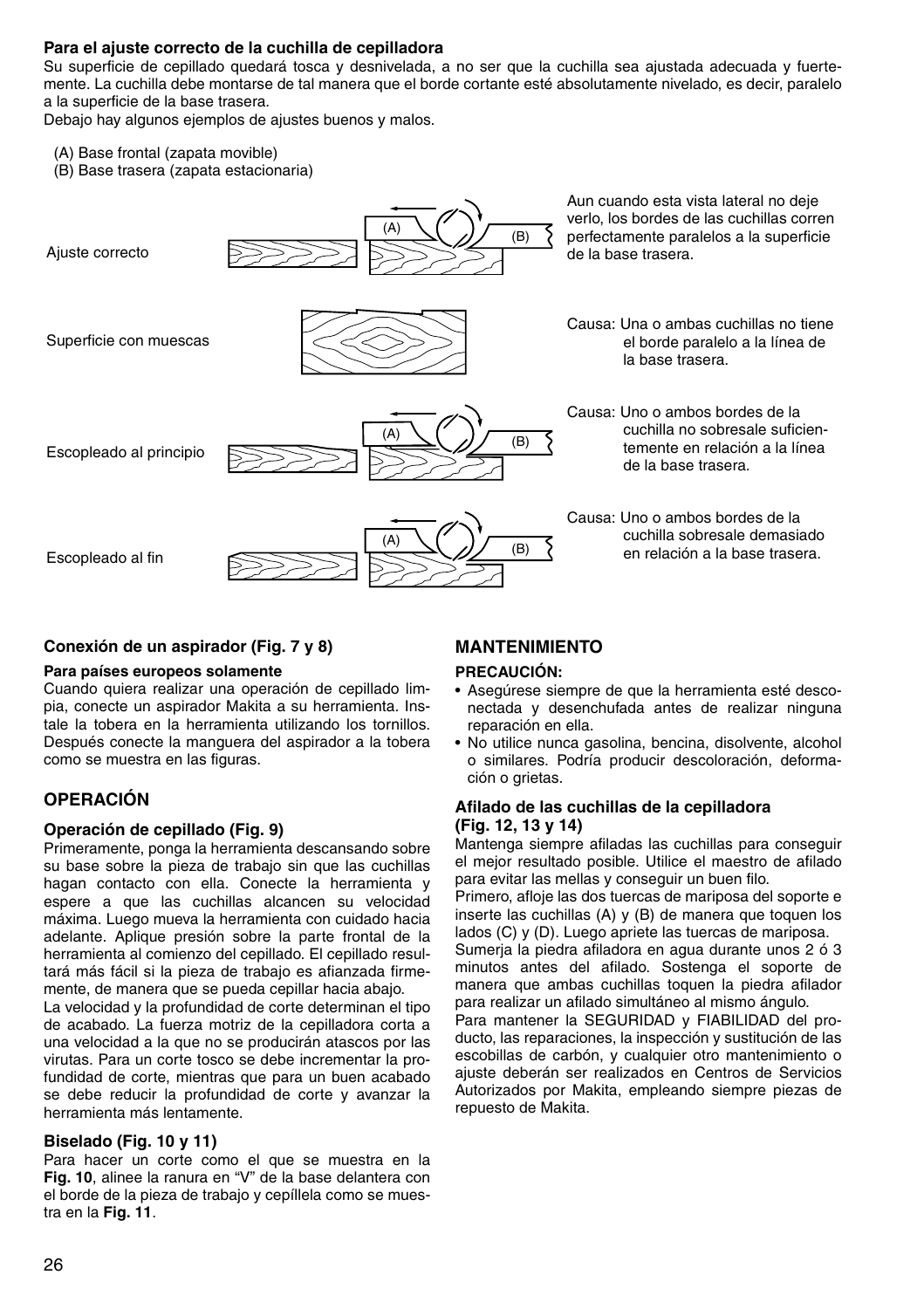## **ACCESORIOS**

#### **PRECAUCIÓN:**

• Estos accesorios o aditamentos están recomendados para su uso con la herramienta Makita especificada en este manual. El uso de cualquier otro accesorio o aditamento puede suponer un riesgo de lesiones personales. Utilice el accesorio o aditamento exclusivamente para su uso declarado.

Si necesita información más detallada sobre estos accesorios, consulte con su centro local de servicio de Makita.

- Cuchilla de acero de alta velocidad
- Minicuchilla
- Conjunto de maestro de afilado
- Calibrador de cuchilla
- Regla guía
- Juego de guía de extensión
- Piedra de asentar
- Montaje de tobera
- Conjunto de bolsa de polvo
- Adaptador

**Ruido**

• Llave de tuercas

#### ENG102-3

El nivel de ruido A-ponderado típico determinado de acuerdo con la norma EN60745:

> Nivel de presión sonora (L<sub>pA</sub>): 88 dB (A) Nivel de potencia sonora  $(L_{WA})$ : 99 dB (A) Error  $(K)$ : 3 dB  $(A)$ **Póngase protectores en los oídos**

ENG222-2

#### **Vibración**

El valor total de la vibración (suma de vectores triaxiales) determinado de acuerdo con la norma EN60745:

Modo tarea: cepillado de madera blanda Emisión de vibración  $(a_h)$ : 3,5 m/s<sup>2</sup> Error (K):  $1,5$  m/s<sup>2</sup>

ENG901-1

- El valor de emisión de vibración declarado ha sido medido de acuerdo con el método de prueba estándar y se puede utilizar para comparar una herramienta con otra.
- El valor de emisión de vibración declarado también se puede utilizar en una valoración preliminar de exposición.

#### **ADVERTENCIA:**

- La emisión de vibración durante la utilización real de la herramienta eléctrica puede variar del valor de emisión declarado dependiendo de las formas en las que la herramienta sea utilizada.
- Asegúrese de identificar medidas de seguridad para proteger al operario que estén basadas en una estimación de la exposición en las condiciones reales de utilización (teniendo en cuenta todas las partes del ciclo operativo tal como las veces cuando la herramienta está apagada y cuando está funcionando en vacío además del tiempo de gatillo).

## **Para países europeos solamente**

#### **Declaración de conformidad CE**

**Makita Corporation como fabricante responsable declara que la(s) siguiente(s) máquina(s) de Makita:** Designación de máquina:

Cepillo

Modelo N°/Tipo: 1911B

son producidas en serie y

**Cumplen con las directivas europeas siguientes:** 

98/37/EC hasta el 28 de diciembre de 2009 y después con 2006/42/EC desde el 29 de diciembre de 2009

Y que están fabricadas de acuerdo con las normas o documentos normalizados siguientes:

EN60745

Los documentos técnicos los guarda nuestro representante autorizado en Europa cuya persona es:

Makita International Europe Ltd. Michigan Drive, Tongwell. Milton Keynes, MK15 8JD, Inglaterra

30 de enero de 2009

Tomoyasu Kato **Director** 

Makita Corporation 3-11-8, Sumiyoshi-cho, Anjo, Aichi, JAPAN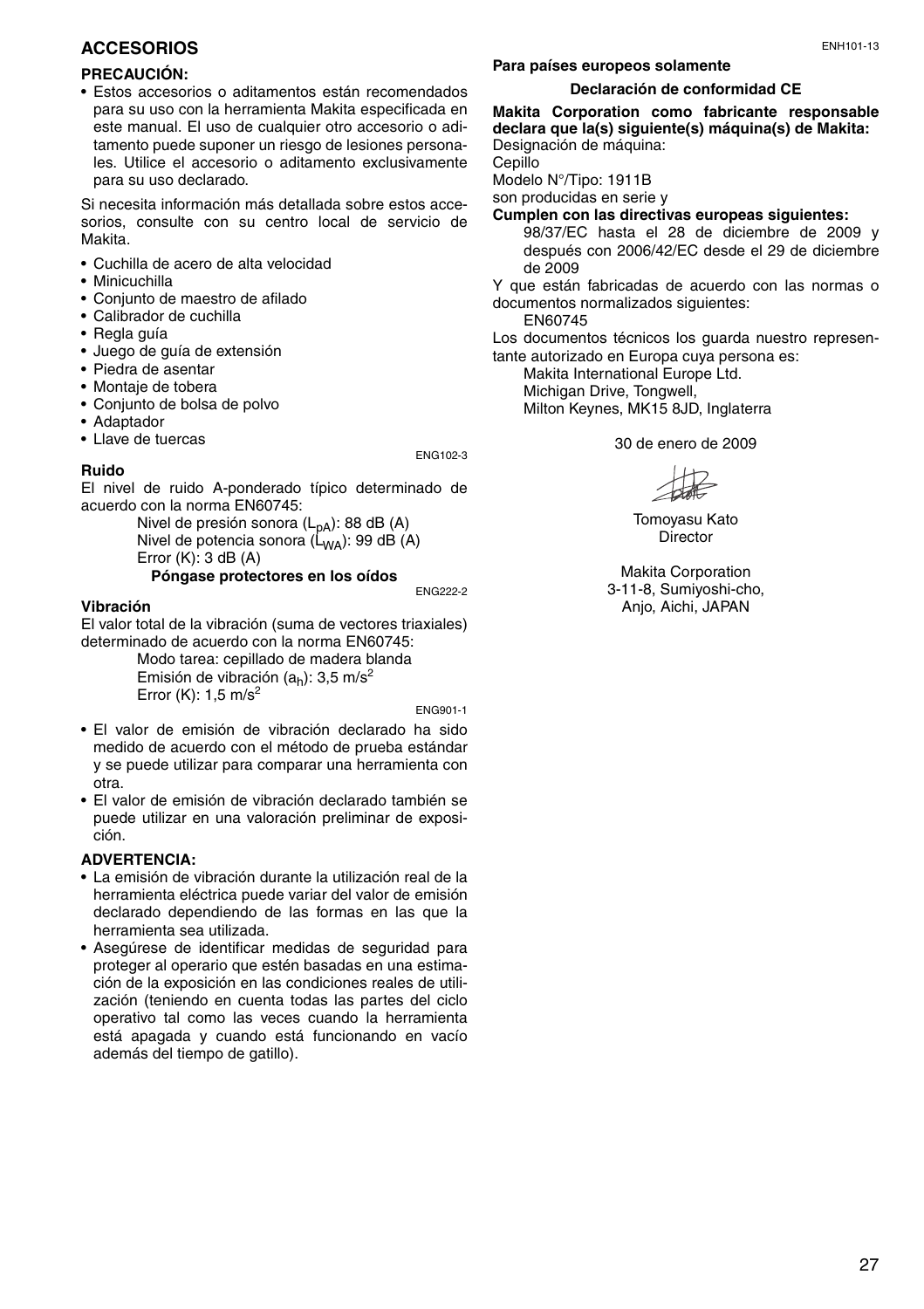## **PORTUGUÊS (Instruções originais)**

## **Explicação geral**

- 1 Botão<br>2 Gatilh
- 2 Gatilho do interruptor<br>3 Botão de bloquejo/
- Botão de bloqueio/
- desbloqueio
- 4 Chave de tubo<br>5 Perno de instal
- 5 Perno de instalação<br>6 Perno
- 6 Perno<br>7 Tambo
- 7 Tambor<br>8 Lâmina
- 8 Lâmina<br>9 Placa de Placa do tambor
- 10 Placa de ajuste
- 

## **ESPECIFICAÇÕES**

| I<br>M<br>ı<br>ır<br>œ |
|------------------------|
|------------------------|

| Modelo | 1911B |
|--------|-------|
|        |       |
|        |       |
|        |       |
|        |       |
|        |       |
|        |       |
|        |       |

- Devido ao nosso programa contínuo de pesquisa e desenvolvimento, as características indicadas neste documento estão sujeitas a alterações sem aviso prévio.
- As especificações podem diferir de país para país.
- Peso de acordo com o Procedimento 01/2003 da EPTA (European Power Tool Association)

#### **Utilização a que se destina**

A ferramenta foi concebida para plainar madeira.

#### **Alimentação**

A ferramenta só deve ser ligada a uma fonte de alimentação com a mesma voltagem da indicada na placa de características, e só funciona com alimentação de corrente alterna monofásica. Tem um sistema de isolamento duplo de acordo com as normas europeias e pode, por isso, utilizar tomadas sem ligação à terra.

GEA010-1

## **Avisos gerais de segurança para ferramentas eléctricas**

**AVISO Leia todas os avisos de segurança e todas as instruções.** O não cumprimento de todos os avisos e instruções pode originar choque eléctrico, incêndio e/ou ferimentos graves.

**Guarde todos os avisos e instruções para futuras referências.**

- 11 Parafusos
- 
- 12 Talão da placa de ajuste<br>13 Lado posterior da base o Lado posterior da base do afinador
- 14 Aresta da lâmina
- 15 Lâmina
- 16 Face interior da placa do afinador
- 17 Placa do afinador
- 18 Chave de parafusos
- 19 Tubo de saída de aparas
- 20 Aspirador
- 21 Começo
- 22 Fim
- 23 Alinhe a ranhura "V" com o bordo da superfície de trabalho.
- 24 Suporte para afiar
- 25 Porca de orelhas
- 26 Lâmina (A)
- 27 Lâmina (B)
- 28 Lado (C)
- 29 Lado (D)

GEB010-3

## **AVISOS DE SEGURANÇA PARA A PLAINA**

- **1. Espere que o cortador pare antes de o pôr de lado.** Um cortador exposto pode bater na superfície originando possível perda de controlo e ferimentos sérios.
- **2. Utilize grampos ou qualquer outra maneira prática para prender e suportar a peça de trabalho numa plataforma estável.** Pegar na peça de trabalho com a mão ou contra o seu corpo torna-a instável e pode perder o controlo.
- **3. Nunca deixe trapos, roupas, cordas, cordéis ou objectos similares na área de serviço.**
- **4. Evite cortar pregos. Antes do início da operação retire todos os pregos da superfície que vai trabalhar.**
- **5. Utilize só lâminas afiadas. Tenha cuidado quando pega nas lâminas.**
- **6. Verifique se os pernos do porta-lâminas estão bem apertados antes de iniciar o trabalho.**
- **7. Agarre na ferramenta firmemente com as duas mãos.**
- **8. Afaste as mãos das partes em rotação.**
- **9. Antes de iniciar o trabalho deixe a ferramenta funcionar em vazio durante uns momentos. Verifique se se produzem vibrações ou oscilações que possam indicar uma instalação incorrecta ou uma lâmina mal colocada.**
- **10. Não deixe a lâmina tocar na superfície de trabalho antes de accionar o interruptor.**
- **11. Espere até a lâmina estar a funcionar na velocidade máxima antes de iniciar o corte.**
- **12. Quando desligar a ferramenta, espere até que as lâminas estejam completamente paradas antes de efectuar qualquer afinação.**
- **13. Nunca ponha o dedo na saída das partículas. Esta saída pode ficar obstruída quando cortar madeira húmida. Extraia as partículas com uma vara.**
- **14. Não deixe a ferramenta a funcionar sozinha. Trabalhe apenas quando a puder segurar com as duas mãos.**
- **15. Substitua sempre as duas lâminas ou as tampas do tambor. Caso contrário provocará um desequilíbrio da ferramenta que originará vibrações e encurtará o seu tempo de vida útil.**
- **16. Utilize só as lâminas da Makita especificadas neste manual.**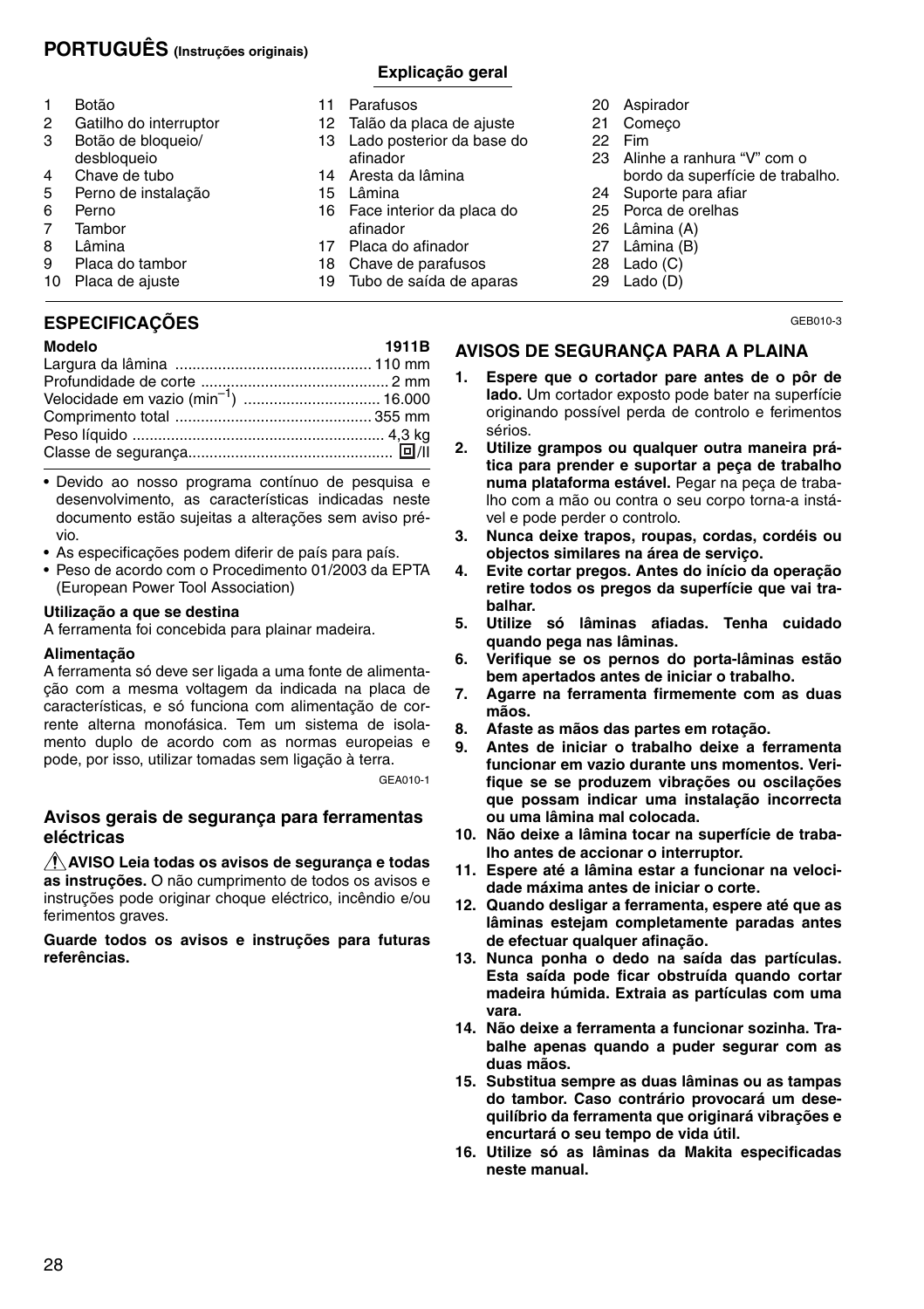**17. Use sempre a máscara para o pó/respirador apropriado para o material e aplicação com que está a trabalhar.**

## **GUARDE ESTAS INSTRUÇÕES.**

#### **AVISO:**

**NÃO permita que o conforto ou a familiaridade com o produto (adquirido com a utilização repetida) substitua a aderência estrita às regras de segurança da ferramenta.** 

**MÁ INTERPRETAÇÃO ou não seguimento das regras de segurança estabelecidas neste manual de instruções pode causar danos pessoais sérios.**

## **INSTRUÇÕES DE FUNCIONAMENTO**

#### **PRECAUÇÃO:**

• Certifique-se sempre de que a ferramenta está desligada e a ficha retirada da tomada antes de regular ou verificar as funções da ferramenta.

#### **Regulação da profundidade de corte (Fig. 1)**

Para regular a profundidade de corte basta rodar o botão existente na parte frontal da ferramenta.

#### **Interruptor**

#### **PRECAUÇÃO:**

• Antes de ligar a ferramenta verifique sempre se o gatilho funciona correctamente e volta para a posição "OFF" quando libertado.

#### **Para ferramenta sem o botão de bloqueio/ desbloqueio (Fig. 2)**

Para ligar a ferramenta carregue no gatilho. Liberte-o para parar.

#### **Para ferramenta com botão de bloqueio (Fig. 3)**

Para ligar a ferramenta, carregue no gatilho. Liberte-o para parar.

Para operação contínua, carregue no gatilho e em seguida empurre o botão de bloqueio.

Para parar a ferramenta a partir da posição de bloqueio carregue completamente no gatilho e em seguida liberteo.

#### **Para ferramenta com botão de desbloqueio (Fig. 3)**

Para evitar que carregue acidentalmente no gatilho existe um botão de desbloqueio.

Para ligar a ferramenta, pressione o botão de desbloqueio e carregue no gatilho. Liberte-o para parar.

## **CONJUNTO**

#### **PRECAUÇÃO:**

• Certifique-se sempre de que a ferramenta está desligada e a ficha retirada da tomada antes de executar qualquer trabalho na ferramenta.

#### **Retirar ou instalar as lâminas da plaina (Fig. 4, 5 e 6)**

#### **PRECAUÇÃO:**

- Aperte cuidadosamente os pernos de instalação da lâmina quando prende a lâmina à ferramenta. Um perno de instalação solto pode ser perigoso. Verifique sempre que estão instalados seguramente.
- Pegue nas lâminas com cuidado. Use luvas ou um bocado de pano para proteger os seus dedos e mãos quando retira ou instala as lâminas.
- Só utilize a chave da Makita fornecida para retirar ou instalar as lâminas. Se assim não for pode resultar em aperto excessivo ou insuficiente dos pernos de instalação. Pode causar danos.

Para retirar as lâminas do tambor, desaperte os pernos de instalação com a chave de tubo. A placa do tambor solta-se juntamente com as lâminas.

Para colocar as lâminas, limpe primeiro as aparas ou partículas que tenham aderido às lâminas ou ao tambor. Utilize lâminas com as mesmas dimensões e peso a fim de evitar vibrações/oscilações que poderão provocar um corte imperfeito e possíveis avarias da ferramenta.

Coloque a lâmina na base do afinador de modo que a aresta de corte da lâmina se ajuste à face interior da placa do afinador. Coloque a placa de ajuste sobre a lâmina pressione o talão da placa de ajuste no lado posterior da base do afinador e aperte os dois parafusos na placa de ajuste. Em seguida deslize o talão da placa de ajuste para a ranhura no tambor e coloque a placa do tambor. Aperte os pernos de instalação igual e alternadamente com a chave de tubo.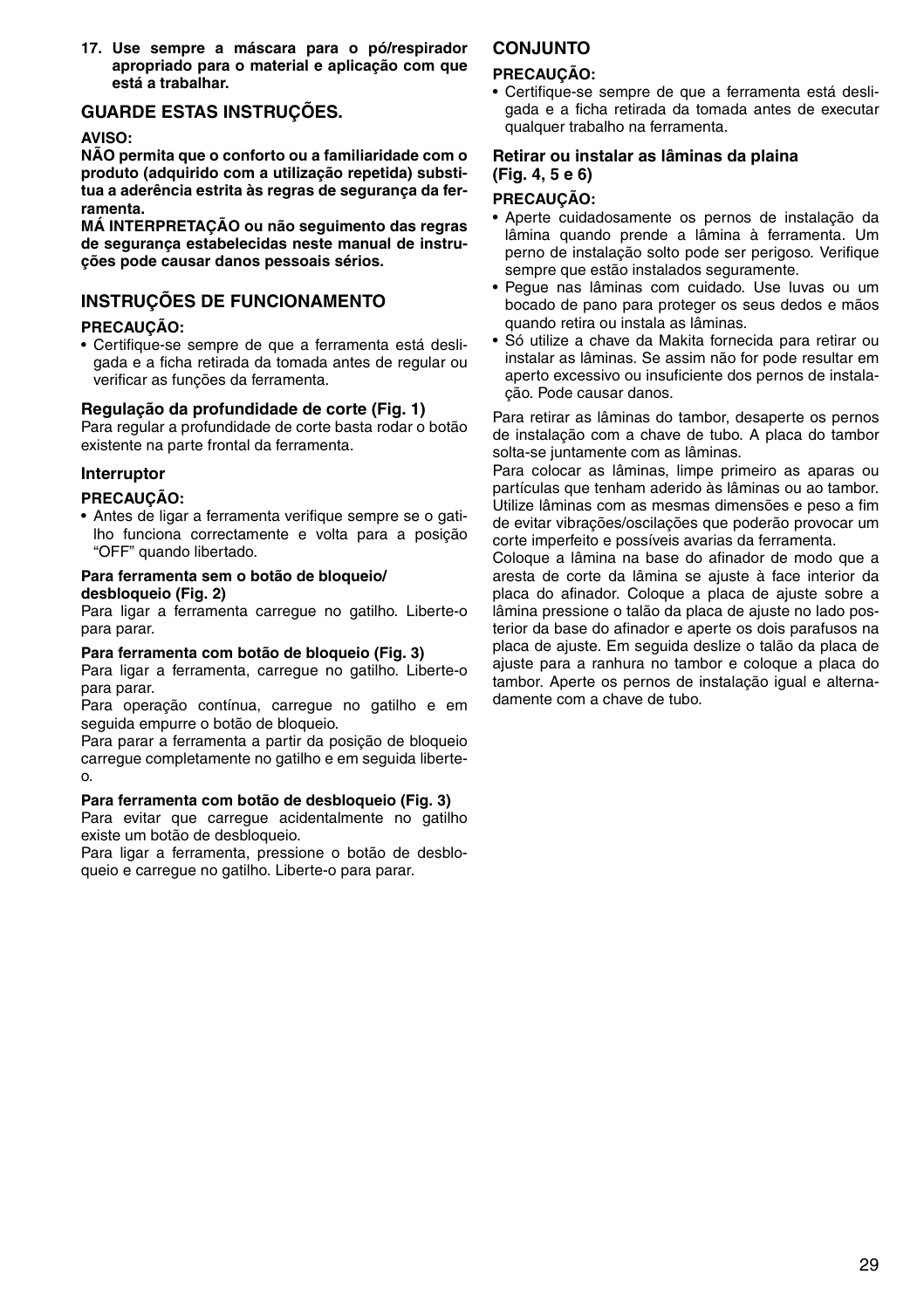#### **Regulação correcta da lâmina de corte**

Se a lâmina não ficar apertada e regulada de maneira adequada, a superfície de trabalho ficará imperfeita e desnivelada. A lâmina deve ser colocada de modo que a sua extremidade de corte fique absolutamente nivelada, isto é, paralela à superfície da base traseira.

A seguir poderá observar alguns exemplos de regulações bem e mal feitas.

- (A) Base frontal (sapata móvel)
- (B) Base traseira (sapata estática)



#### **Ligação a um aspirador (Fig. 7 e 8)**

#### **Só para países europeus**

Para realizar uma operação de aplainamento mais limpa, ligue um aspirador da Makita à sua ferramenta. Instale o bocal na ferramenta utilizando os parafusos. A seguir, ligue a mangueira do aspirador ao bocal, como ilustrado nas figuras.

## **OPERAÇÃO**

#### **Corte (Fig. 9)**

Comece por colocar a ferramenta com a base sobre a superfície de trabalho, sem que as lâminas lhe toquem. Ligue a ferramenta e aguarde que as lâminas atinjam a sua velocidade máxima. Movimente a ferramenta com cuidado, para a frente. No início do corte faça pressão na parte dianteira da ferramenta. Facilitará o corte se a superfície de trabalho estiver bem segura, permitindo cortar até abaixo.

A velocidade e a profundidade de corte são determinantes para o tipo de acabamento. A força motriz da plaina corta a uma velocidade que não origina acumulação de aparas. Se desejar um corte rudimentar deverá aumentar a profundidade de corte, enquanto que para um acabamento perfeito deverá reduzir a profundidade de corte e movimentar a ferramenta lentamente.

#### **Chanfro (Fig. 10 e 11)**

Para fazer um corte como o indicado na **Fig. 10**, alinhe a ranhura "V" da base frontal com o bordo da superfície de trabalho e aplaine como indicado na **Fig. 11**.

## **MANUTENÇÃO**

## **PRECAUÇÃO:**

- Certifique-se sempre de que a ferramenta está desligada e a ficha retirada da tomada antes de efectuar qualquer inspecção e manutenção.
- Nunca utilize gasolina, benzina, diluente, álcool ou produtos semelhantes. Pode ocorrer a descoloração, deformação ou rachaduras.

#### **Afiar as lâminas de corte (Fig. 12, 13 e 14)**

Para obter os melhores resultados de trabalho mantenha sempre as lâminas bem afiadas. Utilize o suporte para afiar para evitar estragos e conseguir um bom fio.

Em primeiro lugar, desaperte as duas porcas de orelhas e introduza as lâminas (A) e (B) de maneira que toquem os lados (C) e (D). Seguidamente, aperte as porcas de orelhas.

Introduza a pedra de amolar na água durante cerca de 2 ou 3 minutos. Segure o suporte de maneira que ambas as lâminas toquem na pedra de amolar, a fim de que sejam afiadas em simultâneo e no mesmo ângulo.

Para manter a SEGURANÇA e FIABILIDADE do produto, a reparação, inspecção e substituição da escova de carvão, bem como qualquer afinação ou manutenção devem sempre ser efectuadas num centro de assistência oficial Makita, utilizando sempre peças de substituição Makita.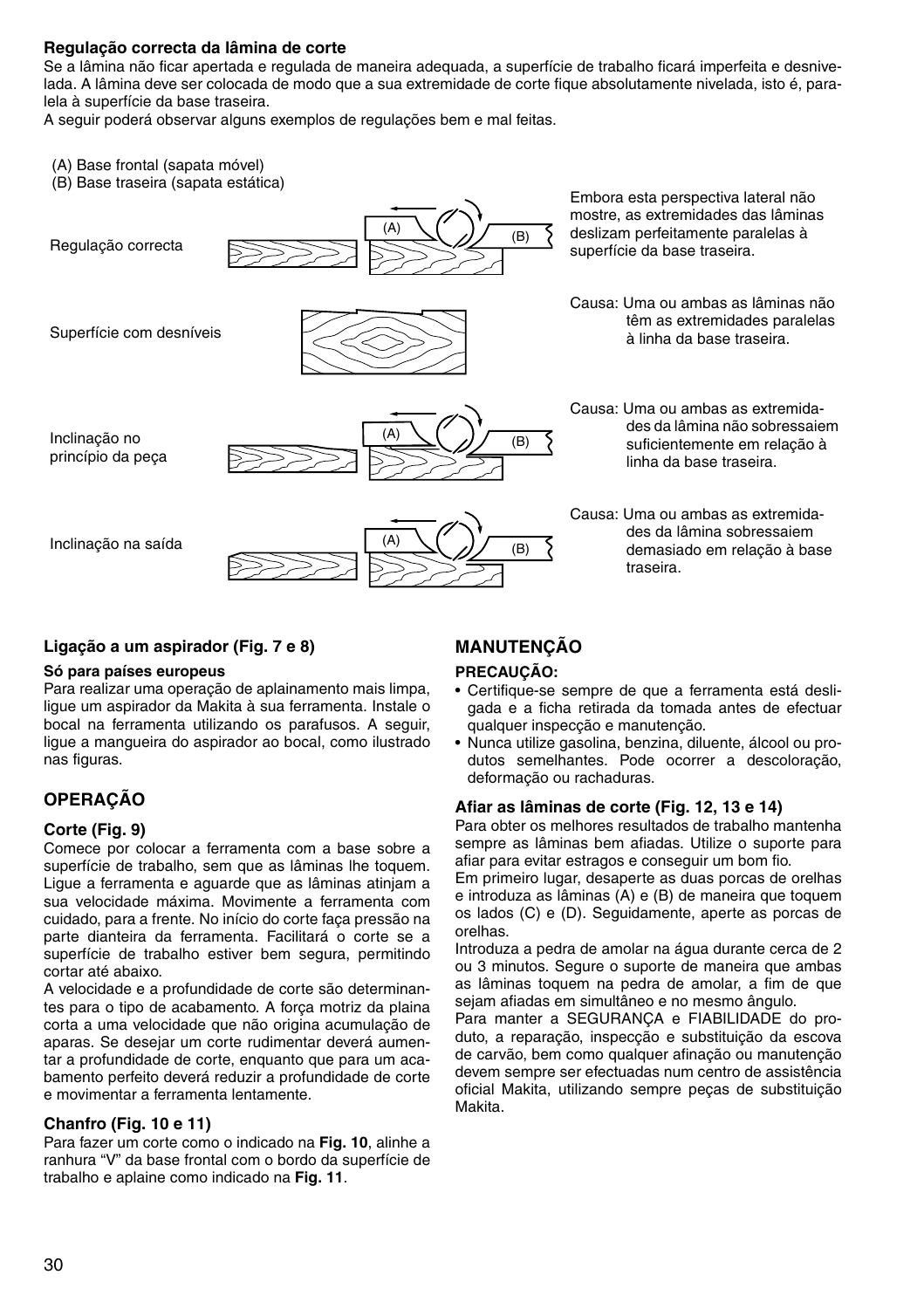## **ACESSÓRIOS**

#### **PRECAUÇÃO:**

• Estes acessórios ou peças são recomendados para utilização com a ferramenta Makita especificada neste manual. A utilização de outros acessórios ou peças pode ser perigosa para as pessoas. Utilize apenas acessórios ou peças para os fins indicados.

Se precisar de ajuda para obter mais informações relativos a estes acessórios, entre em contacto com o centro de assistência Makita local.

- Lâmina de aço de alta velocidade
- Mini-lâmina
- Conjunto do suporte para afiar
- Afiador da lâmina
- Régua guia
- Guia de extensão
- Pedra para afiar
- Conjunto do tubo de saída de aparas
- Conjunto do saco para o pó
- Junta
- Chave de tubo

ENG102-3

## **Ruído**

A característica do nível de ruído A determinado de acordo com EN60745:

> Nível de pressão sonora  $(L_{pA})$ : 88 dB (A) Nível de potência sonora (LWA): 99 dB (A) Variabilidade (K): 3 dB (A)

## **Utilize protectores para os ouvidos**

#### ENG222-2

#### **Vibração**

Valor total da vibração (soma vectorial tri-axial) determinado conforme EN60745:

Modo de funcionamento: aplainamento de madeira macia

Emissão de vibração  $(a_h)$ : 3,5 m/s<sup>2</sup> Variabilidade (K): 1,5 m/s<sup>2</sup>

#### ENG901-1

- O valor da emissão de vibração indicado foi medido de acordo com o método de teste padrão e pode ser utilizado para comparar duas ferramentas.
- O valor da emissão de vibração indicado pode também ser utilizado na avaliação preliminar da exposição.

#### **AVISO:**

- A emissão de vibração durante a utilização real da ferramenta eléctrica pode diferir do valor de emissão indicado, dependendo das formas como a ferramenta é utilizada.
- Certifique-se de identificar as medidas de segurança para protecção do operador que sejam baseadas em uma estimativa de exposição em condições reais de utilização (considerando todas as partes do ciclo de operação, tal como quando a ferramenta está desligada e quando está a funcionar em marcha lenta além do tempo de accionamento).

#### **Só para países europeus**

#### **Declaração de conformidade CE**

**Nós, a Makita Corporation, fabricante responsável, declaramos que a(s) seguinte(s) ferramenta(s) Makita:**

Designação da ferramenta:

Plaina

Modelos n°/Tipo: 1911B são de produção de série e

**Em conformidade com as seguintes directivas europeias:**

98/37/EC até 28 de dezembro de 2009 e 2006/42/ EC a partir de 29 de dezembro 2009

E estão fabricados de acordo com as seguintes normas ou documentos normativos:

EN60745

A documentação técnica é mantida pelo nosso representante autorizado na Europa:

Makita International Europe Ltd. Michigan Drive, Tongwell. Milton Keynes, MK15 8JD, Inglaterra

30 de janeiro de 2009

Tomoyasu Kato **Director** 

Makita Corporation 3-11-8, Sumiyoshi-cho, Anjo, Aichi, JAPAN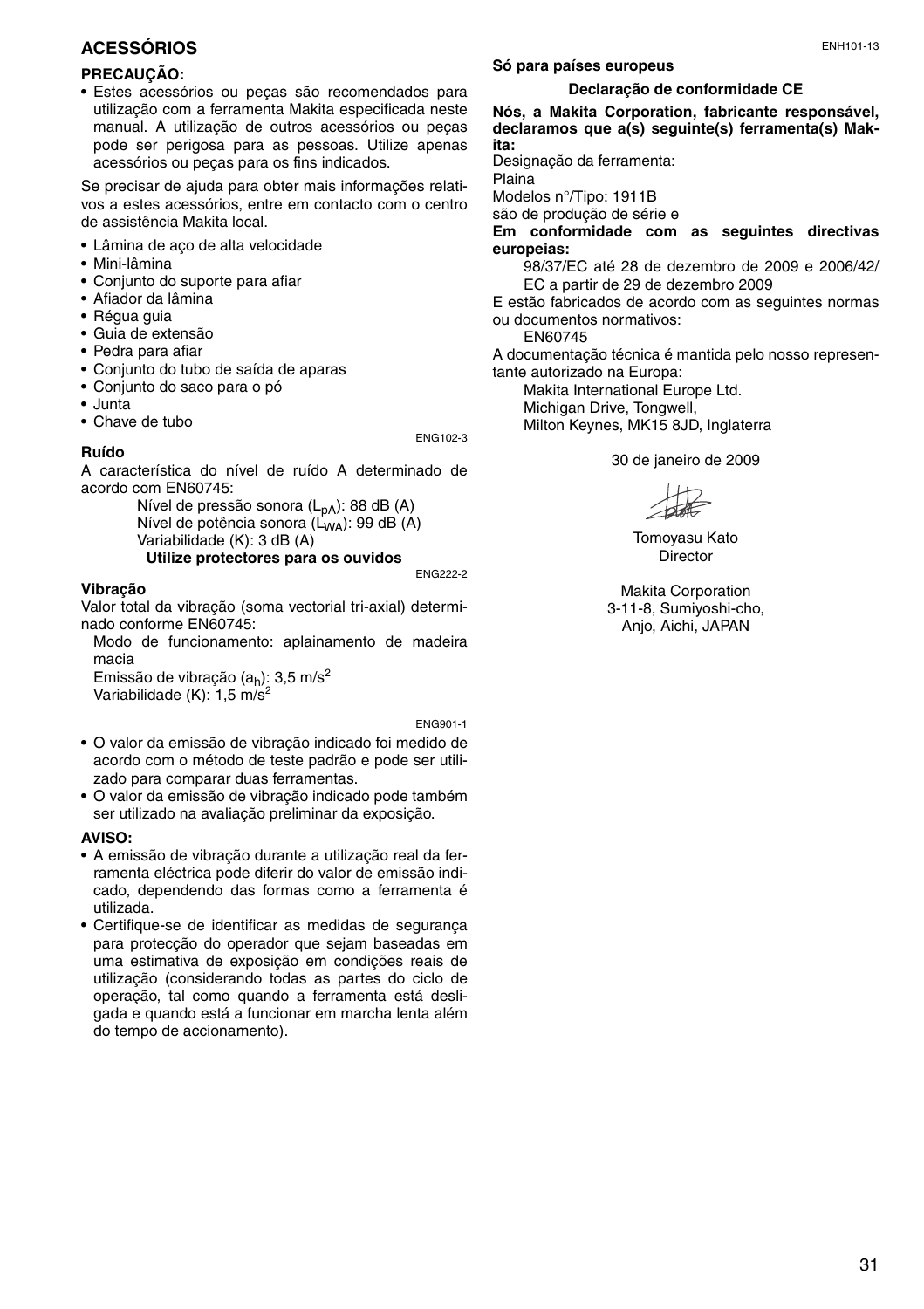## **DANSK (Oprindelige anvisninger)**

**Illustrationsoversigt** 

Tryk ved emnets forkant (start) 22 Tryk ved emnets bagkant (slut)

12 Justérvinkelens bagkant<br>13 Bagside af indstillingslær 13 Bagside af indstillingslære<br>14 Afbryder

14 Afbryder<br>15 Høvliern 15 Høvljern<br>16 Indvendi 16 Indvendigt anslag<br>17 Anslag 17 Anslag<br>18 Skruetr **Skruetrækker** 19 Spånstuds<br>20 Udsugning 20 Udsugning<br>21 Tryk ved er

- 1 Dybdeindstillingsgreb<br>2 Afbryder 2 Afbryder<br>3 Låseknar 3 Låseknap/Startspærre<br>4 Topnøgle 4 Topnøgle<br>5 Klemskru 5 Klemskrue<br>6 Klemskrue 6 Klemskrue<br>7 Kutter 7 Kutter<br>8 Høvlie
- 8 Høvljern<br>9 Klemplag
- 9 Klemplade<br>10 Justérvinke
- 10 Justérvinkel
- 11 Justérskruer

## **SPECIFIKATIONER**

| Model |  | 1911B |
|-------|--|-------|
|       |  |       |
| .     |  |       |

- Som følge af vort løbende udviklingsprogram forbeholdes ret til ændring af specifikationer uden varsel.
- Tekniske data kan variere fra land til land.
- Vægt i henhold til EPTA-Procedure 01/2003

## **Tilsigtet anvendelse**

Denne maskine er beregnet til høvling af træ.

## **Netspænding**

Maskinen må kun tilsluttes den netspænding, der er angivet på typeskiltet. Maskinen arbejder på enkeltfaset vekselspænding og er dobbeltisoleret iht. de europæiske normer og må derfor tilsluttes en stikkontakt uden jordtilslutning.

GEA010-1

## **Almindelige sikkerhedsregler for el-værktøj**

**ADVARSEL! Læs alle sikkerhedsadvarsler og alle sikkerhedsinstruktioner.** Hvis nedenstående advarsler og instruktioner ikke overholdes, kan resultatet blive elektrisk stød, brand og/eller alvorlig personskade.

**Gem alle advarsler og instruktioner til fremtidig reference.**

GEB010-3

## **SIKKERHEDSADVARSLER FOR HØVL**

- **1. Vent til bladet er stoppet, før De lægger maskinen fra Dem.** Et synligt blad kan skære ind i overfladen og være årsag til, at De mister herredømmet over maskinen med alvorlig tilskadekomst til følge.
- **2. Anvend skruetvinger eller en anden praktisk måde at fastholde og støtte arbejdsstykket på en stabil flade.** Hvis De holder arbejdsstykket fast med hånden eller holder det mod kroppen, vil det blive ustabilt, hvilket kan føre til, at De mister kontrollen over det.
- **3. Klude, løs beklædning, ledninger, snor og lignende skal holdes borte fra arbejdsstedet.**
- **4. Tjek emnet og fjern søm, skruer og andre fremmedlegemer før arbejdet påbegyndes.**
- **5. Benyt kun skarpe høvljern. Behandl høvljernene med stor forsigtighed.**
- 23 V-noten placeres på
- emnekanten. 24 Knivholder
- 25 Vingemøtrik
- 26 Høvljern (A)
- 27 Høvljern (B)
- 28 Anslagskant (C)
- 29 Anslagskant (D)
- **6. Sørg for at klemskruerne er fastspændt før arbejdet påbegyndes.**
- **7.** Hold altid godt fast i maskinen med begge hænder.<br> **8.** Hold hænderne borte fra roterende dele.<br> **9.** Lad, maskinen, køre, i, tomgang, før, arbeidet
	- **8. Hold hænderne borte fra roterende dele.**
- **9. Lad maskinen køre i tomgang før arbejdet begyndes. Vær opmærksom på evt. vibrationer eller slag, der kan være tegn på forkert monterende høvljern.**
- **10. Sørg for at høvljernene ikke er i kontakt med emnet når maskinen tændes.**
- **11. Begynd først arbejdet når maskinen har nået fulde omdrejninger.**
- **12. Sluk altid maskinen, træk netstikket ud og vent til maskine er helt stoppet før der foretages justeringer på maskinen.**
- **13. Stik aldrig fingrene ind i spånudtaget. Udtaget kan blive tilstoppet ved høvling i fugtigt træ. Anvend en pind til at rense udtaget for spåner.**
- **14. Lad aldrig maskinen køre uden opsyn. Start kun maskinen når den holdes med begge hænder.**
- **15. Udskift altid høvljern og trykplader parvis for at undgå ubalance, der resulterer i vibrationer, der kan forkorte maskinens levetid.**
- **16. Anvend kun de Makita høvljern, der er angivet i denne brugsanvisning.**
- **17. Anvend altid en korrekt støvmaske/respirator, som passer til det materiale og den arbejdsmetode, De anvender.**

## **GEM DISSE FORSKRIFTER.**

## **ADVARSEL:**

**Lad IKKE bekvemmelighed eller kendskab til produktet (opnået gennem gentagen anvendelse) erstatte nøje overholdelse af sikkerhedsreglerne for det pågældende produkt.** 

**MISBRUG eller forsømmelse af at følge de i denne brugsvejledning givne sikkerhedsforskrifter kan føre til, at De kommer alvorligt til skade.**

## **FUNKTIONSBESKRIVELSER**

## **FORSIGTIG:**

• Kontrollér altid, at maskinen er slået fra, og netstikket er taget ud af stikkontakten, før De justerer eller kontrollerer denne maskines funktioner.

## **Dybdeindstilling (Fig. 1)**

Dybdeindstilling foretages ved at dreje på dybdeindstillingsgrebet forrest på maskinen.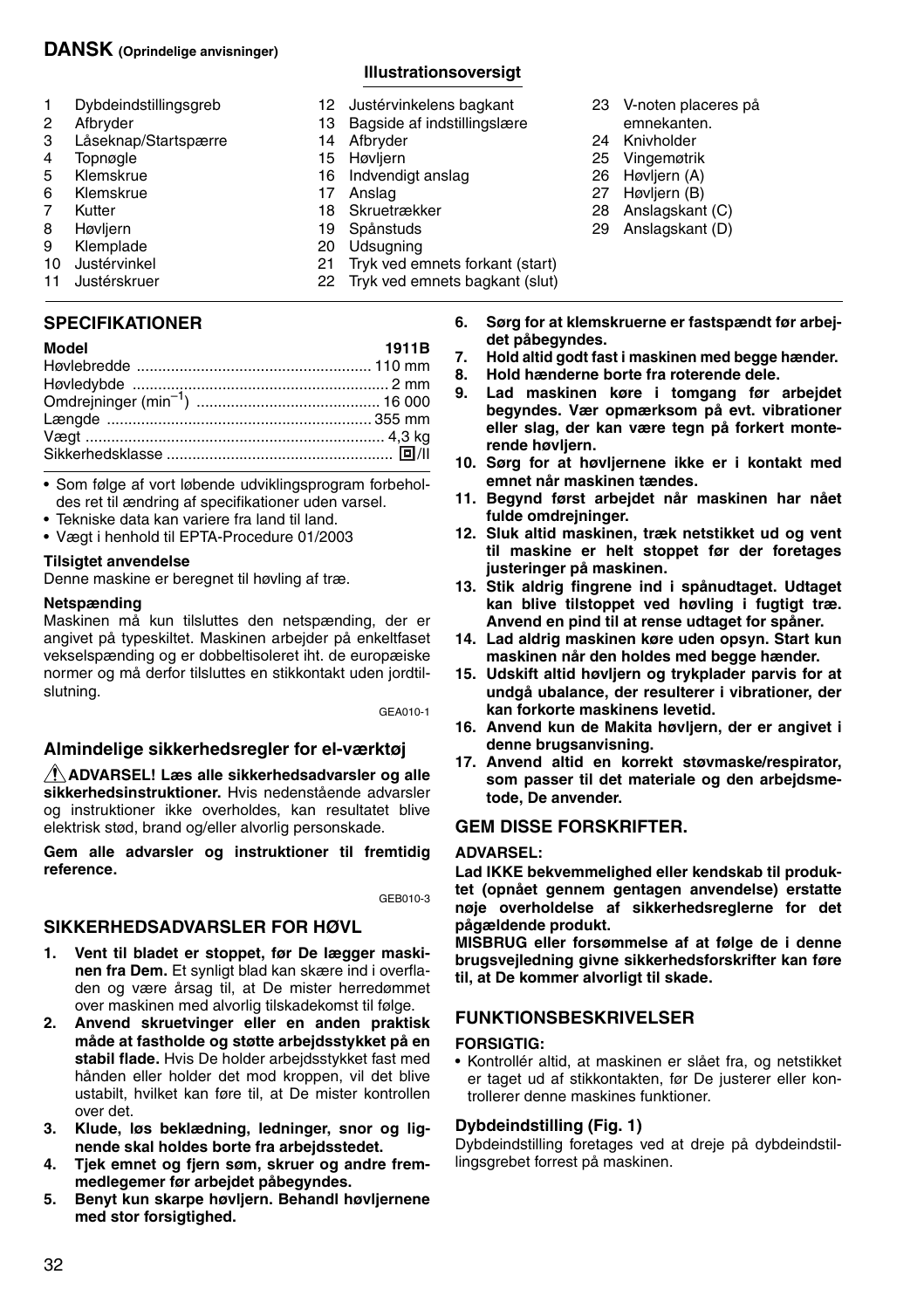### **Betjening af afbryder**

#### **FORSIGTIG:**

• Før maskinen tilsluttes, skal De altid kontrollere, at afbryderen fungerer korrekt og returnerer til "OFF" positionen, når den slippes.

### **Maskine uden startspærre og låseknap (Fig. 2)**

Tryk på afbryderen for at starte, slip afbryderen for at stoppe.

#### **Maskine med låseknap (Fig. 3)**

Tryk på afbryderen for at starte, slip afbryderen for at stoppe.

Ved vedvarende arbejde trykkes først på afbryderen, dernæst på låseknappen.

For at stoppe fra denne låste position trykkes kort på afbryderen, hvorefter den slippes.

#### **Maskine med startspærre (Fig. 3)**

For at undgå utilsigtet start er denne model udstyret med en startspærre.

For at starte trykkes der først på startspærreknappen og derefter på afbryderen mens startspærreknappen holdes inde. For at stoppe slippes afbryderen.

## **SAMLING**

#### **FORSIGTIG:**

• Kontrollér altid, at maskinen er slået fra og netstikket er taget ud af stikkontakten, før De udfører noget arbejde på maskinen.

#### **Montering og afmontering af høvljern (Fig. 4, 5 og 6)**

#### **FORSIGTIG:**

- Stram klemskruerne omhyggeligt til, når der sættes høvljern i maskinen. En løs klemskrue kan være farlig. Kontrollér altid, at skruerne er forsvarligt strammet til.
- Omgå høvljern med stor forsigtighed. Benyt handsker eller klude til at beskytte Deres fingre og hænder, når De monterer eller afmonterer høvljern.
- Anvend kun den unbrakonøgle, der leveres af Makita, til montering eller afmontering af høvljern. Overholdes dette ikke, kan det resultere i for kraftig tilspænding eller utilstrækkelig tilspænding af klemskruerne. Det kan medføre tilskadekomst.

For at afmontere høvljernene skrues klemskruerne af med det medfølgende værktøj. Klempladerne tages af sammen med høvljernene.

Kutteren, høvljern og klemplader rengøres grundigt. Brug altid høvljern med samme størrelse og vægt. Ubalance medfører vibrationer og påvirker høvlekvaliteten og maskinens levetid.

Læg høvlejernet på indstillingslæren så knivægget ligger mod det indvendige anslag. Læg justérvinklen på høvlejernet og tryk justérvinklen mod indstillingslærens bagerste anslagskant, spænd de to justérskruer. Sæt justérvinklens bagkant i noten på kutteren, anbring klempladen ovenpå og spænd klemskruerne skiftevis til de er helt fastspændte.

#### **Korrekt indstilling af høvljern**

Fejlmonterede høvljern medfører oprifter og kutterslag. Ved korrekt monterede høvljern skal knivæggen være absolut parallel med den bageste høvlsål. Følgende eksempler viser nogle resultater af korrekt og forkert monterede høvljern.

- (A) Forreste høvlsål (mobil sko)
- (B) Bageste høvlsål (stationær sko)

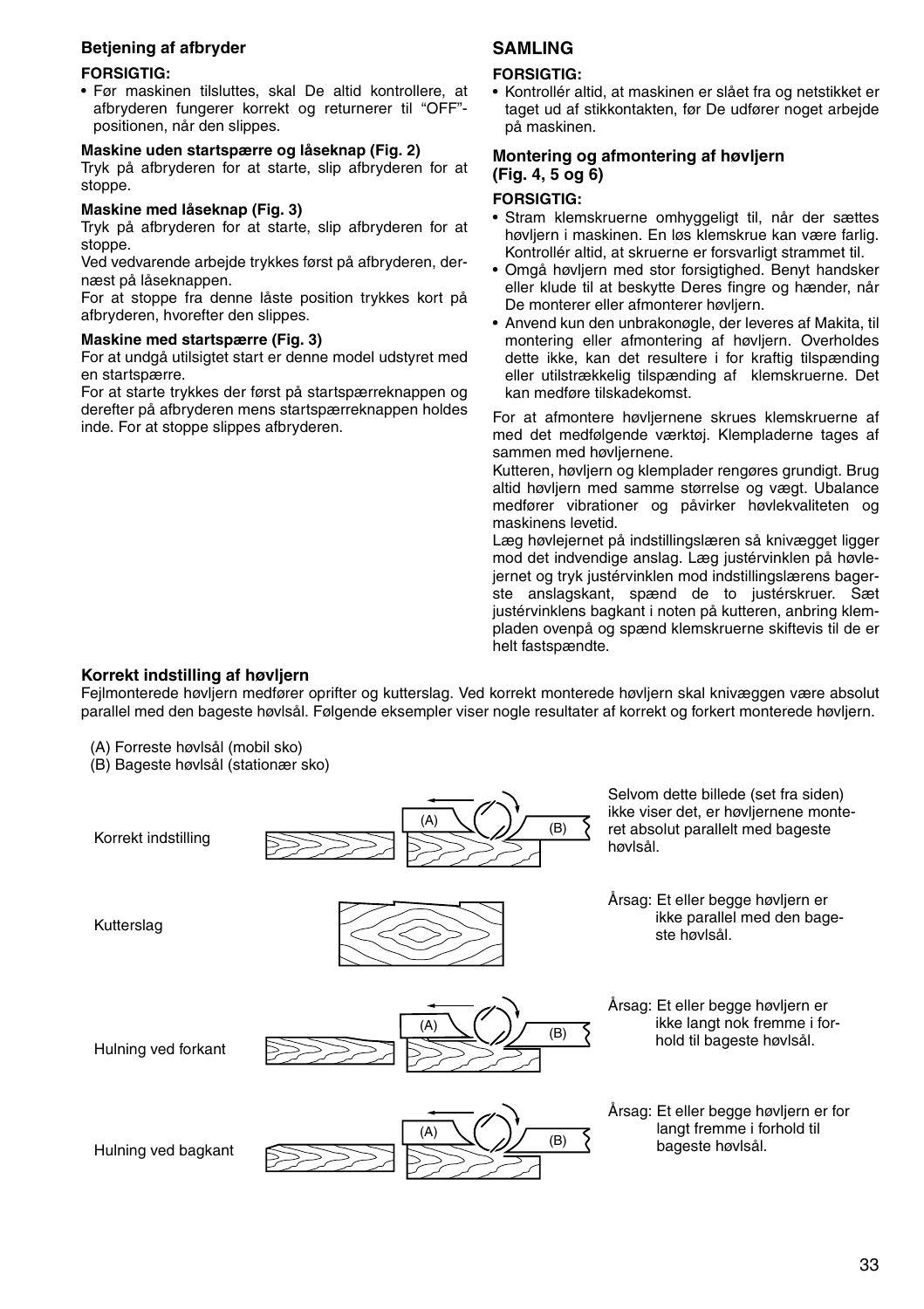## **Tilslutning af udsugning (Fig. 7 og 8)**

#### **Kun for lande i Europa**

Hvis De ønsker at udføre en ren høvling, kan De slutte en Makita støvsuger til maskinen. Monter mundstykket på maskinen ved hjælp af skruerne. Slut derefter slangen på støvsugeren til mundstykket som vist på illustrationerne.

## **ANVENDELSE**

#### **Høvling (Fig. 9)**

Sæt først den forreste høvlsål på emnet, så høvljernene ikke berører emnet eller noget andet. Start maskinen og vent til den er nået op på fulde omdrejninger. Skub høvlen langsomt fremad, mens der i starten ved emnets forkant trykkes ned på den forreste høvlsål, senere ved emnets bagkant flyttes trykket til bageste høvlsål. Høvlingen kan gøres lettere ved at fastgøre emnet skråt, så der høvles nedad. Overfladekvaliteten afhænger af fremføringshastigheden og spåndybden.

Fremføringshastigheden og spåndybden bestemmer resultatet. Disse to størrelser skal afpasses så spånudkastet ikke tilstoppes af spåner. Ved grov høvling kan spåndybden øges. Ved fin høvling skal fremføringshastigheden og spåndybden mindskes.

#### **Affasning (Fig. 10 og 11)**

For at lave en fas som vist i **Fig. 10**, rettes V-noten på den forreste høvlsål ind med emnets kant og der fases som vist i **Fig. 11**.

## **VEDLIGEHOLDELSE**

#### **FORSIGTIG:**

- Før der udføres noget arbejde på selve maskinen skal De sikre Dem, at maskinen er slukket og netstikket er trukket ud.
- Anvend aldrig benzin, rensebenzin, fortynder, alkohol og lignende. Resultatet kan blive misfarvning, deformering eller revner.

#### **Slibning af HSS-høvljern (Fig. 12, 13 og 14)**

Hold altid høvljernene skarpe for at opnå det bedst mulige resultat. Brug knivholderen, når der fjernes hak i æggen, eller når æggen skal slibes skarp.

Løsn de to vingemøtrikker på knivholderen og sæt høvljernene (A) og (B) ind, så de ligger imod anslagskanterne (C) og (D). Spænd vingemøtrikkerne.

Nedsænk slibestenen i vand to til tre minutter før høvljernene skal slibes. Hold klingeholderen, så begge høvljern er i samtidig kontakt med slibestenen, således at de slibes samtidigt og i samme vinkel.

For at opretholde produktets SIKKERHED og PÅLIDE-LIGHED, må istandsættelse, eftersyn af kulbørster og udskiftning af dele samt alle andre veligeholdelsesarbejder og justeringer kun udføres af et autoriseret Makita Servicecenter, og der må kun anvendes udskiftningsdele fra Makita.

## **TILBEHØR**

#### **FORSIGTIG:**

• Det følgende tilbehør og ekstraudstyr er anbefalet til brug med Deres Makita maskine, der er beskrevet i denne brugsanvisning. Anvendelse af andet tilbehør eller ekstraudstyr kan udgøre en risiko for personskade. Anvend kun tilbehør og ekstraudstyr til det beskrevne formål.

Hvis De har behov for yderligere detaljer om dette tilbehør, bedes De kontakte Deres lokale Makita Servicecen $t$ 

- Højhastigheds stål-høvljern
- Mini høvljern
- Knivholderenhed
- Høvljernmåler
- Guideanslag
- Forlængeranslag
- Smøresten
- Spånstuds
- Støvpose
- Led
- Topnøgle
- **Lyd**

Det typiske A-vægtede støjniveau bestemt i overensstemmelse med EN60745:

> Lydtryksniveau (L<sub>pA</sub>): 88 dB (A) Lydeffektniveau: (L<sub>WA</sub>): 99 dB (A) Usikkerhed (K): 3 dB (A)

> > **Bær høreværn**

#### **Vibration**

Vibrations totalværdi (tre-aksial vektorsum) bestemt i overensstemmelse med EN60745:

Arbejdsindstilling: høvling af blødt træ Vibrationsafgivelse  $(a_h)$ : 3,5 m/s<sup>2</sup> Usikkerhed (K): 1,5 m/s<sup>2</sup>

ENG901-1

ENG102-3

ENG222-2

- Den angivne vibrationsemmisionsværdi er blevet målt i overensstemmelse med standardtestmetoden og kan anvendes til at sammenligne en maskine med en anden.
- Den angivne vibrationsemmisionsværdi kan også anvendes i en preliminær eksponeringsvurdering.

#### **ADVARSEL:**

- Vibrationsemissionen under den faktiske anvendelse af maskinen kan være forskellig fra den erklærede emissionsværdi, afhængigt af den måde, hvorpå maskinen anvendes.
- Sørg for at identificere de sikkerhedsforskrifter til beskyttelse af operatøren, som er baseret på en vurdering af eksponering under de faktiske brugsforhold (med hensyntagen til alle dele i brugscyklen, som f.eks. de gange, hvor maskinen er slukket og når den kører i tomgang i tilgift til afbrydertiden).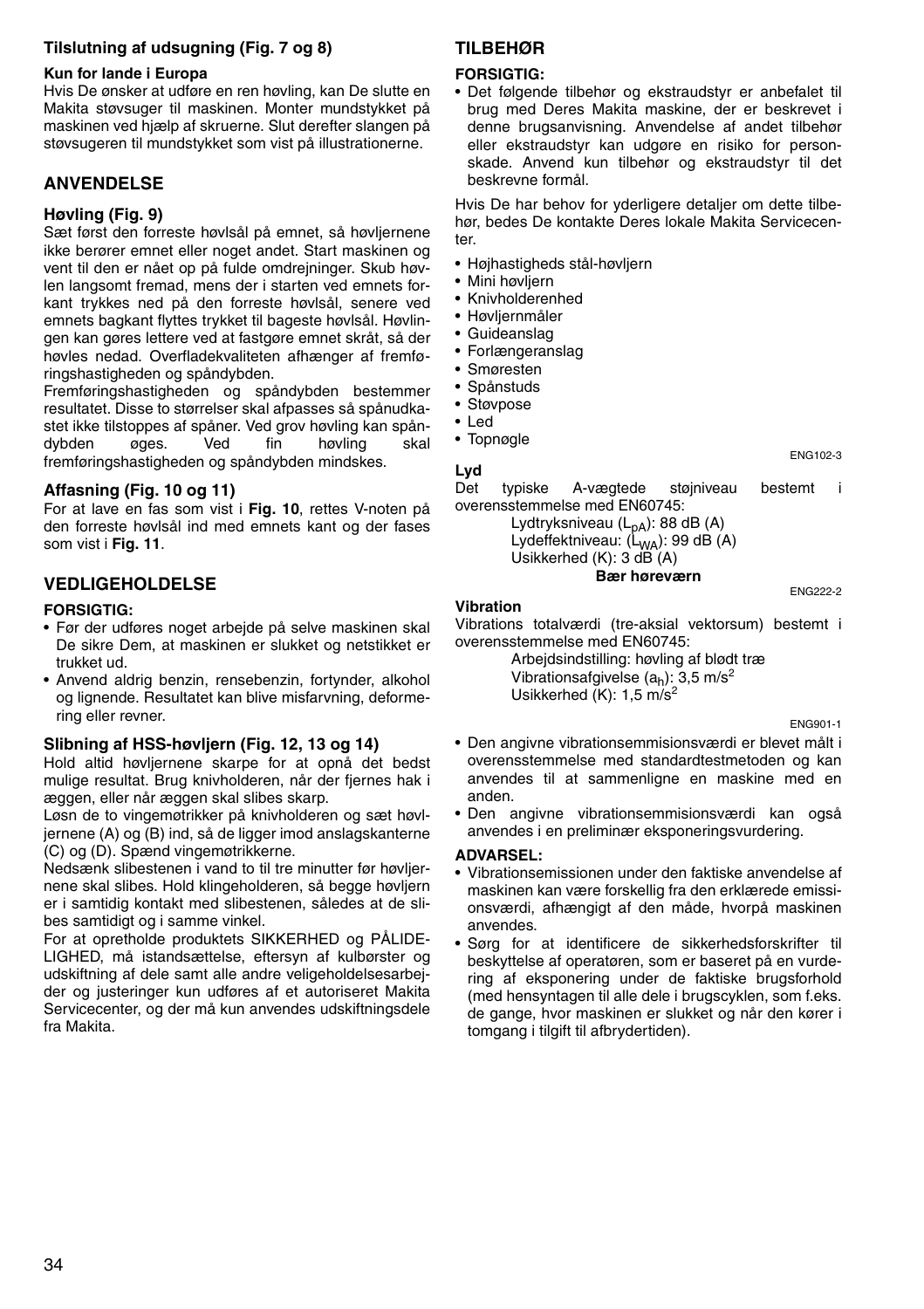#### **Kun for lande i Europa**

#### **EU-konformitetserklæring**

**Vi, Makita Corporation, erklærer, som den ansvarlige fabrikant, at den (de) følgende Makita maskine(r):** Maskinens betegnelse: Maskinhøvl Model nr./Type: 1911B er af serieproduktion og **opfylder betingelserne i de følgende EU-direktiver:**  98/37/EC indtil 28. december 2009 og derefter med 2006/42/EC fra 29. december 2009 og er fremstillet i overensstemmelse med de følgende standarder eller standardiserede dokumenter: EN60745 Den tekniske dokumentation opbevares af vores autoriserede repræsentant i Europa, som er: Makita International Europe Ltd. Michigan Drive, Tongwell,

Milton Keynes, MK15 8JD, England

30. januar 2009

Tomoyasu Kato Direktør

Makita Corporation 3-11-8, Sumiyoshi-cho, Anjo, Aichi, JAPAN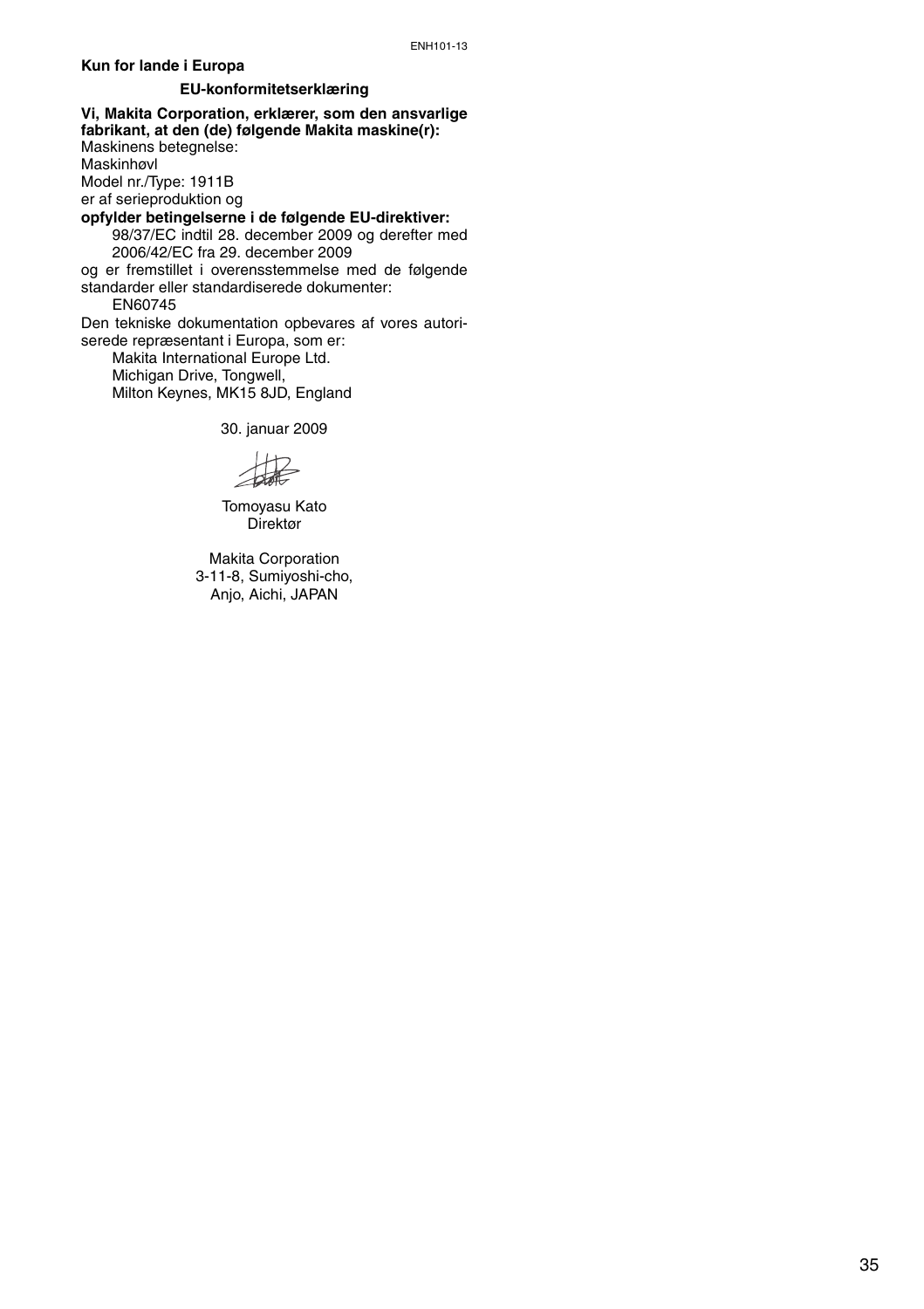## **ΕΛΛΗΝΙΚΑ (Αρικές δηγίες)**

- 1 Πόμολο<br>2 Σκανδάλ
- 2 Σκανδάλη διακόπτης<br>3 Κουμπί ασφάλισης/Κα Κουμπί ασφάλισης/Κουμπί
- απασφάλισης
- 4 Κοίλο κλειδί<br>5 Μπουλόνι εν
- 5 Μπουλόνι εγκατάστασης<br>6 Μπουλόνι
- 6 Μπουλόνι<br>7 Τύμπανο
- 7 Τύμπανο<br>8 Λάμα πλά
- 8 Λάμα πλάνης<br>9 Κάλυμμα τιμμ Κάλυμμα τυμπάνου
- 
- 10 Πλάκα ρύθμισης

# **Περιγραφή γενικής άπψης**

- 11 Βίδα
- 12 Τακύνι πλάκας ρύθμισης
- 13 Πίσω πλευρά βάσης μετρητή<br>14 Κόμη λάμας
- Κόψη λάμας
- 15 Λάμα πλάνης
- 16 Εσωτερική ακμή πλάκας μετρητή
- 17 Πλάκα μετρητή
- 18 Κατσαβίδι
- 19 Σύνολο στομίου
- 20 Ηλεκτρική σκύπα
- 21 Αρ'ή
- 22 Τέλος
- 23 Ευθυγραμμίστε την αυλάκωση "V" με την άκρη του αντικειμένου εργασίας.
- 24 Θήκη ακονισμού<br>25 Βίδα πεταλούδα
- Βίδα πεταλούδα
- 26 Λάμα (A)
- 27 Λάμα (B)
- 28 Πλευρά (C)
- 29 Πλευρά (D)

GEB010-3

## **ΤΕ\$ΝΙΚΑ \$ΑΡΑΚΤΗΡΙΣΤΙΚΑ**

| Μοντέλο                                            | 1911B |
|----------------------------------------------------|-------|
|                                                    |       |
|                                                    |       |
| Ταχύτητα χωρίς φορτίο (min <sup>-1</sup> )  16.000 |       |
|                                                    |       |
|                                                    |       |
|                                                    |       |

- Λόγω του συνεχιζόμενου προγράμματος έρευνας και ανάπτυξης, οι παρούσες προδιαγραφές υπόκεινται σε αλλαγή χωρίς προειδοποίηση.
- Οι προδιαγραφές μπορεί να διαφέρουν από χώρα σε 'ώρα.
- Βάρς σύμφωνα με διαδικασία EPTA 01/2003

## **Προοριζόμενη χρήση**

Αυτό το εργαλείο προορίζεται για πλάνισμα ξύλου.

#### **Ρευματοδότηση**

Το μηχάνημα πρέπει να συνδέεται μόνο σε παροχή ρεύματος της ίδιας τάσης με αυτή που αναφέρεται στην πινακίδα κατασκευαστού και μπορεί να λειτουργήσει μόνο με εναλλασσόμενο μονοφασικό ρεύμα. Τα μηχανήματα αυτά έχουν διπλή μόνωση σύμφωνα με τα Ευρωπαϊκά Πρότυπα και κατά συνέπεια, μπορούν να συνδεθούν σε ακροδέκτες 'ωρίς σύρμα γείωσης.

GEA010-1

## Γενικές προειδοποιήσεις ασφαλείας για το **ηλεκτρικό εργαλείο**

**ΠΡΟΕΙΔΟΠΟΙΗΣΗ Διαβάστε όλες τις προειδοποιήσεις ασφαλείας και όλες τις οδηγίες.** Η μη τήρηση των προειδοποιήσεων και οδηγιών ενδέχεται να καταλήξει σε ηλεκτροπληξία, πυρκαγιά ή/και σοβαρό τραυματισμό.

**Φυλά3τε +λες τις πρειδπιήσεις και τις δηγίες** για μελλοντική παραπομπή.

- ΠΡΟΕΙΔΟΠΟΙΗΣΕΙΣ ΑΣΦΑΛΕΙΑΣ ΠΛΑΝΗΣ
- 1. Περιμένετε να σταματήσει το κοπίδι πριν **τοποθετήσετε το εργαλείο κάτω.** Ενα εκτεθειμένο κοπίδι μπορεί να πιαστεί στην επιφάνεια με αποτέλεσμα απώλεια ελέγχου και σοβαρό τραυματισμό.
- 2. Χρησιμοποιείτε σφιγκτήρες ή κάποιο άλλο **πρακτικό μέσο για να ασφαλίζετε και** υποστηρίζετε το τεμάχιο εργασίας σε μιά **σταθερή βάση.** Το κράτημα του τεμαχίου εργασίας με το χέρι ή με το σώμα το αφήνει ασταθές και μπορεί να οδηγήσει σε απώλεια ελένχου.
- 3. Κουρέλια, πανιά, καλώδια, νήματα και παρόμοια **υλικά δεν πρέπει να αφήννται στην περιή εργασίας.**
- **4. Αποφύγετε τη κοπή καρφιών. Ελέγξετε και** απομακρύνετε όλα τα καρφιά από την περιοχή **εργασίας.**
- 5. Χρησιμποιείτε μόνο κοφτερές λάμες. Χειρίζεστε **τις λάμες πολύ προσεχτικά.**
- 6. Βεβαιώνεστε ότι τα μπουλόνια τοποθέτησης **της λάμας είναι στερεά σφιγμένα πριν τη λειτυργία.**
- 7. Κρατάτε το εργαλείο σταθερά και με τα δύο **έρια.**
- 8. Κρατάτε τα χέρια σας μακρυά από τα **περιστρεφόμενα μέρη.**
- 9. Πριν χρησιμοποιήσετε το μηχάνημα σε ένα αντικείμενο εργασίας, αφήστε το να<br>λειτουργήσει για λίγο. Παρακολουθείστε τις δονήσεις ή ακανόνιστες ταλαντεύσεις που μπορεί να προδώσουν κακή τοποθέτηση ή κακή **ε3ισρρ+πιση λάμας.**
- 10. Βεβαιωθείτε ότι λάμα δεν βρίσκεται σε επαφή με το αντικείμενο εργασίας πριν ανοίξετε το **διακόπτη.**
- **11. Περιμένετε μέρι η λάμα να απκτήσει πλήρη** ταχύτητα πριν από τη κοπή.
- 12. Πάντοτε σβήνετε το μηχάνημα και περιμένετε **μέρι ι λεπίδες σταματήσυν πλήρως για πιαδήπτε ρύθμιση.**
- 13. Ποτέ μη βάζετε το δακτυλό σας στον αγωγό για τα ροκανίδια. Ο αγωγός μπορεί να βουλώσει όταν κόβετε υγρό ξύλο. Καθαρίστε τα ροκανίδια **με ένα μπαστύνι.**
- 14. Μην αφήνετε το μηχάνημα σε λειτουργία. **Βάζετε σε λειτουργία το μηχάνημα μόνο όταν τ κρατάτε στα έρια.**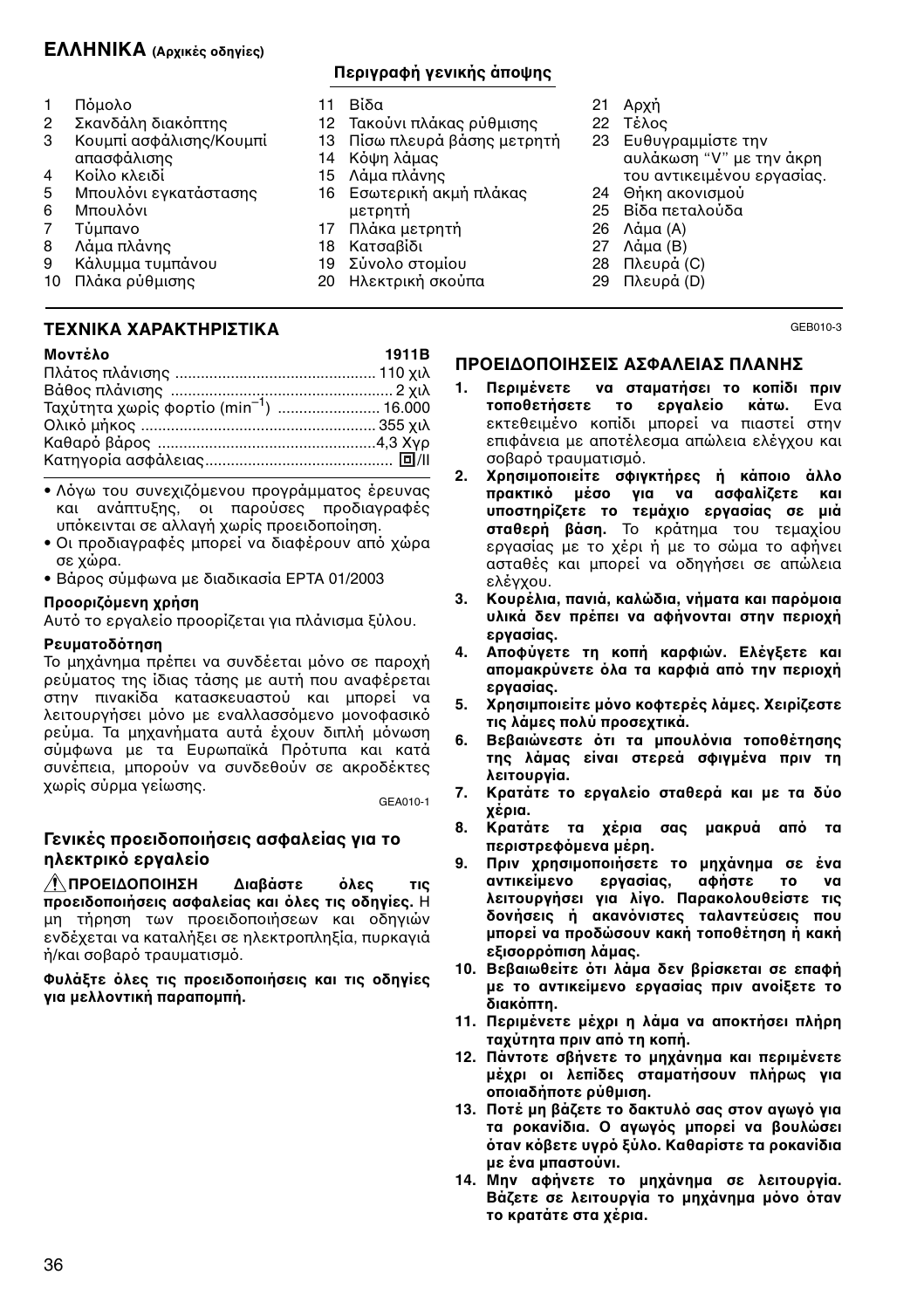- 15. Πάντοτε αλλάζετε ταυτόχρονα και τις δύο λάμες ή τα καλύμματα στο τύμπανο. **διαφρετικά η πρκαλύμενη ανισρρπία θα γίνει αιτία δνήσεων και θα μειώσει τη \*ωή τυ μηανήματς.**
- 16. Χρησιμοποιήστε μόνο λάμες Μάκιτα, όπως αυτό **καθορίζετε στις παρούσες οδηγίες χρήσης.**
- **17. Πάνττε ρησιμπιείτε τη σωστή πρσωπίδα/** αναπνευστήρα σε σχέση με το υλικό και την εφαρμονή στην οποία ερνάζεστε.

## **ΦΥΛΑEΕΤΕ ΑΥΤΕΣ ΤΙΣ ΔΗΓΙΕΣ.**

#### **ΠΡΕΙΔΠΙΗΣΗ:**

**ΜΗΝ επιτρέψετε το βαθμό άνεσης ή εξοικείωσης με** το προϊόν (λόγω επανειλημμένης χρήσης) να αντικαταστήσει την αυστηρή τήρηση των κανόνων ασφαλείας του παρόντος εργαλείου.

**ΚΑΚΗ ΧΡΗΣΗ ή αμέλεια να ακολουθήσετε τους κανόνες ασφάλειας που διατυπώνονται σ'αυτό το** ενχειρίδιο οδηνιών μπορεί να προκαλέσει σοβαρό **πρσωπικ+ τραυματισμ+.** 

## **ΠΕΡΙΓΡΑΦΗ ΛΕΙΤΟΥΡΓΙΑΣ**

#### **ΠΡΟΣΟΧΗ:**

• Πάντοτε βεβαιώνεστε ότι το εργαλείο είναι σβηστό και αποσυνδεδεμένο από το ρεύμα πριν από ρύθμιση ή έλεγχο κάποιας λειτουργίας στο εργαλείο.

#### **Ρύθμιση βάθους κοπής (Εικ. 1)**

Βάθος κοπής μπορεί να ρυθμιστεί απλώς γυρίζοντας το πόμολο στο εμπρόσθιο μέρος του μηχανήματος.

#### **Λειτουργία διακόπτη**

#### **ΠΡΩΣΩΧΗ·**

• Πριν συνδέσετε το μηχάνημα στο ρεύμα, πάντοτε ελέγχετε να δείτε ότι η σκανδάλη διακόπτης ενεργοποιεί κανονικά και επιστρέφει στη θέση "OFF" όταν ελευθερώνεται.

#### **Για μηάνημα ωρίς κυμπί ασφάλισης και κυμπί απασφάλισης (Εικ. 2)**

Για να ξεκινήσει το μηχάνημα, απλώς τραβήχτε τη σκανδάλη. Για να σταματήσει αφήστε τη σκανδάλη.

#### **Για μηάνημα με κυμπί ασφάλισης (Εικ. 3)**

Για να ενεργοποιήσετε το εργαλείο, απλά τραβήξτε τη σκανδάλη ενεργοποίησης. Για διακοπή της<br>λειτουρνίας. ελευθερώστε τη σκανδάλη λειτουργίας, ελευθερώστε τη ενεργοποίησης.

Για συνεχή λειτουργία, τραβήξτε τη σκανδάλη ενεργοποίησης και στη συνέχεια πιέστε προς τα μέσα το κουμπί ασφάλισης.

Για να απενεργοποιήσετε το εργαλείο από τη θέση ασφάλισης, τραβήξτε πλήρως τη σκανδάλη ενεργοποίησης, στη συνέχεια ελευθερώστε την.

#### **Για μηάνημα με κυμπί απασφάλισης (Εικ. 3)**

Για να προληφθεί τυχαίο τράβηνμα της σκανδάλης. ένα κουμπί απασφάλισης έχει προβλεφθεί. Για να ξεκινήσει το μηχάνημα, πατήστε το κουμπί απασφάλισης και τραβήχτε τη σκανδάλη. Για να

#### **ΣΥΝΑΡΜΛΓΗΣΗ**

σταματήσει αφήστε τη σκανδάλη.

#### **ΠΡΩΣΩΥΗ·**

• Πάντοτε βεβαιώνεστε ότι το ερναλείο είναι σβηστό και αποσυνδεδεμένο πριν εκτελέσετε οποιαδήποτε εργασία στο εργαλείο.

#### **Αφαίρεση η τπθέτηση λαμών πλανίσματς (Εικ. 4, 5 και 6)**

#### **ΠΡΟΣΟΧΗ:**

- Σφίχτε τα μπουλόνια ενκατάστασης λαμών προσεκτικά όταν προσαρμόζετε τις λάμες στο εργαλείο. Ενα χαλαρό μπουλόνι εγκατάστασης μπρεί να είναι επικίνδυν. Πάνττε ελέγ'ετε να − δείτε ότι είναι σφιγμένα με ασφάλεια.<br>• Χειρίζεστε − τις − λάμες − πολύ
- τις λάμες πολύ προσεκτικά. Χρησιμοποιείτε γάντια ή κουρέλια για να προστατεύετε τα δάχτυλά σας ή τα χέρια σας όταν αφαιρείτε ή τοποθετείτε τις λάμας.
- Χρησιμοποιείτε μόνο το παρεχόμενο κλειδί της Μάκιτα για να αφαιρέσετε ή τοποθετήσετε τις λάμες. Αμέλεια να το κάνετε μπορεί να έχει ως αποτέλεσμα υπερβολικό ή ανεπαρκές σφίξιμο των μπουλονιών εγκατάστασης. Αυτό θα μπορούσε να προκαλέσει τραυματισμό.

Για να αφαιρέσετε τις λάμες στο τύμπανο. ξεβιδώστε τα τρια μπουλόνια τοποθέτησης με το κοίλο κλειδί. Το κάλυμμα του τυμπάνου βναίνει έξω μαζί με τις λάμες.

Για να τοποθετήσετε τις λάμες, πρώτα καθαρίστε όλα τα τεμαχίδια ξένων υλικών που έχουν<br>επικαθήσει στο τύμπανο και στις λάμες. επικαθήσει στο τύμπανο και στις Χρησιμοποιείστε λάμες των ίδιων διαστάσεων και !άρυς, διαφρετικά θα πρκληθεί ταλάντωση/ δόνηση τυμπάνου, με αποτέλεσμα κακή απόδοση πλανίσματος και τελικά ζημιά στο μηχάνημα.

Τοποθετήστε τη λάμα στη βάση του μετρητή έτσι ώστε η ακμή της λάμας να ευθυγραμμίζεται απόλυτα με την εσωτερική ακμή της πλάκας του μετρητή. Τοποθετήστε τη πλάκα ρύθμισης στη λάμα, μετά απλά πιέστε στο τακούνι της πλάκας ρύθμισης σε ευθυγράμμιση με τη πίσω πλευρά της βάσης μετρητή και σφίχτε τις δύο βίδες στη πλακα ρύθμισης. Τώρα σύρετε το τακούνι της πλάκας ρύθμισης μέσα στην αυλάκωση του τυμπάνου και εφαρμόστε το κάλυμμα του τυμπάνου από πάνω. Σφίχτε όλα τα μπουλόνια τοποθέτησης ισοδύναμα και εναλλακτικά με το κοίλο κλειδί.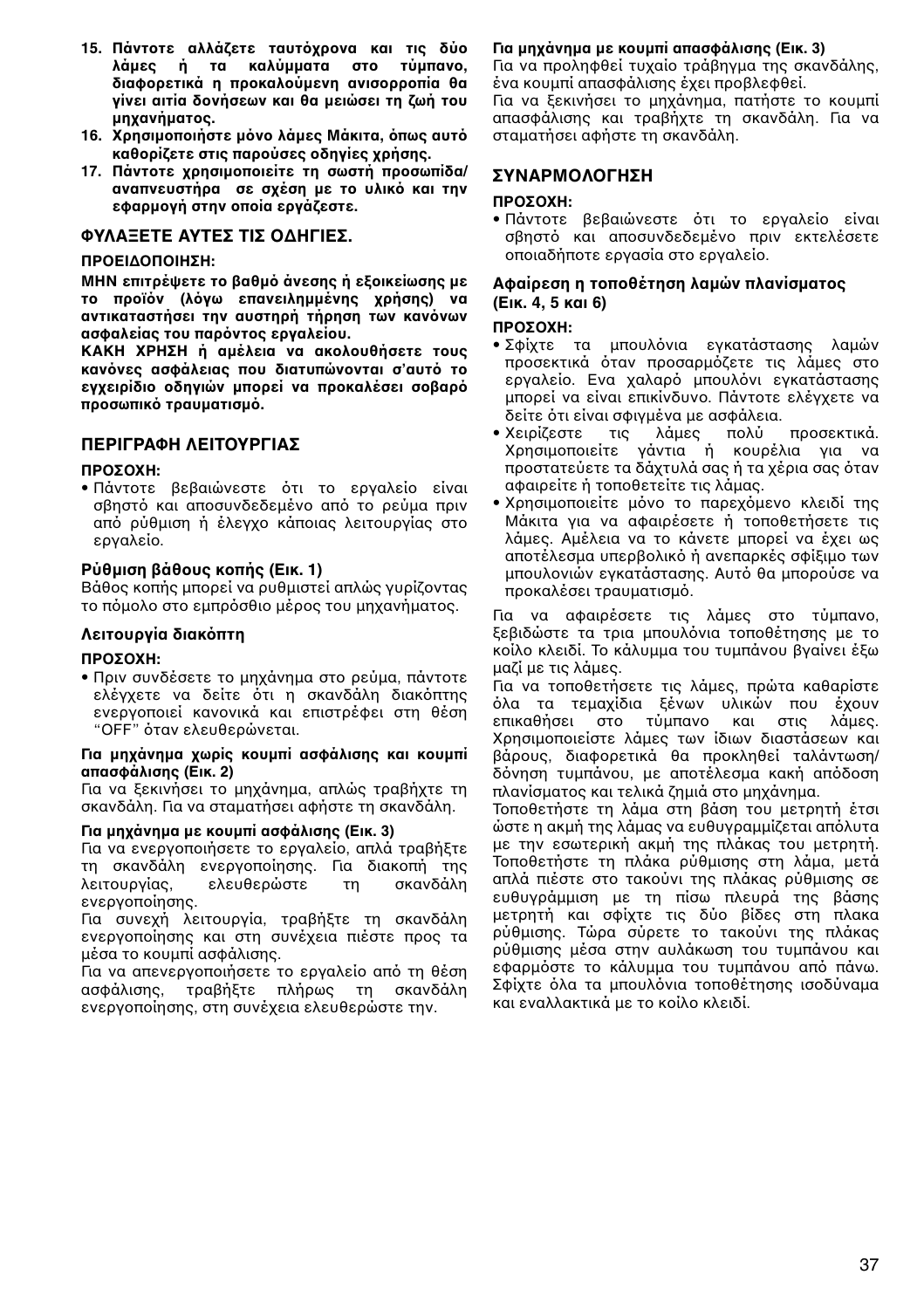## **Για τη σωστή ρύθμιση λάμας πλάνης**

Η επιφάνεια πλάνησης θα καταλήξει τραχειά και ανώμαλη, εκτός αν η λάμα ρυθμιστεί κατάλληλα και στερεά. Η λάμα πρέπει να τοποθετηθεί έτσι ώστε η κόψη να είναι απόλυτα επίπεδη. δηλαδή, παράλληλη προς την επιφάνεια της πίσω βάσης.

Παρακάτω είναι μερικά παραδείγματα σωστών και μη σωστών ρυθμίσεων.

- (A) Εμπρόσθια βάση (Κινητό πέλμα)
- (Β) Πίσω βάση (Στατικό πέλμα)



#### Σύνδεση σκούπας απορρόφησης (Εικ. 7 και 8)

#### **Μ+ν για ώρες της Ευρώπης**

Όταν επιθυμείτε να εκτελέσετε καθαρή λειτουργία πλανίσματος, συνδέστε μια ηλεκτρική σκούπα Μάκιτα στο εργαλείο σας. Τοποθετήστε το στόμιο στο εργαλείο χρησιμοποιώντας τις βίδες. Στη συνέχεια συνδέστε τον εύκαμπτο σωλήνα της<br>nλεκτρικής σκούπας στο στόμιο. όπως ηλεκτρικής υποδεικνύεται στην εικόνα.

## **ΛΕΙΤΟΥΡΓΙΑ**

#### **Λειτυργία πλάνισης (Εικ. 9)**

Πρώτα, ακουμπίστε την εμπρόσθια βάση της μηχανής οριζόντια επάνω στο αντικείμενο εργασίας χωρις να βρίσκονται οι λάμες σε επαφή. Ανάψτε το και περιμένετε να αποκτήσει πλήρη ταχύτητα. Μετά κινήστε το μηχάνημα απαλά προς τα εμπρός. Εφαρμόστε πίεση στο εμπρόσθιο μέρος του μηχανήματος στην αρχή της πλάνισης και στο πίσω μέρος, στο τέλος της πλάνισης. Η πλάνιση θα είναι ευκολότερη αν δώσετε κλίση στο αντικείμενο εργασίας σε ακίνητη θέση, έτσι ώστε η πλάνιση να γίνεται προς τα κάτω.

Η ταχύτητα και το βάθος κοπής προσδιορίζουν το ειδος φινιρίσματος. Η ηλεκτρική πλάνη κόβει σε μια ταχύτητα που δεν θα έχει σαν αποτέλεσμα βούλωμα από τα ροκανίδια. Για χοντρό κόψιμο, το βάθος κοπής μπορεί να αυξηθεί, ενώ για ένα καλό φινίρισμα θα πρέπει να μειώσετε το βάθος και να προωθείτε το μηχάνημα πιο αργά.

## **Λ3+τμηση (Εικ. 10 και 11)**

Για να κάνετε μια κοπή όπως φαίνεται στην **Εικ. 10**, ευθυγραμμίστε την αυλάκωση "V" στην εμπρόσθια βάση με την ακμή του αντικειμένου εργασίας και πλανίστε το όπως φαίνεται στην **Εικ. 11**.

## **ΣΥΝΤΗΡΗΣΗ**

#### $\Pi$ ΡΟΣΟΧΗ:

- Πριν την εκτέλεση εργασιών με τη μηχανή σβήνομε πάντα τη μηχανή και βγάζομε τη πρίζα.
- Μην χρησιμοποιείτε ποτέ βενζίνη, πετρελαϊκό αιθέρα, διαλυτικό, αλκοόλη ή παρόμοιες ουσίες. Ενδέχεται να προκληθεί αποχρωματισμός παραμόρφωση ή ρωνμές.

#### Ακονισμός λαμών πλάνης (Εικ. 12, 13 και 14)

Πάντοτε κρατάτε τις λάμες σας ακονισμένες για την καλύτερη δυνατή απόδοση. Χρησιμοποιείστε την ακονιστική θήκη για να αφαιρέσετε χαραγές και για να πετύχετε μια τέλεια κόψη.

Πρώτα, λασκάρετε τις δύο βίδες πεταλούδες στη θήκη και !άλτε τις λάμες (A) και (B), έτσι ώστε να εφάπτονται στις πλευρές (C) και (D). Μετά σφίχτε τις βίδες πεταλούδες.

Βυθίστε την ακονόπετρα στο νερό για 2 ή 3 λεπτά πριν το ακόνισμα. Κρατάτε τη θήκη έτσι ώστε και οι δύο λάμες να είναι σε επαφή με την ακονόπετρα για ταυτόχρονο ακόνισμα υπό την ίδια γωνία.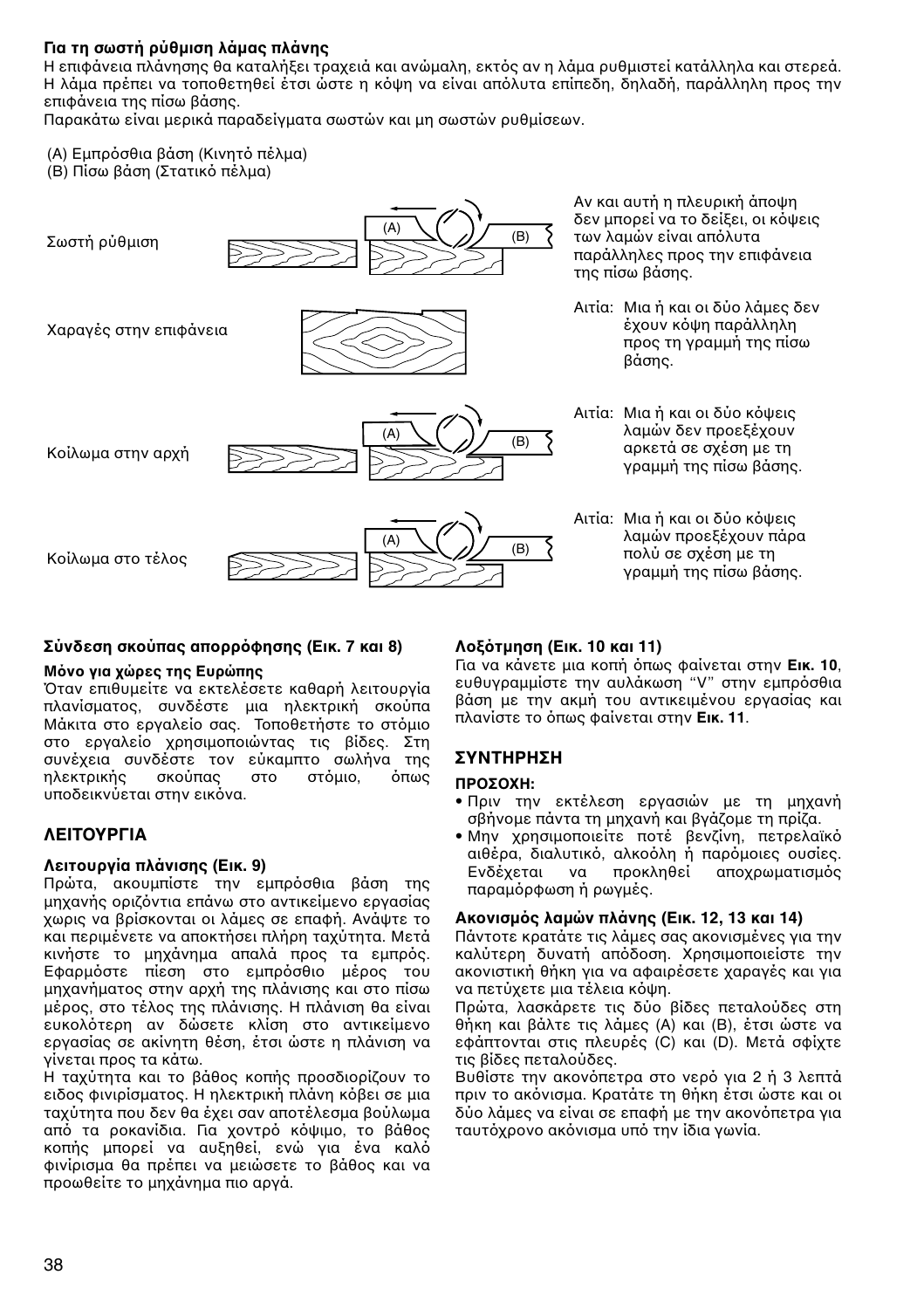Για να διατηρήσετε την ΑΣΦΑΛΕΙΑ και ΑΞΙΟΠΙΣΤΙΑ<br>του προιόντος, επισκευές, έλενχος και του προιόντος, επισκευές, έλεγγος και αντικατάσταση των ψηκτρών άνθρακα, καθώς και πιαδήπτε άλλη συντήρηση ή ρύθμιση πρέπει να εκτελούνται από Εργοστασίου ή από Εξουσιοδοτημένα από την<br>Μάκιτα Κέντρα. πάντοτε χρησιμοποιώντας Μάκιτα Κέντρα, πάντοτε ανταλλακτικά της Μάκιτα.

## **ΑΝΤΑΛΛΑΚΤΙΚΑ**

# **ΠΡΟΣΟΧΗ:**<br>• Αυτά τ

τα παρελκόμενα ή προσαρτήματα συνιστώνται για χρήση με το εργαλείο της Μάκιτα που περιγράφεται στο παρόν εγχειρίδιο. Η χρήση<br>οποιουδήποτε άλλου παρελκόμενου ή παρελκόμενου ή προσαρτήματος ενέχει κίνδυνο τραυματισμού ατόμων. Το παρελκόμενο ή προσάρτημα να χρησιμοποιείται μόνο για την προοριζόμενη χρήση τυ.

Εάν χρειάζεστε βοήθεια ή περισσότερες λεπτομέρειες σε σχέση με αυτά τα ανταλλακτικά, ρωτήστε το τοπικό σας κέντρο εξυπηρέτησης της Μάκιτα.

- Λάμα πλάνης από ατσάλι υψηλής ταχύτητας
- Μίνι λάμα πλάνης
- Σύνολο θήκης ακονίσματος
- Μετρητής λάμας
- Οδηνός
- Σύνολο οδηγού επέκτασης
- Πέτρα ακονίσματος
- Σύνολο στομίου
- Σύνολο σάκκου σκόνης
- Σύνδεσμος
- Κοίλο κλειδί

ENG102-3

#### Θό**ουβος**

Το τυπικό Α επίπεδο μετρημένου θορύβου καθορίζεται σύμφωνα με το EN60745:

 $\Pi$ ίεση ήχου (L<sub>nA</sub>): 88 dB(A) Επίπεδο δύναμης ήχου (L<sub>WA</sub>): 99 dB (A) Αβεβαιότητα (Κ): 3 dB (A) **Φράτε ωτασπίδες**

ENG222-2

#### **Κραδασμός**

Η ολική τιμή δόνησης (άθροισμα τρι-αξονικού διανύσματος) καθορίζεται σύμφωνα με το EN60745:

Είδος εργασίας: πλάνισμα μαλακού ξύλου Εκπομπή δόνησης (a<sub>h</sub>): 3,5 m/s<sup>2</sup>  $AB \varepsilon B$ αιότητα (Κ): 1,5 m/s<sup>2</sup>

ENG901-1

- Η δηλωμένη τιμή εκπομπής κραδασμών έχει μετρηθεί σύμφωνα με την πρότυπη μέθοδο δοκιμής και μπορεί να χρησιμοποιηθεί για τη σύγκριση ενός εργαλείου με άλλο.
- Η δηλωμένη τιμή εκπομπής κραδασμών μπορεί να χρησιμοποιηθεί και στην προκαταρκτική αξιολόνηση έκθεσης.

#### **ΠΡΕΙΔΠΙΗΣΗ:**

- Η εκπομπή κραδασμών κατά τη χρήση του ηλεκτρικού εργαλείου σε πραγματικές συνθήκες μπορεί να διαφέρει από τη δηλωμένη τιμή εκπομπής ανάλογα με τον τρόπο χρήσης του εργαλείου.
- Φρντίστε να λά!ετε τα κατάλληλα μέτρα προστασίας του γειριστή βάσει υπολογισμού της έκθεσης σε πραγματικές συνθήκες χρήσης (λαμβάνοντας υπόψη όλες τις συνιστώσες του κύκλου λειτουργίας όπως τους χρόνους που το εργαλείο είναι εκτός λειτουργίας και όταν βρίσκεται σε αδρανή λειτουργία πέραν του χρόνου ενεργπίησης).

ENH101-13

#### **Μ+ν για ώρες της Ευρώπης**

#### Δήλωση Συμμόρφωσης ΕΚ

Η Makita Corporation, ως ο υπεύθυνος<br>κατασκευαστής, δηλώνει ότι το/τα ακόλουθο(α) **μηάνημα(τα) της Makita:**

Χαρακτηρισμός μηχανήματος:

Ηλεκτρική πλάνη

Αρ. μοντέλου/ Τύπος: 1911Β

είναι εν σειρά παραγωγή και

#### συμμορφώνονται με τις ακόλουθες Ευρωπαϊκές **δηγίες:**

98/37/ΕΚ έως 28 Δεκεμβρίου 2009 και ακολούθως με την 2006/42/ΕΚ από 29 Δεκεμβρίου 2009

και κατασκευάζονται σύμφωνα με τα ακόλουθα πρότυπα ή έγγραφα τυποποίησης:

EN60745

Η τεχνική τεκμηρίωση φυλάσσεται από τον εξουσιοδοτημένο εκπρόσωπό μας στην Ευρώπη, δηλαδή τη

Makita International Europe Ltd. Michigan Drive, Tongwell, Milton Keynes, MK15 8JD, England (Αγγλία)

30 Ιανυαρίυ 2009

Tomoyasu Kato Διευθυντής

Makita Corporation 3-11-8, Sumiyoshi-cho, Anjo, Aichi, JAPAN